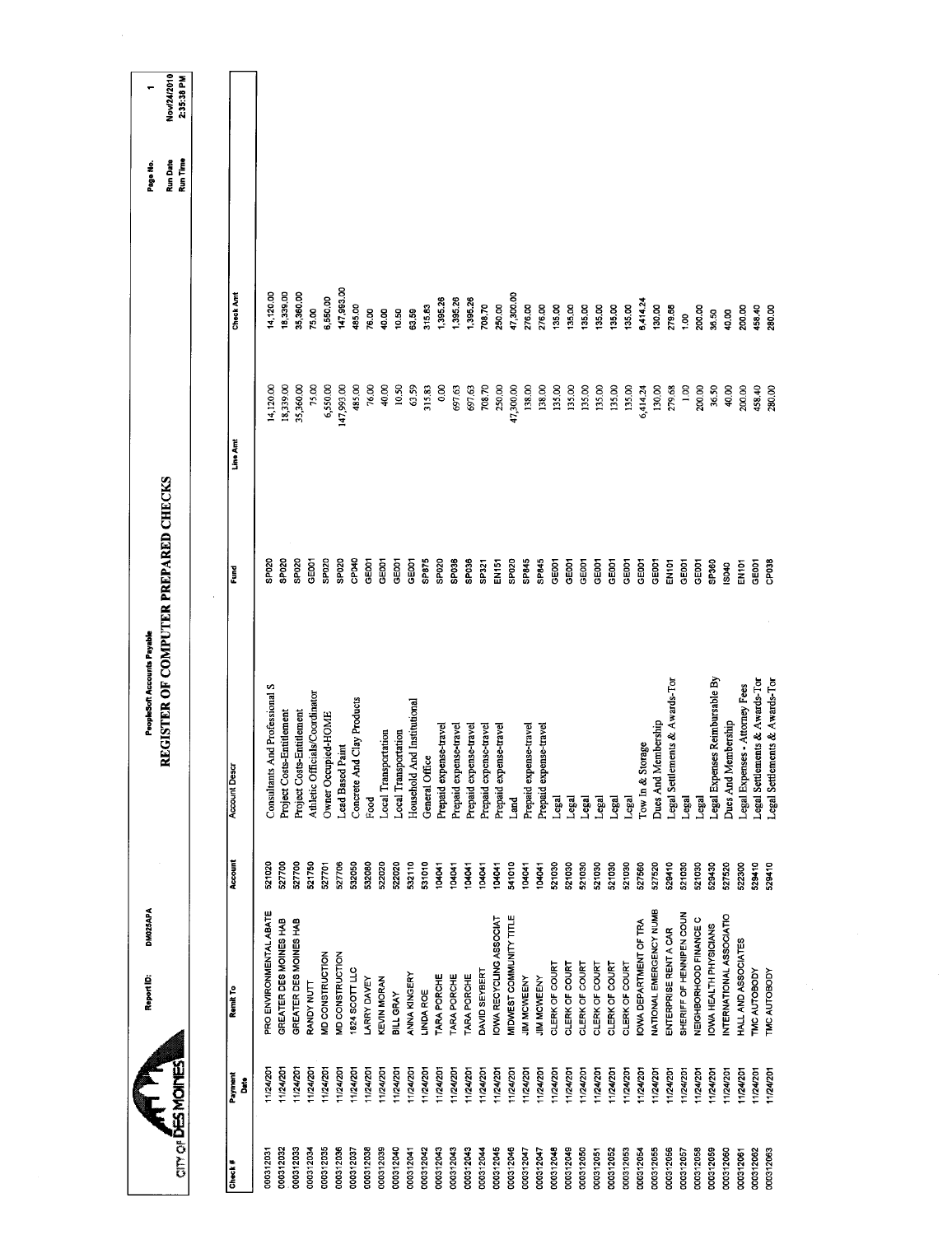| Nov/24/2010<br>2:35:38 PM<br>N<br>Run Time<br>Run Date<br>Page No. |                      |                        |                           |                                |                                       |                           |                           |                    |                    |                    |                     |                     |                     |                     |                     |                     |                     |                     |                      |                     |                     |                     |                                   |                                   |                   |                          |                    |                         |                             |                           |                                |                                |                 |                           |                           |                           |                           |
|--------------------------------------------------------------------|----------------------|------------------------|---------------------------|--------------------------------|---------------------------------------|---------------------------|---------------------------|--------------------|--------------------|--------------------|---------------------|---------------------|---------------------|---------------------|---------------------|---------------------|---------------------|---------------------|----------------------|---------------------|---------------------|---------------------|-----------------------------------|-----------------------------------|-------------------|--------------------------|--------------------|-------------------------|-----------------------------|---------------------------|--------------------------------|--------------------------------|-----------------|---------------------------|---------------------------|---------------------------|---------------------------|
|                                                                    |                      |                        |                           | 31,900.00                      | 31,900.00                             |                           |                           |                    |                    |                    |                     |                     |                     |                     |                     |                     |                     |                     |                      |                     |                     |                     |                                   |                                   | 20,287.73         |                          |                    |                         | 15,000.00                   |                           | 5,050.06                       | 15,050.06                      |                 |                           |                           |                           |                           |
|                                                                    | Check Amt            | 150.00                 | 190.18                    |                                |                                       | 1,000.00                  | 1,000.00                  | 284.90             | 284.90             | 284.90             | 28.00               | 28.00               | 28.00               | 28.00               | 28.00               | 28.00               | 2800                | 28.00               | 28,00                | 28.00               | 42.00               | 50,00               | 39,146.97                         | 100.00                            |                   | 510.80                   | 4,908.10           | 70.00                   |                             | 1,000.00                  |                                |                                | 144.46          | 1,000.00                  | 1,000.00                  | 950.00                    | 1,000.00                  |
|                                                                    | Line Amt             | 150,00                 | 190.18                    | 15,950.00                      | 15,950.00                             | 1,000.00                  | 1,000.00                  | 24.99              | 209.93             | 49.98              | 28.00               | 28.00               | 28.00               | 28.00               | 28.00               | 28.00               | 28.00               | 28,00               | 28.00                | 28.00               | 42.00               | 50.00               | 39,146.97                         | 100.00                            | 20,287.73         | 510,80                   | 4,908.10           | 70.00                   | 5,000.00                    | 1,000.00                  | 12,050.06                      | 3,000.00                       | 144.46          | 1,000.00                  | 1,000.00                  | 950.00                    | 1,000.00                  |
| REGISTER OF COMPUTER PREPARED CHECKS                               | Fund                 | \$040                  | EN161                     | EN301                          | EN301                                 | EN101                     | EN101                     | GE001              | GEOOT              | GE001              | <b>GEOOT</b>        | GE001               | GE001               | <b>GE001</b>        | GE001               | GE001               | GE001               | GE001               | GE001                | GE001               | GE001               | GE001               | SP451                             | GE001                             | SP451             | SP875                    | SPO <sub>20</sub>  | GEOOT                   | SPO <sub>20</sub>           | EN101                     | SP760                          | SP760                          | EN002           | EN <sub>101</sub>         | EN <sup>101</sup>         | EN101                     | EN <sub>101</sub>         |
| PeopleSoft Accounts Payable                                        | <b>Account Descr</b> | Training               | Customer Reimburse-Sewers | Consultants And Professional S | <b>Consultants And Professional S</b> | Customer Reimburse-Sewers | Customer Reimburse-Sewers | General Office     | General Office     | General Office     | Legal               | Legal               | Legal               | Legal               | Legal               | Legal               | Legal               | Legal               | Legal                | Legal               | Legal               | Legal               | Disability Insurance<br>Long Term | Maps, Reference Boo<br>Magazines, | Life Insurance    | General Office           | Relocation Payment | Legal                   | Economic Development Grants | Customer Reimburse-Sewers | Consultants And Professional S | Consultants And Professional S | Miscellaneous   | Customer Reimburse-Sewers | Customer Reimburse-Sewers | Customer Reimburse-Sewers | Customer Reimburse-Sewers |
|                                                                    | Account              | 562050                 | 529390                    | 521020                         | 521020                                | 529390                    | 529390                    | 531010             | 531010             | 531010             | 521030              | 521030              | 521030              | 521030              | 521030              | 521030              | 521030              | 521030              | 521030               | 521030              | 521030              | 521030              | 524130                            | 531020                            | 524110            | 531010                   | 528025             | 521030                  | 528190                      | 529390                    | 521020                         | 521020                         | 529690          | 529390                    | 529390                    | 529390                    | 529390                    |
| DM025APA<br>Report ID:                                             | Remit To             | <b>JIM VAESSEN LTD</b> | SAMUEL A SALURI           | DOI USGS                       | DOI USGS                              | SHARI BAETH               | PAMELA L BROWN            | CELL CITY WIRELESS | CELL CITY WIRELESS | CELL CITY WIRELESS | OWA PROCESS SERVICE | OWA PROCESS SERVICE | OWA PROCESS SERVICE | OWA PROCESS SERVICE | OWA PROCESS SERVICE | OWA PROCESS SERVICE | OWA PROCESS SERVICE | OWA PROCESS SERVICE | IOWA PROCESS SERVICE | OWA PROCESS SERVICE | OWA PROCESS SERVICE | OWA PROCESS SERVICE | THE HARTFORD                      | EGISLATIVE SERVICES AGEN          | DEARBORN NATIONAL | FRIENDS OF THE FOREST AV | ROBERT HENDERSON   | FED PROCESS SERVERS INC | KEATH HIRCHART              | JAK PROPERTIES            | CORNERSTONE GOVERNMEN          | CORNERSTONE GOVERNMEN          | ISOKINETICS INC | CHAD BEISCH               | SALVADOR CHIA             | <b>CLAYENT LLC</b>        | JOHN DEWEY                |
|                                                                    | Payment<br>Date      | 11/24/201              | 1/24/201                  | 11/24/201                      | 11/24/201                             | 11/24/201                 | 11/24/201                 | 1/24/201           | 11/24/201          | 11/24/201          | 11/24/201           | 11/24/201           | 1/24/201            | 11/24/201           | 11/24/201           | 11/24/201           | 11/24/201           | 11/24/201           | 11/24/201            | 11/24/201           | 11/24/201           | 11/24/201           | 11/24/201                         | 11/24/201                         | 11/24/201         | 11/24/201                | 11/24/201          | 11/24/201               | 11/24/201                   | 11/24/201                 | 124/201                        | 1124/201                       | 11/24/201       | 1/24/201                  | 11/24/201                 | 1/24/201                  | 11/24/201                 |
| <b>ATHER MONES</b>                                                 | Check #              | 000312064              | 000312065                 | 000312066                      | 000312066                             | 000312067                 | 000312068                 | 000312069          | 000312069          | 000312069          | 000312070           | 000312071           | 000312072           | 000312073           | 000312074           | 000312075           | 000312076           | 000312077           | 000312078            | 000312079           | 000312080           | 000312081           | 000312082                         | 000312083                         | 000312084         | 000312085                | 000312086          | 000312087               | 000312088                   | 000312089                 | 000312090                      | 000312090                      | 000312091       | 000312092                 | 000312093                 | 000312094                 | 000312095                 |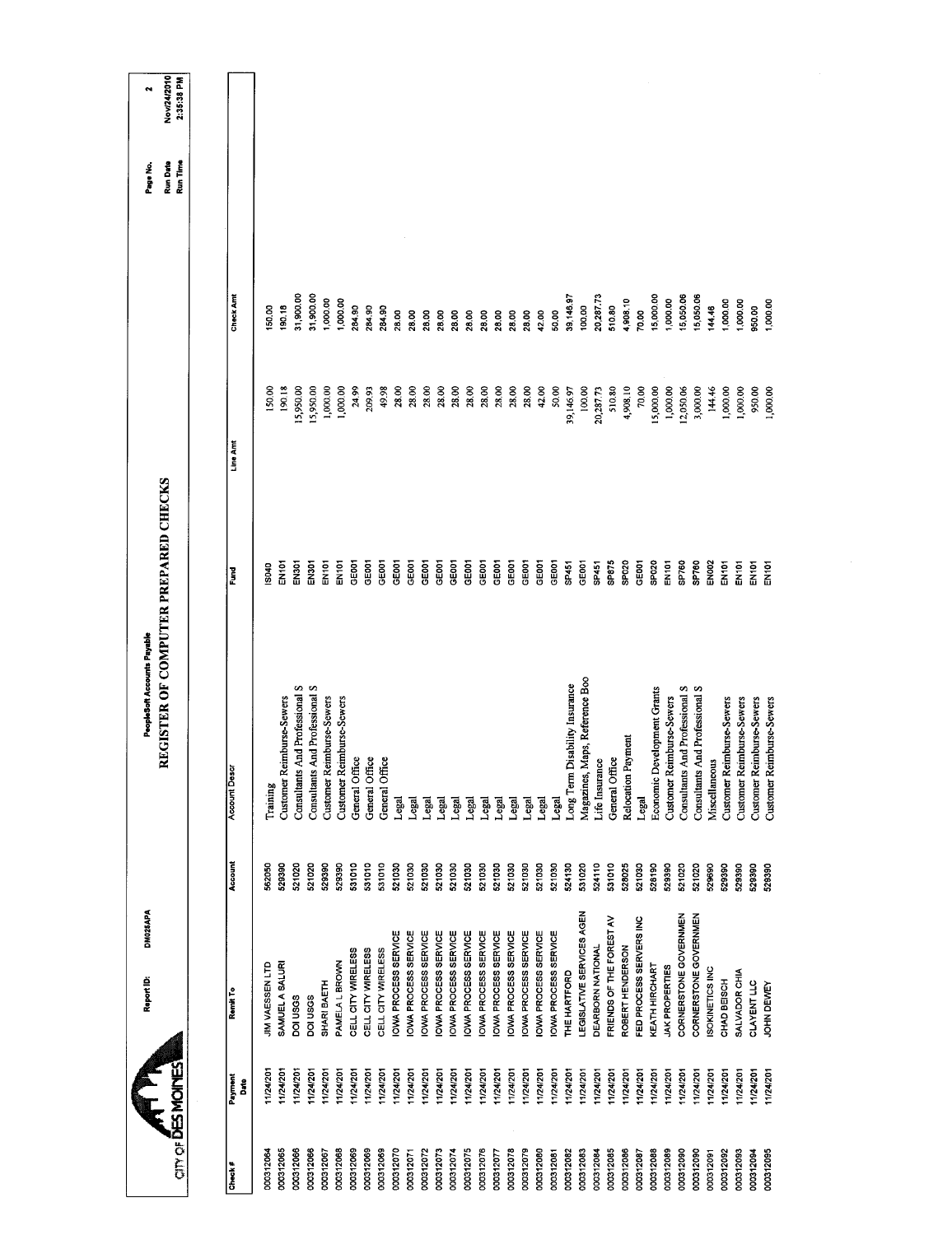| Nov/24/2010<br>2:35:38 PM<br>m<br>Run Time<br>Run Date<br>Page No. |                      |                                     |                                |                           |                           |                                       |                                |                           |                           |                      |                                           |                           |                                      |                               |                            |                                   |                           |                                |                              |                                            |                        |                                            |                        |                        |                             |                          |                           |                           |                                          |                        |                          |                     |                                   |                                   |                        |                                                       |
|--------------------------------------------------------------------|----------------------|-------------------------------------|--------------------------------|---------------------------|---------------------------|---------------------------------------|--------------------------------|---------------------------|---------------------------|----------------------|-------------------------------------------|---------------------------|--------------------------------------|-------------------------------|----------------------------|-----------------------------------|---------------------------|--------------------------------|------------------------------|--------------------------------------------|------------------------|--------------------------------------------|------------------------|------------------------|-----------------------------|--------------------------|---------------------------|---------------------------|------------------------------------------|------------------------|--------------------------|---------------------|-----------------------------------|-----------------------------------|------------------------|-------------------------------------------------------|
|                                                                    | Check Amt            | 1,000.00                            | 1,000.00                       | 1,000.00                  | 1,000.00                  | 1,000.00                              | 1,000.00                       | 1,000.00                  | 1,000.00                  |                      | 000.00                                    | 1,000.00                  | 405,000.00                           | 405,000.00                    | 1,032,898.39               | 1,032,898.39                      | 1,032,898.39              | 1,160.00                       | 1,859.06                     | 1,859.06                                   | 1,859.06               | 1,859.06                                   | 1,859.06               | 1,859.06               | 20.10                       | 7,333.22                 | 7,333.22                  | 7,333.22                  | 1,267.89                                 | 566.00                 | 3,220.98                 | 137.83              | 20.00                             | 70.00                             |                        | 155,031.09<br>110.74                                  |
|                                                                    | Line Amt             | ,000.00                             | 000.000                        | 1,000.00                  | 1,000.00                  | 1,000.00                              | 1,000.00                       | 1,000.00                  | 1,000.00                  |                      | 1,000.00                                  | 1,000.00                  | 185,000.00                           | 220,000.00                    | 1,028.82                   | 1,629.57                          | 1,030,240.00              | 1,160.00                       | 428.75                       | 555.50                                     | 94.00                  | 161.00                                     | 476.81                 | 143.00                 | 20.10                       | 1,869.10                 | 3,420.31                  | 2,043.81                  | 1,267.89                                 | 566.00                 |                          | 137.83<br>3,220.98  | 20.00                             | 70.00                             |                        | 110.74<br>155,031.09                                  |
|                                                                    | š                    | EN101                               | EN101                          | EN <sub>101</sub>         | EN101                     | EN101                                 | EN101                          | EN101                     | EN101                     | EN101                |                                           | EN <sub>101</sub>         | SP743                                | SP743                         | SP749                      | SPO33                             | SPO33                     | SPO33                          | <b>SP033</b>                 | SPO33                                      | SP033                  | SPO33                                      | SP033                  | SPO33                  | GE001                       | SP360                    | SP360                     | SP360                     | EN <sub>051</sub>                        | GE001                  | SP039                    | EN301               | GEDOT                             | GEDOT                             | EN <sub>051</sub>      | GE001                                                 |
| REGISTER OF COMPUTER PREPARED CHECKS                               | <b>Account Descr</b> | <b>Reimburse-Sewers</b><br>Customer | Reimburse-Sewers<br>Customer 1 | Customer Reimburse-Sewers | Customer Reimburse-Sewers | <b>Reimburse-Sewers</b><br>Customer 1 | Reimburse-Sewers<br>Customer I | Customer Reimburse-Sewers | Customer Reimburse-Sewers |                      | Reimburse-Sewers<br>Customer <sub>1</sub> | Customer Reimburse-Sewers | <b>Business Revitalization Loans</b> | Business Revitalization Loans | Project Reconnect Payments | <b>Project Reconnect Payments</b> |                           | Regular Assistance Less Than 1 | Regular Assistance Less Than | <b>ECIP</b> Furnace<br><b>ECIP</b> Furnace |                        | <b>ECIP</b> Furnace<br><b>ECIP</b> Furnace | <b>ECIP</b> Furnace    | <b>ECIP</b> Furnace    | Laboratory                  | Electric Traffic Signals | Electric Traffic Signals  |                           | Electric Traffic Signals<br>Bank Charges | Ambulance Charges      |                          | Sub-Recipient Contr | Maps, Reference Boo<br>Magazines, | Maps, Reference Boo<br>Magazines, | Dues And Membership    | Interest On Bonds And Notes<br>R&M-Security Equipment |
|                                                                    | Account              | 529390                              | 529390                         | 529390                    | 529390                    | 529390                                | 529390                         | 529390                    |                           | 529390               | 529390                                    | 529390                    | 528035                               | 528035                        | 528165                     | 528165                            | 528060                    | 528060                         | 528080                       | 528080                                     | 528080                 | 528080                                     | 528080                 | 528080                 | 521070                      | 525080                   | 525080                    | 525080                    | 527800                                   | 461110                 | 521080                   | 531020              | 531020                            | 527520                            | 556010                 | 526130                                                |
|                                                                    | Remit To             | EDWARD DUFF                         | NICHOLAS GERHART               | MARY GRUBE                | ARTHUR AND SANDRA JEFF    | <b>JOAN MAITRE</b>                    | SHEILA MASON AND VICTOR C      | JOEL ROYER                |                           | KEELY KINNICK SANDEN | <b>TROY TYLER</b>                         | JEROME WOODWARD           | NDIGO DAWN LLC                       | NDIGO DAWN LLC                | MIDAMERICAN ENERGY         | MIDAMERICAN ENERGY                | <b>MIDAMERICAN ENERGY</b> | <b>KECK INC</b>                | BEST HEATING & COOLING       | BEST HEATING & COOLING                     | BEST HEATING & COOLING | BEST HEATING & COOLING                     | BEST HEATING & COOLING | BEST HEATING & COOLING | <b>OWA STATE UNIVERSITY</b> | MIDAMERICAN ENERGY       | <b>MIDAMERICAN ENERGY</b> | <b>MIDAMERICAN ENERGY</b> | BANKERS TRUST COMPANY                    | WELLMARK BLUE CROSS/BL | CATHOLIC CHARITIES OF DE | DES MOINES REGISTER | OWA STATE UNIVERSITY (C           | NTERNATIONAL MUNICIPAL S          | EMPLOYERS MUTUAL CASUA | ADT SECURITY SERVICES                                 |
|                                                                    | Payment<br>Date      | 11/24/201                           | 11/24/201                      | 11/24/201                 | 11/24/201                 | 11/24/201                             | 11/24/201                      | 1/24/201                  |                           | 11/24/201            | 11/24/201                                 | 1124/201                  | 11/24/201                            | 11/24/201                     | 11/24/201                  | 11/24/201                         | 11/24/201                 | 11/24/201                      | 11/24/201                    | 11/24/201                                  | 11/24/201              | 11/24/201                                  | 11/24/201              | 11/24/201              | 11/24/201                   | 11/24/201                | 11/24/201                 | 11/24/201                 | 11/24/201                                | 11/24/201              | 11/24/201                | 11/24/201           | 11/24/201                         | 11/24/201                         | 11/24/201              | 1/24/201                                              |
| <b>ATTIC ACTS</b><br>On or DES MOINES                              | Check#               | 000312096                           | 000312097                      | 000312098                 | 000312099                 | 000312100                             | 000312101                      |                           | 000312102                 | 000312103            | 000312104                                 | 000312105                 | 000312106                            | 000312106                     | 000312107                  | 000312107                         | 000312107                 | 000312108                      | 000312109                    | 000312109                                  | 000312109              | 000312109                                  | 000312109              | 000312109              | 000312110                   | 000312111                | 000312111                 | 000312111                 | 000312112                                | 000312113              | 000312114                | 000312115           | 000312116                         | 000312117                         | 000312118              | 000312119<br>000312120                                |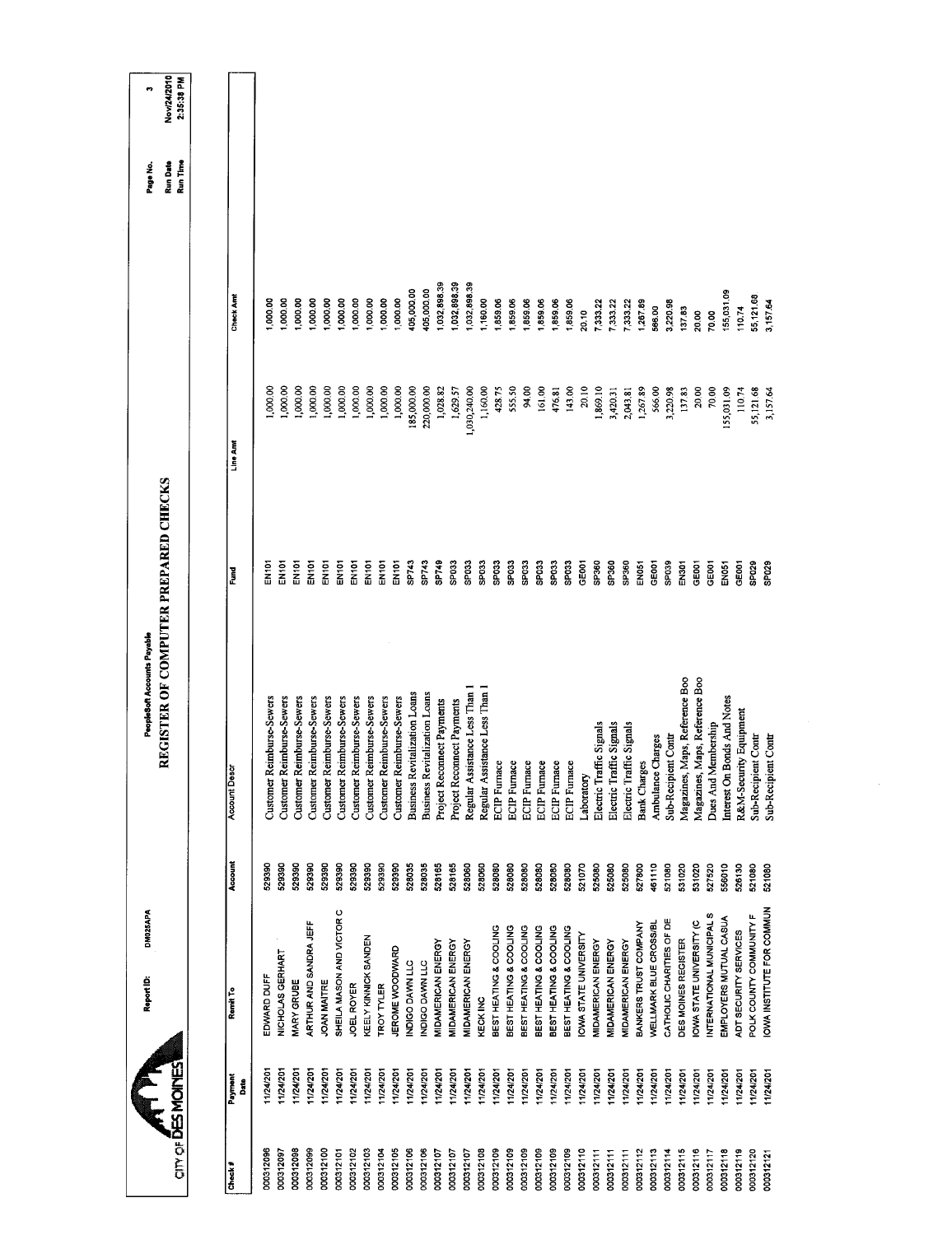| Nov/24/2010<br>2:35:38 PM<br>Run Date<br>Run Time<br>1,320,872.63<br>1,320,872.63<br>146,312.70<br>146,312.70<br>146,312.70<br>146,312.70<br>146,312.70<br>146,312.70<br>146,312.70<br>11,063.84<br>193,914.00<br>146,312.70<br>35,374.17<br>13,287.85<br>36,479.68<br>Check Amt<br>38,078.12<br>13,097.94<br>64,130.72<br>54,130.72<br>64,130.72<br>64,130.72<br>1,151.35<br>4,094.98<br>1,480.97<br>375.00<br>882.08<br>320.11<br>882.08<br>704.00<br>118.62<br>642.00<br>72.19<br>60.68<br>83.06<br>78.93<br>50.31<br>642.00<br>60.68<br>83.06<br>72.19<br>80.31<br>704.00<br>118.62<br>375.00<br>38,078.12<br>498,082.86<br>13,287.85<br>1,151.35<br>25,147.50<br>2,221.00<br>16,603.50<br>36,479.68<br>4,094.98<br>9,664.45<br>14,366.50<br>593.00<br>33,592.00<br>1,480.97<br>13,097.94<br>35,374.17<br>111,063.84<br>20,158.72<br>530.27<br>193,914.00<br>1,064.70<br>16,573.64<br>16,182.00<br>78.93<br>320.11<br>822,789.77<br>351.81<br>16,261.51<br>Line Amt<br>REGISTER OF COMPUTER PREPARED CHECKS<br>CP040<br>CP038<br>CP038<br>CP040<br>CP038<br>CP042<br>EN104<br>EN104<br>AG267<br>GE001<br>GEOOT<br>GE001<br><b>EN004</b><br>CP032<br>CP <sub>038</sub><br>CP038<br>AG267<br>AG267<br>AC267<br>EN304<br>AG267<br>AG267<br>4G267<br>AG267<br>GEOOT<br><b>SEROT</b><br>GEOOT<br>CEOD<br>GEOOT<br>GEO <sub>01</sub><br>CP032<br>AG267<br>AG267<br>AG267<br>AG267<br><b>SP751</b><br>š<br>Consultants And Professional S<br>And Professional S<br>Consultants And Professional S<br>Consultants And Professional S<br>Consultants And Professional S<br>Consultants And Professional S<br>Consultants And Professional S<br>Consultants And Professional S<br>Consultants And Professional S<br>Consultants And Professional S<br>Consultants And Professional S<br><b>Consultants And Professional S</b><br>Consultants And Professional S<br>s<br>Consultants And Professional S<br>Consultants And Professional S<br>Agricultural And Horticultural<br>Consultants And Professional<br>Roadways<br>Roadways<br>Streets And Roadways<br>Roadways<br>Licenses And Permits<br>Ambulance Charges<br>Ambulance Charges<br>Ambulance Charges<br>Ambulance Charges<br>Ambulance Charges<br>Ambulance Charges<br>Ambulance Charges<br>Ambulance Charges<br>Contract Carriers<br>Sanitary Sewers<br>Sanitary Sewers<br><b>Storm Sewers</b><br><b>Account Desc</b><br>Streets And<br>Consultants<br>Streets And<br>Streets And<br><b>Bridges</b><br><b>Bridges</b><br>Account<br>161110<br>461110<br>461110<br>461110<br>461110<br>461110<br>461110<br>461110<br>532010<br>522010<br>543010<br>527500<br>521020<br>543060<br>543010<br>543060<br>543060<br>521020<br>521020<br>521020<br>521020<br>543030<br>543040<br>521020<br>521020<br>521020<br>543060<br>521020<br>521020<br>521020<br>543040<br>521020<br>521020<br>521020<br>521020<br>521020<br>FIRST UNITARIAN CHURCH CO<br>THE UNDERGROUND COMPAN<br>GRIMES ASPHALT & PAVING C<br>GRIMES ASPHALT & PAVING C<br>RICHARD W REYES MILLER T<br>DES MOINES ASPHALT & PAV<br>CORELL CONTRACTORS INC<br>CRAMER & ASSOCIATES INC<br>OWA DEPARTMENT OF PUB<br>CRAMER & ASSOCIATES INC<br>SNYDER & ASSOCIATES INC<br>SNYDER & ASSOCIATES INC<br>BROOKS BORG SKILES ARC<br>SNYDER & ASSOCIATES INC<br>SNYDER & ASSOCIATES INC<br>VAN HAUEN & ASSOCIATES<br>VAN HAUEN & ASSOCIATES<br>NANCY ELIZABETH FINCH<br>LINDA C SMITH STANLEY<br>VEENSTRA & KIMM INC<br>VEENSTRA & KIMM INC<br>VEENSTRA & KIMM INC<br>VEENSTRA & KIMM INC<br>VEENSTRA & KIMM INC<br>VEENSTRA & KIMM INC<br>VEENSTRA & KIMM INC<br>VEENSTRA & KIMM INC<br>FREDERICK VAN LIEW<br><b>OWA STATE PATROL</b><br>BARY BRUNEMEIER<br>MARK M SPARKS<br><b>TERRY LLOVELL</b><br>TEAM SERVICES<br><b>TEAM SERVICES</b><br><b>MARK TAYLOR</b><br>Remit To<br>RDG IA INC<br><b>ATILITY</b><br>11/24/201<br>11/24/201<br>11/24/201<br>11/24/201<br>11/24/201<br>11/24/201<br>11/24/201<br>11/24/201<br>11/24/201<br>1/24/201<br>1/24/201<br>1/24/201<br>11/24/201<br>11/24/201<br>11/24/201<br>11/24/201<br>11/24/201<br>11/24/201<br>11/24/201<br>11/24/201<br>11/24/201<br>11/24/201<br>11/24/201<br>1/24/201<br>1/24/201<br>1/24/201<br>1/24/201<br>124/201<br>11/24/201<br>1/24/201<br>11/24/201<br>11/24/201<br>11/24/201<br>1/24/201<br>1/24/201<br>11/24/201<br>Payment<br>å |  | DM025APA<br>Report ID: | PeopleSoft Accounts Payable |  | Page No. |  |
|----------------------------------------------------------------------------------------------------------------------------------------------------------------------------------------------------------------------------------------------------------------------------------------------------------------------------------------------------------------------------------------------------------------------------------------------------------------------------------------------------------------------------------------------------------------------------------------------------------------------------------------------------------------------------------------------------------------------------------------------------------------------------------------------------------------------------------------------------------------------------------------------------------------------------------------------------------------------------------------------------------------------------------------------------------------------------------------------------------------------------------------------------------------------------------------------------------------------------------------------------------------------------------------------------------------------------------------------------------------------------------------------------------------------------------------------------------------------------------------------------------------------------------------------------------------------------------------------------------------------------------------------------------------------------------------------------------------------------------------------------------------------------------------------------------------------------------------------------------------------------------------------------------------------------------------------------------------------------------------------------------------------------------------------------------------------------------------------------------------------------------------------------------------------------------------------------------------------------------------------------------------------------------------------------------------------------------------------------------------------------------------------------------------------------------------------------------------------------------------------------------------------------------------------------------------------------------------------------------------------------------------------------------------------------------------------------------------------------------------------------------------------------------------------------------------------------------------------------------------------------------------------------------------------------------------------------------------------------------------------------------------------------------------------------------------------------------------------------------------------------------------------------------------------------------------------------------------------------------------------------------------------------------------------------------------------------------------------------------------------------------------------------------------------------------------------------------------------------------------------------------------------------------------------------------------------------------------------------------------------------------------------------------------------------------------------------------------------------------------------------------------------------------------------------------------------------------------------------------------------------------------------------------------------------------------------------------------------------------------------------------------------------------------------------------------------------------------------------------------------------------------------------------------------------------------------------------------------------------------------------------------------------------------------------|--|------------------------|-----------------------------|--|----------|--|
| 000312130<br>000312135<br>000312140<br>000312123<br>000312125<br>000312126<br>000312129<br>000312133<br>000312136<br>000312136<br>000312138<br>000312139<br>000312140<br>000312140<br>000312140<br>000312141<br>000312144<br>000312145<br>000312145<br>000312122<br>000312124<br>000312127<br>000312128<br>000312131<br>000312132<br>000312134<br>000312137<br>000312141<br>000312142                                                                                                                                                                                                                                                                                                                                                                                                                                                                                                                                                                                                                                                                                                                                                                                                                                                                                                                                                                                                                                                                                                                                                                                                                                                                                                                                                                                                                                                                                                                                                                                                                                                                                                                                                                                                                                                                                                                                                                                                                                                                                                                                                                                                                                                                                                                                                                                                                                                                                                                                                                                                                                                                                                                                                                                                                                                                                                                                                                                                                                                                                                                                                                                                                                                                                                                                                                                                                                                                                                                                                                                                                                                                                                                                                                                                                                                                                                              |  |                        |                             |  |          |  |
| 000312143<br>000312145<br>000312145<br>000312145<br>000312145<br>000312145<br>000312145<br>Check#                                                                                                                                                                                                                                                                                                                                                                                                                                                                                                                                                                                                                                                                                                                                                                                                                                                                                                                                                                                                                                                                                                                                                                                                                                                                                                                                                                                                                                                                                                                                                                                                                                                                                                                                                                                                                                                                                                                                                                                                                                                                                                                                                                                                                                                                                                                                                                                                                                                                                                                                                                                                                                                                                                                                                                                                                                                                                                                                                                                                                                                                                                                                                                                                                                                                                                                                                                                                                                                                                                                                                                                                                                                                                                                                                                                                                                                                                                                                                                                                                                                                                                                                                                                                  |  |                        |                             |  |          |  |
|                                                                                                                                                                                                                                                                                                                                                                                                                                                                                                                                                                                                                                                                                                                                                                                                                                                                                                                                                                                                                                                                                                                                                                                                                                                                                                                                                                                                                                                                                                                                                                                                                                                                                                                                                                                                                                                                                                                                                                                                                                                                                                                                                                                                                                                                                                                                                                                                                                                                                                                                                                                                                                                                                                                                                                                                                                                                                                                                                                                                                                                                                                                                                                                                                                                                                                                                                                                                                                                                                                                                                                                                                                                                                                                                                                                                                                                                                                                                                                                                                                                                                                                                                                                                                                                                                                    |  |                        |                             |  |          |  |
|                                                                                                                                                                                                                                                                                                                                                                                                                                                                                                                                                                                                                                                                                                                                                                                                                                                                                                                                                                                                                                                                                                                                                                                                                                                                                                                                                                                                                                                                                                                                                                                                                                                                                                                                                                                                                                                                                                                                                                                                                                                                                                                                                                                                                                                                                                                                                                                                                                                                                                                                                                                                                                                                                                                                                                                                                                                                                                                                                                                                                                                                                                                                                                                                                                                                                                                                                                                                                                                                                                                                                                                                                                                                                                                                                                                                                                                                                                                                                                                                                                                                                                                                                                                                                                                                                                    |  |                        |                             |  |          |  |
|                                                                                                                                                                                                                                                                                                                                                                                                                                                                                                                                                                                                                                                                                                                                                                                                                                                                                                                                                                                                                                                                                                                                                                                                                                                                                                                                                                                                                                                                                                                                                                                                                                                                                                                                                                                                                                                                                                                                                                                                                                                                                                                                                                                                                                                                                                                                                                                                                                                                                                                                                                                                                                                                                                                                                                                                                                                                                                                                                                                                                                                                                                                                                                                                                                                                                                                                                                                                                                                                                                                                                                                                                                                                                                                                                                                                                                                                                                                                                                                                                                                                                                                                                                                                                                                                                                    |  |                        |                             |  |          |  |
|                                                                                                                                                                                                                                                                                                                                                                                                                                                                                                                                                                                                                                                                                                                                                                                                                                                                                                                                                                                                                                                                                                                                                                                                                                                                                                                                                                                                                                                                                                                                                                                                                                                                                                                                                                                                                                                                                                                                                                                                                                                                                                                                                                                                                                                                                                                                                                                                                                                                                                                                                                                                                                                                                                                                                                                                                                                                                                                                                                                                                                                                                                                                                                                                                                                                                                                                                                                                                                                                                                                                                                                                                                                                                                                                                                                                                                                                                                                                                                                                                                                                                                                                                                                                                                                                                                    |  |                        |                             |  |          |  |
|                                                                                                                                                                                                                                                                                                                                                                                                                                                                                                                                                                                                                                                                                                                                                                                                                                                                                                                                                                                                                                                                                                                                                                                                                                                                                                                                                                                                                                                                                                                                                                                                                                                                                                                                                                                                                                                                                                                                                                                                                                                                                                                                                                                                                                                                                                                                                                                                                                                                                                                                                                                                                                                                                                                                                                                                                                                                                                                                                                                                                                                                                                                                                                                                                                                                                                                                                                                                                                                                                                                                                                                                                                                                                                                                                                                                                                                                                                                                                                                                                                                                                                                                                                                                                                                                                                    |  |                        |                             |  |          |  |
|                                                                                                                                                                                                                                                                                                                                                                                                                                                                                                                                                                                                                                                                                                                                                                                                                                                                                                                                                                                                                                                                                                                                                                                                                                                                                                                                                                                                                                                                                                                                                                                                                                                                                                                                                                                                                                                                                                                                                                                                                                                                                                                                                                                                                                                                                                                                                                                                                                                                                                                                                                                                                                                                                                                                                                                                                                                                                                                                                                                                                                                                                                                                                                                                                                                                                                                                                                                                                                                                                                                                                                                                                                                                                                                                                                                                                                                                                                                                                                                                                                                                                                                                                                                                                                                                                                    |  |                        |                             |  |          |  |
|                                                                                                                                                                                                                                                                                                                                                                                                                                                                                                                                                                                                                                                                                                                                                                                                                                                                                                                                                                                                                                                                                                                                                                                                                                                                                                                                                                                                                                                                                                                                                                                                                                                                                                                                                                                                                                                                                                                                                                                                                                                                                                                                                                                                                                                                                                                                                                                                                                                                                                                                                                                                                                                                                                                                                                                                                                                                                                                                                                                                                                                                                                                                                                                                                                                                                                                                                                                                                                                                                                                                                                                                                                                                                                                                                                                                                                                                                                                                                                                                                                                                                                                                                                                                                                                                                                    |  |                        |                             |  |          |  |
|                                                                                                                                                                                                                                                                                                                                                                                                                                                                                                                                                                                                                                                                                                                                                                                                                                                                                                                                                                                                                                                                                                                                                                                                                                                                                                                                                                                                                                                                                                                                                                                                                                                                                                                                                                                                                                                                                                                                                                                                                                                                                                                                                                                                                                                                                                                                                                                                                                                                                                                                                                                                                                                                                                                                                                                                                                                                                                                                                                                                                                                                                                                                                                                                                                                                                                                                                                                                                                                                                                                                                                                                                                                                                                                                                                                                                                                                                                                                                                                                                                                                                                                                                                                                                                                                                                    |  |                        |                             |  |          |  |
|                                                                                                                                                                                                                                                                                                                                                                                                                                                                                                                                                                                                                                                                                                                                                                                                                                                                                                                                                                                                                                                                                                                                                                                                                                                                                                                                                                                                                                                                                                                                                                                                                                                                                                                                                                                                                                                                                                                                                                                                                                                                                                                                                                                                                                                                                                                                                                                                                                                                                                                                                                                                                                                                                                                                                                                                                                                                                                                                                                                                                                                                                                                                                                                                                                                                                                                                                                                                                                                                                                                                                                                                                                                                                                                                                                                                                                                                                                                                                                                                                                                                                                                                                                                                                                                                                                    |  |                        |                             |  |          |  |
|                                                                                                                                                                                                                                                                                                                                                                                                                                                                                                                                                                                                                                                                                                                                                                                                                                                                                                                                                                                                                                                                                                                                                                                                                                                                                                                                                                                                                                                                                                                                                                                                                                                                                                                                                                                                                                                                                                                                                                                                                                                                                                                                                                                                                                                                                                                                                                                                                                                                                                                                                                                                                                                                                                                                                                                                                                                                                                                                                                                                                                                                                                                                                                                                                                                                                                                                                                                                                                                                                                                                                                                                                                                                                                                                                                                                                                                                                                                                                                                                                                                                                                                                                                                                                                                                                                    |  |                        |                             |  |          |  |
|                                                                                                                                                                                                                                                                                                                                                                                                                                                                                                                                                                                                                                                                                                                                                                                                                                                                                                                                                                                                                                                                                                                                                                                                                                                                                                                                                                                                                                                                                                                                                                                                                                                                                                                                                                                                                                                                                                                                                                                                                                                                                                                                                                                                                                                                                                                                                                                                                                                                                                                                                                                                                                                                                                                                                                                                                                                                                                                                                                                                                                                                                                                                                                                                                                                                                                                                                                                                                                                                                                                                                                                                                                                                                                                                                                                                                                                                                                                                                                                                                                                                                                                                                                                                                                                                                                    |  |                        |                             |  |          |  |
|                                                                                                                                                                                                                                                                                                                                                                                                                                                                                                                                                                                                                                                                                                                                                                                                                                                                                                                                                                                                                                                                                                                                                                                                                                                                                                                                                                                                                                                                                                                                                                                                                                                                                                                                                                                                                                                                                                                                                                                                                                                                                                                                                                                                                                                                                                                                                                                                                                                                                                                                                                                                                                                                                                                                                                                                                                                                                                                                                                                                                                                                                                                                                                                                                                                                                                                                                                                                                                                                                                                                                                                                                                                                                                                                                                                                                                                                                                                                                                                                                                                                                                                                                                                                                                                                                                    |  |                        |                             |  |          |  |
|                                                                                                                                                                                                                                                                                                                                                                                                                                                                                                                                                                                                                                                                                                                                                                                                                                                                                                                                                                                                                                                                                                                                                                                                                                                                                                                                                                                                                                                                                                                                                                                                                                                                                                                                                                                                                                                                                                                                                                                                                                                                                                                                                                                                                                                                                                                                                                                                                                                                                                                                                                                                                                                                                                                                                                                                                                                                                                                                                                                                                                                                                                                                                                                                                                                                                                                                                                                                                                                                                                                                                                                                                                                                                                                                                                                                                                                                                                                                                                                                                                                                                                                                                                                                                                                                                                    |  |                        |                             |  |          |  |
|                                                                                                                                                                                                                                                                                                                                                                                                                                                                                                                                                                                                                                                                                                                                                                                                                                                                                                                                                                                                                                                                                                                                                                                                                                                                                                                                                                                                                                                                                                                                                                                                                                                                                                                                                                                                                                                                                                                                                                                                                                                                                                                                                                                                                                                                                                                                                                                                                                                                                                                                                                                                                                                                                                                                                                                                                                                                                                                                                                                                                                                                                                                                                                                                                                                                                                                                                                                                                                                                                                                                                                                                                                                                                                                                                                                                                                                                                                                                                                                                                                                                                                                                                                                                                                                                                                    |  |                        |                             |  |          |  |
|                                                                                                                                                                                                                                                                                                                                                                                                                                                                                                                                                                                                                                                                                                                                                                                                                                                                                                                                                                                                                                                                                                                                                                                                                                                                                                                                                                                                                                                                                                                                                                                                                                                                                                                                                                                                                                                                                                                                                                                                                                                                                                                                                                                                                                                                                                                                                                                                                                                                                                                                                                                                                                                                                                                                                                                                                                                                                                                                                                                                                                                                                                                                                                                                                                                                                                                                                                                                                                                                                                                                                                                                                                                                                                                                                                                                                                                                                                                                                                                                                                                                                                                                                                                                                                                                                                    |  |                        |                             |  |          |  |
|                                                                                                                                                                                                                                                                                                                                                                                                                                                                                                                                                                                                                                                                                                                                                                                                                                                                                                                                                                                                                                                                                                                                                                                                                                                                                                                                                                                                                                                                                                                                                                                                                                                                                                                                                                                                                                                                                                                                                                                                                                                                                                                                                                                                                                                                                                                                                                                                                                                                                                                                                                                                                                                                                                                                                                                                                                                                                                                                                                                                                                                                                                                                                                                                                                                                                                                                                                                                                                                                                                                                                                                                                                                                                                                                                                                                                                                                                                                                                                                                                                                                                                                                                                                                                                                                                                    |  |                        |                             |  |          |  |
|                                                                                                                                                                                                                                                                                                                                                                                                                                                                                                                                                                                                                                                                                                                                                                                                                                                                                                                                                                                                                                                                                                                                                                                                                                                                                                                                                                                                                                                                                                                                                                                                                                                                                                                                                                                                                                                                                                                                                                                                                                                                                                                                                                                                                                                                                                                                                                                                                                                                                                                                                                                                                                                                                                                                                                                                                                                                                                                                                                                                                                                                                                                                                                                                                                                                                                                                                                                                                                                                                                                                                                                                                                                                                                                                                                                                                                                                                                                                                                                                                                                                                                                                                                                                                                                                                                    |  |                        |                             |  |          |  |
|                                                                                                                                                                                                                                                                                                                                                                                                                                                                                                                                                                                                                                                                                                                                                                                                                                                                                                                                                                                                                                                                                                                                                                                                                                                                                                                                                                                                                                                                                                                                                                                                                                                                                                                                                                                                                                                                                                                                                                                                                                                                                                                                                                                                                                                                                                                                                                                                                                                                                                                                                                                                                                                                                                                                                                                                                                                                                                                                                                                                                                                                                                                                                                                                                                                                                                                                                                                                                                                                                                                                                                                                                                                                                                                                                                                                                                                                                                                                                                                                                                                                                                                                                                                                                                                                                                    |  |                        |                             |  |          |  |
|                                                                                                                                                                                                                                                                                                                                                                                                                                                                                                                                                                                                                                                                                                                                                                                                                                                                                                                                                                                                                                                                                                                                                                                                                                                                                                                                                                                                                                                                                                                                                                                                                                                                                                                                                                                                                                                                                                                                                                                                                                                                                                                                                                                                                                                                                                                                                                                                                                                                                                                                                                                                                                                                                                                                                                                                                                                                                                                                                                                                                                                                                                                                                                                                                                                                                                                                                                                                                                                                                                                                                                                                                                                                                                                                                                                                                                                                                                                                                                                                                                                                                                                                                                                                                                                                                                    |  |                        |                             |  |          |  |
|                                                                                                                                                                                                                                                                                                                                                                                                                                                                                                                                                                                                                                                                                                                                                                                                                                                                                                                                                                                                                                                                                                                                                                                                                                                                                                                                                                                                                                                                                                                                                                                                                                                                                                                                                                                                                                                                                                                                                                                                                                                                                                                                                                                                                                                                                                                                                                                                                                                                                                                                                                                                                                                                                                                                                                                                                                                                                                                                                                                                                                                                                                                                                                                                                                                                                                                                                                                                                                                                                                                                                                                                                                                                                                                                                                                                                                                                                                                                                                                                                                                                                                                                                                                                                                                                                                    |  |                        |                             |  |          |  |
|                                                                                                                                                                                                                                                                                                                                                                                                                                                                                                                                                                                                                                                                                                                                                                                                                                                                                                                                                                                                                                                                                                                                                                                                                                                                                                                                                                                                                                                                                                                                                                                                                                                                                                                                                                                                                                                                                                                                                                                                                                                                                                                                                                                                                                                                                                                                                                                                                                                                                                                                                                                                                                                                                                                                                                                                                                                                                                                                                                                                                                                                                                                                                                                                                                                                                                                                                                                                                                                                                                                                                                                                                                                                                                                                                                                                                                                                                                                                                                                                                                                                                                                                                                                                                                                                                                    |  |                        |                             |  |          |  |
|                                                                                                                                                                                                                                                                                                                                                                                                                                                                                                                                                                                                                                                                                                                                                                                                                                                                                                                                                                                                                                                                                                                                                                                                                                                                                                                                                                                                                                                                                                                                                                                                                                                                                                                                                                                                                                                                                                                                                                                                                                                                                                                                                                                                                                                                                                                                                                                                                                                                                                                                                                                                                                                                                                                                                                                                                                                                                                                                                                                                                                                                                                                                                                                                                                                                                                                                                                                                                                                                                                                                                                                                                                                                                                                                                                                                                                                                                                                                                                                                                                                                                                                                                                                                                                                                                                    |  |                        |                             |  |          |  |
|                                                                                                                                                                                                                                                                                                                                                                                                                                                                                                                                                                                                                                                                                                                                                                                                                                                                                                                                                                                                                                                                                                                                                                                                                                                                                                                                                                                                                                                                                                                                                                                                                                                                                                                                                                                                                                                                                                                                                                                                                                                                                                                                                                                                                                                                                                                                                                                                                                                                                                                                                                                                                                                                                                                                                                                                                                                                                                                                                                                                                                                                                                                                                                                                                                                                                                                                                                                                                                                                                                                                                                                                                                                                                                                                                                                                                                                                                                                                                                                                                                                                                                                                                                                                                                                                                                    |  |                        |                             |  |          |  |
|                                                                                                                                                                                                                                                                                                                                                                                                                                                                                                                                                                                                                                                                                                                                                                                                                                                                                                                                                                                                                                                                                                                                                                                                                                                                                                                                                                                                                                                                                                                                                                                                                                                                                                                                                                                                                                                                                                                                                                                                                                                                                                                                                                                                                                                                                                                                                                                                                                                                                                                                                                                                                                                                                                                                                                                                                                                                                                                                                                                                                                                                                                                                                                                                                                                                                                                                                                                                                                                                                                                                                                                                                                                                                                                                                                                                                                                                                                                                                                                                                                                                                                                                                                                                                                                                                                    |  |                        |                             |  |          |  |
|                                                                                                                                                                                                                                                                                                                                                                                                                                                                                                                                                                                                                                                                                                                                                                                                                                                                                                                                                                                                                                                                                                                                                                                                                                                                                                                                                                                                                                                                                                                                                                                                                                                                                                                                                                                                                                                                                                                                                                                                                                                                                                                                                                                                                                                                                                                                                                                                                                                                                                                                                                                                                                                                                                                                                                                                                                                                                                                                                                                                                                                                                                                                                                                                                                                                                                                                                                                                                                                                                                                                                                                                                                                                                                                                                                                                                                                                                                                                                                                                                                                                                                                                                                                                                                                                                                    |  |                        |                             |  |          |  |
|                                                                                                                                                                                                                                                                                                                                                                                                                                                                                                                                                                                                                                                                                                                                                                                                                                                                                                                                                                                                                                                                                                                                                                                                                                                                                                                                                                                                                                                                                                                                                                                                                                                                                                                                                                                                                                                                                                                                                                                                                                                                                                                                                                                                                                                                                                                                                                                                                                                                                                                                                                                                                                                                                                                                                                                                                                                                                                                                                                                                                                                                                                                                                                                                                                                                                                                                                                                                                                                                                                                                                                                                                                                                                                                                                                                                                                                                                                                                                                                                                                                                                                                                                                                                                                                                                                    |  |                        |                             |  |          |  |
|                                                                                                                                                                                                                                                                                                                                                                                                                                                                                                                                                                                                                                                                                                                                                                                                                                                                                                                                                                                                                                                                                                                                                                                                                                                                                                                                                                                                                                                                                                                                                                                                                                                                                                                                                                                                                                                                                                                                                                                                                                                                                                                                                                                                                                                                                                                                                                                                                                                                                                                                                                                                                                                                                                                                                                                                                                                                                                                                                                                                                                                                                                                                                                                                                                                                                                                                                                                                                                                                                                                                                                                                                                                                                                                                                                                                                                                                                                                                                                                                                                                                                                                                                                                                                                                                                                    |  |                        |                             |  |          |  |
|                                                                                                                                                                                                                                                                                                                                                                                                                                                                                                                                                                                                                                                                                                                                                                                                                                                                                                                                                                                                                                                                                                                                                                                                                                                                                                                                                                                                                                                                                                                                                                                                                                                                                                                                                                                                                                                                                                                                                                                                                                                                                                                                                                                                                                                                                                                                                                                                                                                                                                                                                                                                                                                                                                                                                                                                                                                                                                                                                                                                                                                                                                                                                                                                                                                                                                                                                                                                                                                                                                                                                                                                                                                                                                                                                                                                                                                                                                                                                                                                                                                                                                                                                                                                                                                                                                    |  |                        |                             |  |          |  |
|                                                                                                                                                                                                                                                                                                                                                                                                                                                                                                                                                                                                                                                                                                                                                                                                                                                                                                                                                                                                                                                                                                                                                                                                                                                                                                                                                                                                                                                                                                                                                                                                                                                                                                                                                                                                                                                                                                                                                                                                                                                                                                                                                                                                                                                                                                                                                                                                                                                                                                                                                                                                                                                                                                                                                                                                                                                                                                                                                                                                                                                                                                                                                                                                                                                                                                                                                                                                                                                                                                                                                                                                                                                                                                                                                                                                                                                                                                                                                                                                                                                                                                                                                                                                                                                                                                    |  |                        |                             |  |          |  |
|                                                                                                                                                                                                                                                                                                                                                                                                                                                                                                                                                                                                                                                                                                                                                                                                                                                                                                                                                                                                                                                                                                                                                                                                                                                                                                                                                                                                                                                                                                                                                                                                                                                                                                                                                                                                                                                                                                                                                                                                                                                                                                                                                                                                                                                                                                                                                                                                                                                                                                                                                                                                                                                                                                                                                                                                                                                                                                                                                                                                                                                                                                                                                                                                                                                                                                                                                                                                                                                                                                                                                                                                                                                                                                                                                                                                                                                                                                                                                                                                                                                                                                                                                                                                                                                                                                    |  |                        |                             |  |          |  |
|                                                                                                                                                                                                                                                                                                                                                                                                                                                                                                                                                                                                                                                                                                                                                                                                                                                                                                                                                                                                                                                                                                                                                                                                                                                                                                                                                                                                                                                                                                                                                                                                                                                                                                                                                                                                                                                                                                                                                                                                                                                                                                                                                                                                                                                                                                                                                                                                                                                                                                                                                                                                                                                                                                                                                                                                                                                                                                                                                                                                                                                                                                                                                                                                                                                                                                                                                                                                                                                                                                                                                                                                                                                                                                                                                                                                                                                                                                                                                                                                                                                                                                                                                                                                                                                                                                    |  |                        |                             |  |          |  |
|                                                                                                                                                                                                                                                                                                                                                                                                                                                                                                                                                                                                                                                                                                                                                                                                                                                                                                                                                                                                                                                                                                                                                                                                                                                                                                                                                                                                                                                                                                                                                                                                                                                                                                                                                                                                                                                                                                                                                                                                                                                                                                                                                                                                                                                                                                                                                                                                                                                                                                                                                                                                                                                                                                                                                                                                                                                                                                                                                                                                                                                                                                                                                                                                                                                                                                                                                                                                                                                                                                                                                                                                                                                                                                                                                                                                                                                                                                                                                                                                                                                                                                                                                                                                                                                                                                    |  |                        |                             |  |          |  |
|                                                                                                                                                                                                                                                                                                                                                                                                                                                                                                                                                                                                                                                                                                                                                                                                                                                                                                                                                                                                                                                                                                                                                                                                                                                                                                                                                                                                                                                                                                                                                                                                                                                                                                                                                                                                                                                                                                                                                                                                                                                                                                                                                                                                                                                                                                                                                                                                                                                                                                                                                                                                                                                                                                                                                                                                                                                                                                                                                                                                                                                                                                                                                                                                                                                                                                                                                                                                                                                                                                                                                                                                                                                                                                                                                                                                                                                                                                                                                                                                                                                                                                                                                                                                                                                                                                    |  |                        |                             |  |          |  |
|                                                                                                                                                                                                                                                                                                                                                                                                                                                                                                                                                                                                                                                                                                                                                                                                                                                                                                                                                                                                                                                                                                                                                                                                                                                                                                                                                                                                                                                                                                                                                                                                                                                                                                                                                                                                                                                                                                                                                                                                                                                                                                                                                                                                                                                                                                                                                                                                                                                                                                                                                                                                                                                                                                                                                                                                                                                                                                                                                                                                                                                                                                                                                                                                                                                                                                                                                                                                                                                                                                                                                                                                                                                                                                                                                                                                                                                                                                                                                                                                                                                                                                                                                                                                                                                                                                    |  |                        |                             |  |          |  |
|                                                                                                                                                                                                                                                                                                                                                                                                                                                                                                                                                                                                                                                                                                                                                                                                                                                                                                                                                                                                                                                                                                                                                                                                                                                                                                                                                                                                                                                                                                                                                                                                                                                                                                                                                                                                                                                                                                                                                                                                                                                                                                                                                                                                                                                                                                                                                                                                                                                                                                                                                                                                                                                                                                                                                                                                                                                                                                                                                                                                                                                                                                                                                                                                                                                                                                                                                                                                                                                                                                                                                                                                                                                                                                                                                                                                                                                                                                                                                                                                                                                                                                                                                                                                                                                                                                    |  |                        |                             |  |          |  |
|                                                                                                                                                                                                                                                                                                                                                                                                                                                                                                                                                                                                                                                                                                                                                                                                                                                                                                                                                                                                                                                                                                                                                                                                                                                                                                                                                                                                                                                                                                                                                                                                                                                                                                                                                                                                                                                                                                                                                                                                                                                                                                                                                                                                                                                                                                                                                                                                                                                                                                                                                                                                                                                                                                                                                                                                                                                                                                                                                                                                                                                                                                                                                                                                                                                                                                                                                                                                                                                                                                                                                                                                                                                                                                                                                                                                                                                                                                                                                                                                                                                                                                                                                                                                                                                                                                    |  |                        |                             |  |          |  |
|                                                                                                                                                                                                                                                                                                                                                                                                                                                                                                                                                                                                                                                                                                                                                                                                                                                                                                                                                                                                                                                                                                                                                                                                                                                                                                                                                                                                                                                                                                                                                                                                                                                                                                                                                                                                                                                                                                                                                                                                                                                                                                                                                                                                                                                                                                                                                                                                                                                                                                                                                                                                                                                                                                                                                                                                                                                                                                                                                                                                                                                                                                                                                                                                                                                                                                                                                                                                                                                                                                                                                                                                                                                                                                                                                                                                                                                                                                                                                                                                                                                                                                                                                                                                                                                                                                    |  |                        |                             |  |          |  |

 $\hat{\mathcal{A}}$ 

 $\bar{z}$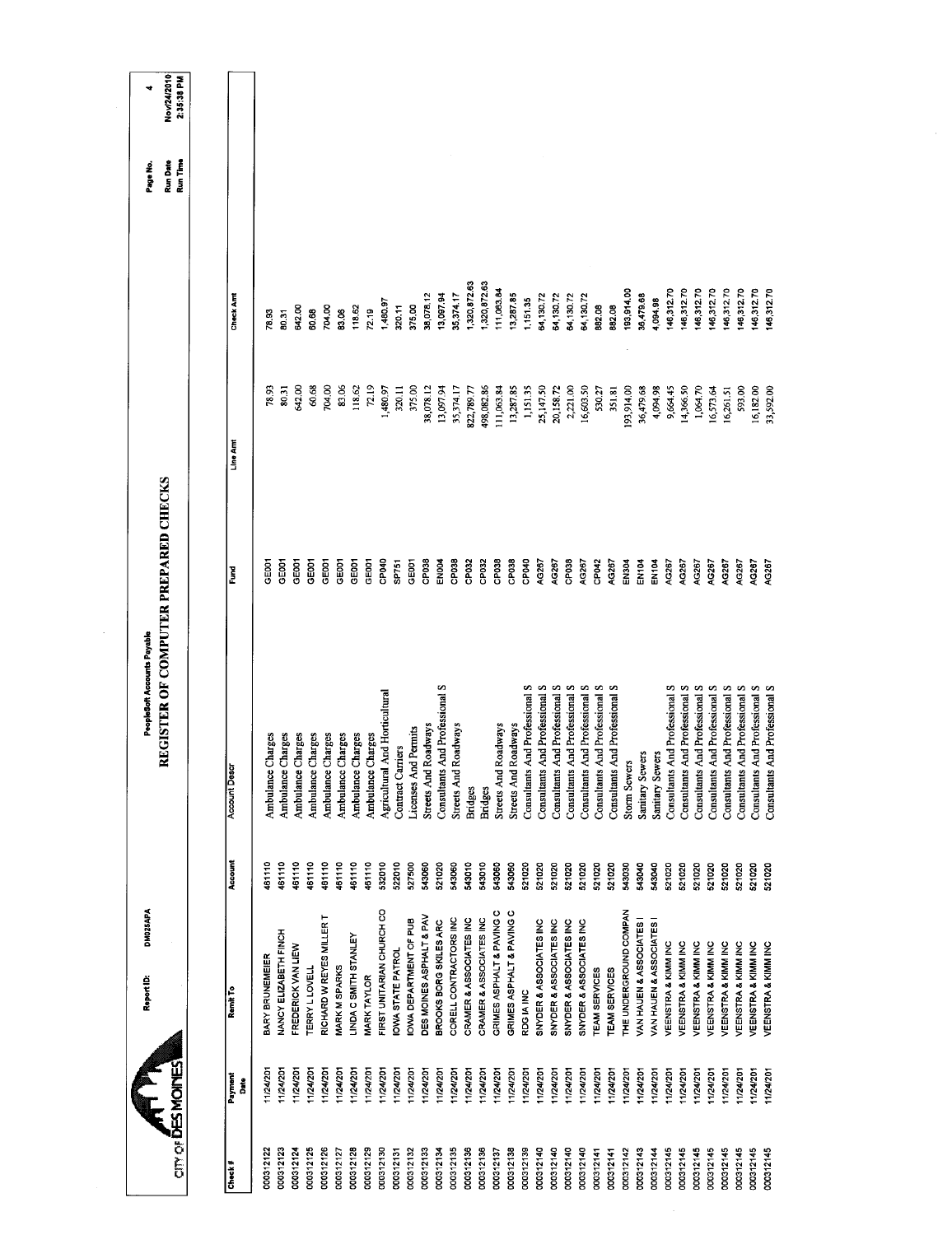| Nov/24/2010<br>2:35:38 PM<br>Run Time<br>46,312.70<br>46,312.70<br>46,312.70<br>146,312.70<br>146,312.70<br>146,312.70<br>146,312.70<br>146,312.70<br>114,199.10<br>299,703.73<br>146,312.70<br>125,220.92<br>125,220.92<br>73,464.95<br>299,703.73<br>299,703.73<br>299,703.73<br>299,703.73<br>125,220.92<br>34,340.43<br>26,862.95<br>18,993.35<br>54,057.39<br>54,057.39<br>54,057.39<br>78,755.00<br>13,248.53<br>80,405.78<br>14 638 17<br>14,652.79<br>34,407.68<br>Check Amt<br>1,122.91<br>4,145.00<br>8,843.30<br>5,631.49<br>7,492.12<br>1,694.50<br>9,332.00<br>2,620.00<br>5,292.50<br>21,206.95<br>114,199.10<br>14,652.79<br>8,843.30<br>6,631.49<br>47.69<br>1,595.00<br>2,569.90<br>5,077.00<br>5,033.00<br>4,801.00<br>78,755.00<br>4,145.00<br>13,248.53<br>18,993.35<br>60,405.78<br>22,761.44<br>10,089.00<br>114,847.88<br>114,847.88<br>13,464.95<br>26,862.95<br>7,492.12<br>364.43<br>195.15<br>928.46<br>84,340.43<br>125,220.92<br>24,638.17<br>34,407.68<br>178.37<br>1,122.91<br>Line Amt<br>REGISTER OF COMPUTER PREPARED CHECKS<br>CP040<br>4G267<br>AG267<br>AG267<br>EN304<br>CP040<br>CPO40<br>CP038<br>AG267<br>AG267<br>CP038<br>AG255<br>AG255<br><b>AG267</b><br>4G267<br>AG267<br>AG267<br>4G267<br>AG267<br><b>EN004</b><br>ENOO4<br><b>EN004</b><br>EN104<br><b>EN104</b><br>EN104<br>CP <sub>041</sub><br>CP034<br>SP029<br>GE001<br>AG267<br>EN004<br>CP <sub>041</sub><br>CP038<br><b>GEOOT</b><br>CP <sub>034</sub><br>EN101<br>Ğ<br>Consultants And Professional S<br>Consultants And Professional S<br>Consultants And Professional S<br>Consultants And Professional S<br>Consultants And Professional S<br>Consultants And Professional S<br>Consultants And Professional S<br>And Professional S<br>Consultants And Professional S<br>Consultants And Professional S<br>Consultants And Professional S<br>Consultants And Professional S<br>Consultants And Professional S<br>Consultants And Professional S<br>And Professional S<br>Consultants And Professional S<br>Consultants And Professional S<br>Asphalt And Asphalt Products<br>Electric Light And Power<br>Electric Light And Power<br>Electric Light And Power<br>Electric Light And Power<br>Sewage Treatment Plant<br>Roadways<br>Other Improvements<br>Other Improvements<br>Other Improvements<br>Sanitary Sewers<br>Sanitary Sewers<br>Sanitary Sewers<br>Traffic Control<br><b>Storm Sewers</b><br><b>Account Descr</b><br>Consultants<br>Streets And<br>Consultants<br>Sidewalks<br><b>Buildings</b><br><b>Buildings</b><br>Gas<br>Account<br>521020<br>521020<br>543030<br>543080<br>544150<br>521020<br>521020<br>521020<br>521020<br>543040<br>543040<br>543040<br>542010<br>542010<br>521020<br>521020<br>521020<br>521020<br>521020<br>543080<br>543080<br>543020<br>543060<br>521020<br>521020<br>543050<br>521020<br>521020<br>532020<br>525020<br>525010<br>525020<br>525020<br>521020<br>521020<br>525020<br>JASPER CONSTRUCTION SER<br>SAVAGE-VER PLOEG AND AS<br>DES MOINES ASPHALT & PAV<br>HERBERGER CONSTRUCTIO<br>HOWARD R GREEN COMPAN<br>PLATINUM BUILDING SOLUTI<br>LEIBOLD IRRIGATION INC<br>EIBOLD IRRIGATION INC<br><b>TI-ZACK CONCRETE, INC.</b><br>REILLY CONSTRUCTION<br>REILLY CONSTRUCTION<br>REILLY CONSTRUCTION<br>DESIGN ALLIANCE, INC.<br><b>MIDAMERICAN ENERGY</b><br>MIDAMERICAN ENERGY<br><b>VIDAMERICAN ENERGY</b><br>HDR ENGINEERING INC<br><b>MIDAMERICAN ENERGY</b><br><b>VIDAMERICAN ENERGY</b><br>VEENSTRA & KIMM INC<br>VEENSTRA & KIMM INC<br>VEENSTRA & KIMM INC<br>VEENSTRA & KIMM INC<br>VEENSTRA & KIMM INC<br>VEENSTRA & KIMM INC<br>VEENSTRA & KIMM INC<br>VEENSTRA & KIMM INC<br>VEENSTRA & KIMM INC<br>ELDER CORPORATION<br>OPN ARCHITECTS INC<br>BAKER ELECTRIC INC<br>CL CARROLL CO INC<br>URS CORPORATION<br>URS CORPORATION<br>URS CORPORATION<br>Remit To<br>DDVI INC<br><b>ATILITY</b><br>11/24/201<br>11/24/201<br>11/24/201<br>1/24/201<br>11/24/201<br>11/24/201<br>1/24/201<br>11/24/201<br>11/24/201<br>11/24/201<br>11/24/201<br>11/24/201<br>11/24/201<br>11/24/201<br>11/24/201<br>11/24/201<br>11/24/201<br>11/24/201<br>1/24/201<br>11/24/201<br>11/24/201<br>11/24/201<br>11/24/201<br>11/24/201<br>11/24/201<br>1/24/201<br>11/24/201<br>1/24/201<br>11/24/201<br>11/24/201<br>11/24/201<br>11/24/201<br>11/24/201<br>124/201<br>11/24/201<br>1/24/201<br>Payment<br>å<br>000312145<br>000312145<br>000312145<br>000312145<br>000312145<br>000312145<br>000312145<br>000312145<br>000312145<br>000312146<br>000312149<br>000312150<br>000312147<br>000312148<br>000312152<br>000312153<br>000312155<br>000312156<br>000312158<br>000312159<br>000312162<br>000312163<br>000312164<br>000312164<br>000312164<br>000312151<br>000312152<br>000312152<br>000312153<br>000312153<br>000312154<br>000312157<br>000312160<br>000312161<br>000312164<br>000312164<br>Check# |  | DM025APA<br>Report ID: | PeopleSoft Accounts Payable |  | Page No.        | ю |
|--------------------------------------------------------------------------------------------------------------------------------------------------------------------------------------------------------------------------------------------------------------------------------------------------------------------------------------------------------------------------------------------------------------------------------------------------------------------------------------------------------------------------------------------------------------------------------------------------------------------------------------------------------------------------------------------------------------------------------------------------------------------------------------------------------------------------------------------------------------------------------------------------------------------------------------------------------------------------------------------------------------------------------------------------------------------------------------------------------------------------------------------------------------------------------------------------------------------------------------------------------------------------------------------------------------------------------------------------------------------------------------------------------------------------------------------------------------------------------------------------------------------------------------------------------------------------------------------------------------------------------------------------------------------------------------------------------------------------------------------------------------------------------------------------------------------------------------------------------------------------------------------------------------------------------------------------------------------------------------------------------------------------------------------------------------------------------------------------------------------------------------------------------------------------------------------------------------------------------------------------------------------------------------------------------------------------------------------------------------------------------------------------------------------------------------------------------------------------------------------------------------------------------------------------------------------------------------------------------------------------------------------------------------------------------------------------------------------------------------------------------------------------------------------------------------------------------------------------------------------------------------------------------------------------------------------------------------------------------------------------------------------------------------------------------------------------------------------------------------------------------------------------------------------------------------------------------------------------------------------------------------------------------------------------------------------------------------------------------------------------------------------------------------------------------------------------------------------------------------------------------------------------------------------------------------------------------------------------------------------------------------------------------------------------------------------------------------------------------------------------------------------------------------------------------------------------------------------------------------------------------------------------------------------------------------------------------------------------------------------------------------------------------------------------------------------------------------------------------------------------------------------------------------------------------------------------------------------------------------------------------------------------------------------------------------------------------------------------------------------------------------------------------------------------------------------------------------------------------------------------------------------------------------------------------------------------------------------------------------------------------------------------------------------------------------------------------------------------------------------------------------------------------------------------------------------------------------------------------------|--|------------------------|-----------------------------|--|-----------------|---|
|                                                                                                                                                                                                                                                                                                                                                                                                                                                                                                                                                                                                                                                                                                                                                                                                                                                                                                                                                                                                                                                                                                                                                                                                                                                                                                                                                                                                                                                                                                                                                                                                                                                                                                                                                                                                                                                                                                                                                                                                                                                                                                                                                                                                                                                                                                                                                                                                                                                                                                                                                                                                                                                                                                                                                                                                                                                                                                                                                                                                                                                                                                                                                                                                                                                                                                                                                                                                                                                                                                                                                                                                                                                                                                                                                                                                                                                                                                                                                                                                                                                                                                                                                                                                                                                                                                                                                                                                                                                                                                                                                                                                                                                                                                                                                                                                                                                              |  |                        |                             |  | <b>Run Date</b> |   |
|                                                                                                                                                                                                                                                                                                                                                                                                                                                                                                                                                                                                                                                                                                                                                                                                                                                                                                                                                                                                                                                                                                                                                                                                                                                                                                                                                                                                                                                                                                                                                                                                                                                                                                                                                                                                                                                                                                                                                                                                                                                                                                                                                                                                                                                                                                                                                                                                                                                                                                                                                                                                                                                                                                                                                                                                                                                                                                                                                                                                                                                                                                                                                                                                                                                                                                                                                                                                                                                                                                                                                                                                                                                                                                                                                                                                                                                                                                                                                                                                                                                                                                                                                                                                                                                                                                                                                                                                                                                                                                                                                                                                                                                                                                                                                                                                                                                              |  |                        |                             |  |                 |   |
|                                                                                                                                                                                                                                                                                                                                                                                                                                                                                                                                                                                                                                                                                                                                                                                                                                                                                                                                                                                                                                                                                                                                                                                                                                                                                                                                                                                                                                                                                                                                                                                                                                                                                                                                                                                                                                                                                                                                                                                                                                                                                                                                                                                                                                                                                                                                                                                                                                                                                                                                                                                                                                                                                                                                                                                                                                                                                                                                                                                                                                                                                                                                                                                                                                                                                                                                                                                                                                                                                                                                                                                                                                                                                                                                                                                                                                                                                                                                                                                                                                                                                                                                                                                                                                                                                                                                                                                                                                                                                                                                                                                                                                                                                                                                                                                                                                                              |  |                        |                             |  |                 |   |
|                                                                                                                                                                                                                                                                                                                                                                                                                                                                                                                                                                                                                                                                                                                                                                                                                                                                                                                                                                                                                                                                                                                                                                                                                                                                                                                                                                                                                                                                                                                                                                                                                                                                                                                                                                                                                                                                                                                                                                                                                                                                                                                                                                                                                                                                                                                                                                                                                                                                                                                                                                                                                                                                                                                                                                                                                                                                                                                                                                                                                                                                                                                                                                                                                                                                                                                                                                                                                                                                                                                                                                                                                                                                                                                                                                                                                                                                                                                                                                                                                                                                                                                                                                                                                                                                                                                                                                                                                                                                                                                                                                                                                                                                                                                                                                                                                                                              |  |                        |                             |  |                 |   |
|                                                                                                                                                                                                                                                                                                                                                                                                                                                                                                                                                                                                                                                                                                                                                                                                                                                                                                                                                                                                                                                                                                                                                                                                                                                                                                                                                                                                                                                                                                                                                                                                                                                                                                                                                                                                                                                                                                                                                                                                                                                                                                                                                                                                                                                                                                                                                                                                                                                                                                                                                                                                                                                                                                                                                                                                                                                                                                                                                                                                                                                                                                                                                                                                                                                                                                                                                                                                                                                                                                                                                                                                                                                                                                                                                                                                                                                                                                                                                                                                                                                                                                                                                                                                                                                                                                                                                                                                                                                                                                                                                                                                                                                                                                                                                                                                                                                              |  |                        |                             |  |                 |   |
|                                                                                                                                                                                                                                                                                                                                                                                                                                                                                                                                                                                                                                                                                                                                                                                                                                                                                                                                                                                                                                                                                                                                                                                                                                                                                                                                                                                                                                                                                                                                                                                                                                                                                                                                                                                                                                                                                                                                                                                                                                                                                                                                                                                                                                                                                                                                                                                                                                                                                                                                                                                                                                                                                                                                                                                                                                                                                                                                                                                                                                                                                                                                                                                                                                                                                                                                                                                                                                                                                                                                                                                                                                                                                                                                                                                                                                                                                                                                                                                                                                                                                                                                                                                                                                                                                                                                                                                                                                                                                                                                                                                                                                                                                                                                                                                                                                                              |  |                        |                             |  |                 |   |
|                                                                                                                                                                                                                                                                                                                                                                                                                                                                                                                                                                                                                                                                                                                                                                                                                                                                                                                                                                                                                                                                                                                                                                                                                                                                                                                                                                                                                                                                                                                                                                                                                                                                                                                                                                                                                                                                                                                                                                                                                                                                                                                                                                                                                                                                                                                                                                                                                                                                                                                                                                                                                                                                                                                                                                                                                                                                                                                                                                                                                                                                                                                                                                                                                                                                                                                                                                                                                                                                                                                                                                                                                                                                                                                                                                                                                                                                                                                                                                                                                                                                                                                                                                                                                                                                                                                                                                                                                                                                                                                                                                                                                                                                                                                                                                                                                                                              |  |                        |                             |  |                 |   |
|                                                                                                                                                                                                                                                                                                                                                                                                                                                                                                                                                                                                                                                                                                                                                                                                                                                                                                                                                                                                                                                                                                                                                                                                                                                                                                                                                                                                                                                                                                                                                                                                                                                                                                                                                                                                                                                                                                                                                                                                                                                                                                                                                                                                                                                                                                                                                                                                                                                                                                                                                                                                                                                                                                                                                                                                                                                                                                                                                                                                                                                                                                                                                                                                                                                                                                                                                                                                                                                                                                                                                                                                                                                                                                                                                                                                                                                                                                                                                                                                                                                                                                                                                                                                                                                                                                                                                                                                                                                                                                                                                                                                                                                                                                                                                                                                                                                              |  |                        |                             |  |                 |   |
|                                                                                                                                                                                                                                                                                                                                                                                                                                                                                                                                                                                                                                                                                                                                                                                                                                                                                                                                                                                                                                                                                                                                                                                                                                                                                                                                                                                                                                                                                                                                                                                                                                                                                                                                                                                                                                                                                                                                                                                                                                                                                                                                                                                                                                                                                                                                                                                                                                                                                                                                                                                                                                                                                                                                                                                                                                                                                                                                                                                                                                                                                                                                                                                                                                                                                                                                                                                                                                                                                                                                                                                                                                                                                                                                                                                                                                                                                                                                                                                                                                                                                                                                                                                                                                                                                                                                                                                                                                                                                                                                                                                                                                                                                                                                                                                                                                                              |  |                        |                             |  |                 |   |
|                                                                                                                                                                                                                                                                                                                                                                                                                                                                                                                                                                                                                                                                                                                                                                                                                                                                                                                                                                                                                                                                                                                                                                                                                                                                                                                                                                                                                                                                                                                                                                                                                                                                                                                                                                                                                                                                                                                                                                                                                                                                                                                                                                                                                                                                                                                                                                                                                                                                                                                                                                                                                                                                                                                                                                                                                                                                                                                                                                                                                                                                                                                                                                                                                                                                                                                                                                                                                                                                                                                                                                                                                                                                                                                                                                                                                                                                                                                                                                                                                                                                                                                                                                                                                                                                                                                                                                                                                                                                                                                                                                                                                                                                                                                                                                                                                                                              |  |                        |                             |  |                 |   |
|                                                                                                                                                                                                                                                                                                                                                                                                                                                                                                                                                                                                                                                                                                                                                                                                                                                                                                                                                                                                                                                                                                                                                                                                                                                                                                                                                                                                                                                                                                                                                                                                                                                                                                                                                                                                                                                                                                                                                                                                                                                                                                                                                                                                                                                                                                                                                                                                                                                                                                                                                                                                                                                                                                                                                                                                                                                                                                                                                                                                                                                                                                                                                                                                                                                                                                                                                                                                                                                                                                                                                                                                                                                                                                                                                                                                                                                                                                                                                                                                                                                                                                                                                                                                                                                                                                                                                                                                                                                                                                                                                                                                                                                                                                                                                                                                                                                              |  |                        |                             |  |                 |   |
|                                                                                                                                                                                                                                                                                                                                                                                                                                                                                                                                                                                                                                                                                                                                                                                                                                                                                                                                                                                                                                                                                                                                                                                                                                                                                                                                                                                                                                                                                                                                                                                                                                                                                                                                                                                                                                                                                                                                                                                                                                                                                                                                                                                                                                                                                                                                                                                                                                                                                                                                                                                                                                                                                                                                                                                                                                                                                                                                                                                                                                                                                                                                                                                                                                                                                                                                                                                                                                                                                                                                                                                                                                                                                                                                                                                                                                                                                                                                                                                                                                                                                                                                                                                                                                                                                                                                                                                                                                                                                                                                                                                                                                                                                                                                                                                                                                                              |  |                        |                             |  |                 |   |
|                                                                                                                                                                                                                                                                                                                                                                                                                                                                                                                                                                                                                                                                                                                                                                                                                                                                                                                                                                                                                                                                                                                                                                                                                                                                                                                                                                                                                                                                                                                                                                                                                                                                                                                                                                                                                                                                                                                                                                                                                                                                                                                                                                                                                                                                                                                                                                                                                                                                                                                                                                                                                                                                                                                                                                                                                                                                                                                                                                                                                                                                                                                                                                                                                                                                                                                                                                                                                                                                                                                                                                                                                                                                                                                                                                                                                                                                                                                                                                                                                                                                                                                                                                                                                                                                                                                                                                                                                                                                                                                                                                                                                                                                                                                                                                                                                                                              |  |                        |                             |  |                 |   |
|                                                                                                                                                                                                                                                                                                                                                                                                                                                                                                                                                                                                                                                                                                                                                                                                                                                                                                                                                                                                                                                                                                                                                                                                                                                                                                                                                                                                                                                                                                                                                                                                                                                                                                                                                                                                                                                                                                                                                                                                                                                                                                                                                                                                                                                                                                                                                                                                                                                                                                                                                                                                                                                                                                                                                                                                                                                                                                                                                                                                                                                                                                                                                                                                                                                                                                                                                                                                                                                                                                                                                                                                                                                                                                                                                                                                                                                                                                                                                                                                                                                                                                                                                                                                                                                                                                                                                                                                                                                                                                                                                                                                                                                                                                                                                                                                                                                              |  |                        |                             |  |                 |   |
|                                                                                                                                                                                                                                                                                                                                                                                                                                                                                                                                                                                                                                                                                                                                                                                                                                                                                                                                                                                                                                                                                                                                                                                                                                                                                                                                                                                                                                                                                                                                                                                                                                                                                                                                                                                                                                                                                                                                                                                                                                                                                                                                                                                                                                                                                                                                                                                                                                                                                                                                                                                                                                                                                                                                                                                                                                                                                                                                                                                                                                                                                                                                                                                                                                                                                                                                                                                                                                                                                                                                                                                                                                                                                                                                                                                                                                                                                                                                                                                                                                                                                                                                                                                                                                                                                                                                                                                                                                                                                                                                                                                                                                                                                                                                                                                                                                                              |  |                        |                             |  |                 |   |
|                                                                                                                                                                                                                                                                                                                                                                                                                                                                                                                                                                                                                                                                                                                                                                                                                                                                                                                                                                                                                                                                                                                                                                                                                                                                                                                                                                                                                                                                                                                                                                                                                                                                                                                                                                                                                                                                                                                                                                                                                                                                                                                                                                                                                                                                                                                                                                                                                                                                                                                                                                                                                                                                                                                                                                                                                                                                                                                                                                                                                                                                                                                                                                                                                                                                                                                                                                                                                                                                                                                                                                                                                                                                                                                                                                                                                                                                                                                                                                                                                                                                                                                                                                                                                                                                                                                                                                                                                                                                                                                                                                                                                                                                                                                                                                                                                                                              |  |                        |                             |  |                 |   |
|                                                                                                                                                                                                                                                                                                                                                                                                                                                                                                                                                                                                                                                                                                                                                                                                                                                                                                                                                                                                                                                                                                                                                                                                                                                                                                                                                                                                                                                                                                                                                                                                                                                                                                                                                                                                                                                                                                                                                                                                                                                                                                                                                                                                                                                                                                                                                                                                                                                                                                                                                                                                                                                                                                                                                                                                                                                                                                                                                                                                                                                                                                                                                                                                                                                                                                                                                                                                                                                                                                                                                                                                                                                                                                                                                                                                                                                                                                                                                                                                                                                                                                                                                                                                                                                                                                                                                                                                                                                                                                                                                                                                                                                                                                                                                                                                                                                              |  |                        |                             |  |                 |   |
|                                                                                                                                                                                                                                                                                                                                                                                                                                                                                                                                                                                                                                                                                                                                                                                                                                                                                                                                                                                                                                                                                                                                                                                                                                                                                                                                                                                                                                                                                                                                                                                                                                                                                                                                                                                                                                                                                                                                                                                                                                                                                                                                                                                                                                                                                                                                                                                                                                                                                                                                                                                                                                                                                                                                                                                                                                                                                                                                                                                                                                                                                                                                                                                                                                                                                                                                                                                                                                                                                                                                                                                                                                                                                                                                                                                                                                                                                                                                                                                                                                                                                                                                                                                                                                                                                                                                                                                                                                                                                                                                                                                                                                                                                                                                                                                                                                                              |  |                        |                             |  |                 |   |
|                                                                                                                                                                                                                                                                                                                                                                                                                                                                                                                                                                                                                                                                                                                                                                                                                                                                                                                                                                                                                                                                                                                                                                                                                                                                                                                                                                                                                                                                                                                                                                                                                                                                                                                                                                                                                                                                                                                                                                                                                                                                                                                                                                                                                                                                                                                                                                                                                                                                                                                                                                                                                                                                                                                                                                                                                                                                                                                                                                                                                                                                                                                                                                                                                                                                                                                                                                                                                                                                                                                                                                                                                                                                                                                                                                                                                                                                                                                                                                                                                                                                                                                                                                                                                                                                                                                                                                                                                                                                                                                                                                                                                                                                                                                                                                                                                                                              |  |                        |                             |  |                 |   |
|                                                                                                                                                                                                                                                                                                                                                                                                                                                                                                                                                                                                                                                                                                                                                                                                                                                                                                                                                                                                                                                                                                                                                                                                                                                                                                                                                                                                                                                                                                                                                                                                                                                                                                                                                                                                                                                                                                                                                                                                                                                                                                                                                                                                                                                                                                                                                                                                                                                                                                                                                                                                                                                                                                                                                                                                                                                                                                                                                                                                                                                                                                                                                                                                                                                                                                                                                                                                                                                                                                                                                                                                                                                                                                                                                                                                                                                                                                                                                                                                                                                                                                                                                                                                                                                                                                                                                                                                                                                                                                                                                                                                                                                                                                                                                                                                                                                              |  |                        |                             |  |                 |   |
|                                                                                                                                                                                                                                                                                                                                                                                                                                                                                                                                                                                                                                                                                                                                                                                                                                                                                                                                                                                                                                                                                                                                                                                                                                                                                                                                                                                                                                                                                                                                                                                                                                                                                                                                                                                                                                                                                                                                                                                                                                                                                                                                                                                                                                                                                                                                                                                                                                                                                                                                                                                                                                                                                                                                                                                                                                                                                                                                                                                                                                                                                                                                                                                                                                                                                                                                                                                                                                                                                                                                                                                                                                                                                                                                                                                                                                                                                                                                                                                                                                                                                                                                                                                                                                                                                                                                                                                                                                                                                                                                                                                                                                                                                                                                                                                                                                                              |  |                        |                             |  |                 |   |
|                                                                                                                                                                                                                                                                                                                                                                                                                                                                                                                                                                                                                                                                                                                                                                                                                                                                                                                                                                                                                                                                                                                                                                                                                                                                                                                                                                                                                                                                                                                                                                                                                                                                                                                                                                                                                                                                                                                                                                                                                                                                                                                                                                                                                                                                                                                                                                                                                                                                                                                                                                                                                                                                                                                                                                                                                                                                                                                                                                                                                                                                                                                                                                                                                                                                                                                                                                                                                                                                                                                                                                                                                                                                                                                                                                                                                                                                                                                                                                                                                                                                                                                                                                                                                                                                                                                                                                                                                                                                                                                                                                                                                                                                                                                                                                                                                                                              |  |                        |                             |  |                 |   |
|                                                                                                                                                                                                                                                                                                                                                                                                                                                                                                                                                                                                                                                                                                                                                                                                                                                                                                                                                                                                                                                                                                                                                                                                                                                                                                                                                                                                                                                                                                                                                                                                                                                                                                                                                                                                                                                                                                                                                                                                                                                                                                                                                                                                                                                                                                                                                                                                                                                                                                                                                                                                                                                                                                                                                                                                                                                                                                                                                                                                                                                                                                                                                                                                                                                                                                                                                                                                                                                                                                                                                                                                                                                                                                                                                                                                                                                                                                                                                                                                                                                                                                                                                                                                                                                                                                                                                                                                                                                                                                                                                                                                                                                                                                                                                                                                                                                              |  |                        |                             |  |                 |   |
|                                                                                                                                                                                                                                                                                                                                                                                                                                                                                                                                                                                                                                                                                                                                                                                                                                                                                                                                                                                                                                                                                                                                                                                                                                                                                                                                                                                                                                                                                                                                                                                                                                                                                                                                                                                                                                                                                                                                                                                                                                                                                                                                                                                                                                                                                                                                                                                                                                                                                                                                                                                                                                                                                                                                                                                                                                                                                                                                                                                                                                                                                                                                                                                                                                                                                                                                                                                                                                                                                                                                                                                                                                                                                                                                                                                                                                                                                                                                                                                                                                                                                                                                                                                                                                                                                                                                                                                                                                                                                                                                                                                                                                                                                                                                                                                                                                                              |  |                        |                             |  |                 |   |
|                                                                                                                                                                                                                                                                                                                                                                                                                                                                                                                                                                                                                                                                                                                                                                                                                                                                                                                                                                                                                                                                                                                                                                                                                                                                                                                                                                                                                                                                                                                                                                                                                                                                                                                                                                                                                                                                                                                                                                                                                                                                                                                                                                                                                                                                                                                                                                                                                                                                                                                                                                                                                                                                                                                                                                                                                                                                                                                                                                                                                                                                                                                                                                                                                                                                                                                                                                                                                                                                                                                                                                                                                                                                                                                                                                                                                                                                                                                                                                                                                                                                                                                                                                                                                                                                                                                                                                                                                                                                                                                                                                                                                                                                                                                                                                                                                                                              |  |                        |                             |  |                 |   |
|                                                                                                                                                                                                                                                                                                                                                                                                                                                                                                                                                                                                                                                                                                                                                                                                                                                                                                                                                                                                                                                                                                                                                                                                                                                                                                                                                                                                                                                                                                                                                                                                                                                                                                                                                                                                                                                                                                                                                                                                                                                                                                                                                                                                                                                                                                                                                                                                                                                                                                                                                                                                                                                                                                                                                                                                                                                                                                                                                                                                                                                                                                                                                                                                                                                                                                                                                                                                                                                                                                                                                                                                                                                                                                                                                                                                                                                                                                                                                                                                                                                                                                                                                                                                                                                                                                                                                                                                                                                                                                                                                                                                                                                                                                                                                                                                                                                              |  |                        |                             |  |                 |   |
|                                                                                                                                                                                                                                                                                                                                                                                                                                                                                                                                                                                                                                                                                                                                                                                                                                                                                                                                                                                                                                                                                                                                                                                                                                                                                                                                                                                                                                                                                                                                                                                                                                                                                                                                                                                                                                                                                                                                                                                                                                                                                                                                                                                                                                                                                                                                                                                                                                                                                                                                                                                                                                                                                                                                                                                                                                                                                                                                                                                                                                                                                                                                                                                                                                                                                                                                                                                                                                                                                                                                                                                                                                                                                                                                                                                                                                                                                                                                                                                                                                                                                                                                                                                                                                                                                                                                                                                                                                                                                                                                                                                                                                                                                                                                                                                                                                                              |  |                        |                             |  |                 |   |
|                                                                                                                                                                                                                                                                                                                                                                                                                                                                                                                                                                                                                                                                                                                                                                                                                                                                                                                                                                                                                                                                                                                                                                                                                                                                                                                                                                                                                                                                                                                                                                                                                                                                                                                                                                                                                                                                                                                                                                                                                                                                                                                                                                                                                                                                                                                                                                                                                                                                                                                                                                                                                                                                                                                                                                                                                                                                                                                                                                                                                                                                                                                                                                                                                                                                                                                                                                                                                                                                                                                                                                                                                                                                                                                                                                                                                                                                                                                                                                                                                                                                                                                                                                                                                                                                                                                                                                                                                                                                                                                                                                                                                                                                                                                                                                                                                                                              |  |                        |                             |  |                 |   |
|                                                                                                                                                                                                                                                                                                                                                                                                                                                                                                                                                                                                                                                                                                                                                                                                                                                                                                                                                                                                                                                                                                                                                                                                                                                                                                                                                                                                                                                                                                                                                                                                                                                                                                                                                                                                                                                                                                                                                                                                                                                                                                                                                                                                                                                                                                                                                                                                                                                                                                                                                                                                                                                                                                                                                                                                                                                                                                                                                                                                                                                                                                                                                                                                                                                                                                                                                                                                                                                                                                                                                                                                                                                                                                                                                                                                                                                                                                                                                                                                                                                                                                                                                                                                                                                                                                                                                                                                                                                                                                                                                                                                                                                                                                                                                                                                                                                              |  |                        |                             |  |                 |   |
|                                                                                                                                                                                                                                                                                                                                                                                                                                                                                                                                                                                                                                                                                                                                                                                                                                                                                                                                                                                                                                                                                                                                                                                                                                                                                                                                                                                                                                                                                                                                                                                                                                                                                                                                                                                                                                                                                                                                                                                                                                                                                                                                                                                                                                                                                                                                                                                                                                                                                                                                                                                                                                                                                                                                                                                                                                                                                                                                                                                                                                                                                                                                                                                                                                                                                                                                                                                                                                                                                                                                                                                                                                                                                                                                                                                                                                                                                                                                                                                                                                                                                                                                                                                                                                                                                                                                                                                                                                                                                                                                                                                                                                                                                                                                                                                                                                                              |  |                        |                             |  |                 |   |
|                                                                                                                                                                                                                                                                                                                                                                                                                                                                                                                                                                                                                                                                                                                                                                                                                                                                                                                                                                                                                                                                                                                                                                                                                                                                                                                                                                                                                                                                                                                                                                                                                                                                                                                                                                                                                                                                                                                                                                                                                                                                                                                                                                                                                                                                                                                                                                                                                                                                                                                                                                                                                                                                                                                                                                                                                                                                                                                                                                                                                                                                                                                                                                                                                                                                                                                                                                                                                                                                                                                                                                                                                                                                                                                                                                                                                                                                                                                                                                                                                                                                                                                                                                                                                                                                                                                                                                                                                                                                                                                                                                                                                                                                                                                                                                                                                                                              |  |                        |                             |  |                 |   |
|                                                                                                                                                                                                                                                                                                                                                                                                                                                                                                                                                                                                                                                                                                                                                                                                                                                                                                                                                                                                                                                                                                                                                                                                                                                                                                                                                                                                                                                                                                                                                                                                                                                                                                                                                                                                                                                                                                                                                                                                                                                                                                                                                                                                                                                                                                                                                                                                                                                                                                                                                                                                                                                                                                                                                                                                                                                                                                                                                                                                                                                                                                                                                                                                                                                                                                                                                                                                                                                                                                                                                                                                                                                                                                                                                                                                                                                                                                                                                                                                                                                                                                                                                                                                                                                                                                                                                                                                                                                                                                                                                                                                                                                                                                                                                                                                                                                              |  |                        |                             |  |                 |   |
|                                                                                                                                                                                                                                                                                                                                                                                                                                                                                                                                                                                                                                                                                                                                                                                                                                                                                                                                                                                                                                                                                                                                                                                                                                                                                                                                                                                                                                                                                                                                                                                                                                                                                                                                                                                                                                                                                                                                                                                                                                                                                                                                                                                                                                                                                                                                                                                                                                                                                                                                                                                                                                                                                                                                                                                                                                                                                                                                                                                                                                                                                                                                                                                                                                                                                                                                                                                                                                                                                                                                                                                                                                                                                                                                                                                                                                                                                                                                                                                                                                                                                                                                                                                                                                                                                                                                                                                                                                                                                                                                                                                                                                                                                                                                                                                                                                                              |  |                        |                             |  |                 |   |
|                                                                                                                                                                                                                                                                                                                                                                                                                                                                                                                                                                                                                                                                                                                                                                                                                                                                                                                                                                                                                                                                                                                                                                                                                                                                                                                                                                                                                                                                                                                                                                                                                                                                                                                                                                                                                                                                                                                                                                                                                                                                                                                                                                                                                                                                                                                                                                                                                                                                                                                                                                                                                                                                                                                                                                                                                                                                                                                                                                                                                                                                                                                                                                                                                                                                                                                                                                                                                                                                                                                                                                                                                                                                                                                                                                                                                                                                                                                                                                                                                                                                                                                                                                                                                                                                                                                                                                                                                                                                                                                                                                                                                                                                                                                                                                                                                                                              |  |                        |                             |  |                 |   |
|                                                                                                                                                                                                                                                                                                                                                                                                                                                                                                                                                                                                                                                                                                                                                                                                                                                                                                                                                                                                                                                                                                                                                                                                                                                                                                                                                                                                                                                                                                                                                                                                                                                                                                                                                                                                                                                                                                                                                                                                                                                                                                                                                                                                                                                                                                                                                                                                                                                                                                                                                                                                                                                                                                                                                                                                                                                                                                                                                                                                                                                                                                                                                                                                                                                                                                                                                                                                                                                                                                                                                                                                                                                                                                                                                                                                                                                                                                                                                                                                                                                                                                                                                                                                                                                                                                                                                                                                                                                                                                                                                                                                                                                                                                                                                                                                                                                              |  |                        |                             |  |                 |   |
|                                                                                                                                                                                                                                                                                                                                                                                                                                                                                                                                                                                                                                                                                                                                                                                                                                                                                                                                                                                                                                                                                                                                                                                                                                                                                                                                                                                                                                                                                                                                                                                                                                                                                                                                                                                                                                                                                                                                                                                                                                                                                                                                                                                                                                                                                                                                                                                                                                                                                                                                                                                                                                                                                                                                                                                                                                                                                                                                                                                                                                                                                                                                                                                                                                                                                                                                                                                                                                                                                                                                                                                                                                                                                                                                                                                                                                                                                                                                                                                                                                                                                                                                                                                                                                                                                                                                                                                                                                                                                                                                                                                                                                                                                                                                                                                                                                                              |  |                        |                             |  |                 |   |
|                                                                                                                                                                                                                                                                                                                                                                                                                                                                                                                                                                                                                                                                                                                                                                                                                                                                                                                                                                                                                                                                                                                                                                                                                                                                                                                                                                                                                                                                                                                                                                                                                                                                                                                                                                                                                                                                                                                                                                                                                                                                                                                                                                                                                                                                                                                                                                                                                                                                                                                                                                                                                                                                                                                                                                                                                                                                                                                                                                                                                                                                                                                                                                                                                                                                                                                                                                                                                                                                                                                                                                                                                                                                                                                                                                                                                                                                                                                                                                                                                                                                                                                                                                                                                                                                                                                                                                                                                                                                                                                                                                                                                                                                                                                                                                                                                                                              |  |                        |                             |  |                 |   |
|                                                                                                                                                                                                                                                                                                                                                                                                                                                                                                                                                                                                                                                                                                                                                                                                                                                                                                                                                                                                                                                                                                                                                                                                                                                                                                                                                                                                                                                                                                                                                                                                                                                                                                                                                                                                                                                                                                                                                                                                                                                                                                                                                                                                                                                                                                                                                                                                                                                                                                                                                                                                                                                                                                                                                                                                                                                                                                                                                                                                                                                                                                                                                                                                                                                                                                                                                                                                                                                                                                                                                                                                                                                                                                                                                                                                                                                                                                                                                                                                                                                                                                                                                                                                                                                                                                                                                                                                                                                                                                                                                                                                                                                                                                                                                                                                                                                              |  |                        |                             |  |                 |   |
|                                                                                                                                                                                                                                                                                                                                                                                                                                                                                                                                                                                                                                                                                                                                                                                                                                                                                                                                                                                                                                                                                                                                                                                                                                                                                                                                                                                                                                                                                                                                                                                                                                                                                                                                                                                                                                                                                                                                                                                                                                                                                                                                                                                                                                                                                                                                                                                                                                                                                                                                                                                                                                                                                                                                                                                                                                                                                                                                                                                                                                                                                                                                                                                                                                                                                                                                                                                                                                                                                                                                                                                                                                                                                                                                                                                                                                                                                                                                                                                                                                                                                                                                                                                                                                                                                                                                                                                                                                                                                                                                                                                                                                                                                                                                                                                                                                                              |  |                        |                             |  |                 |   |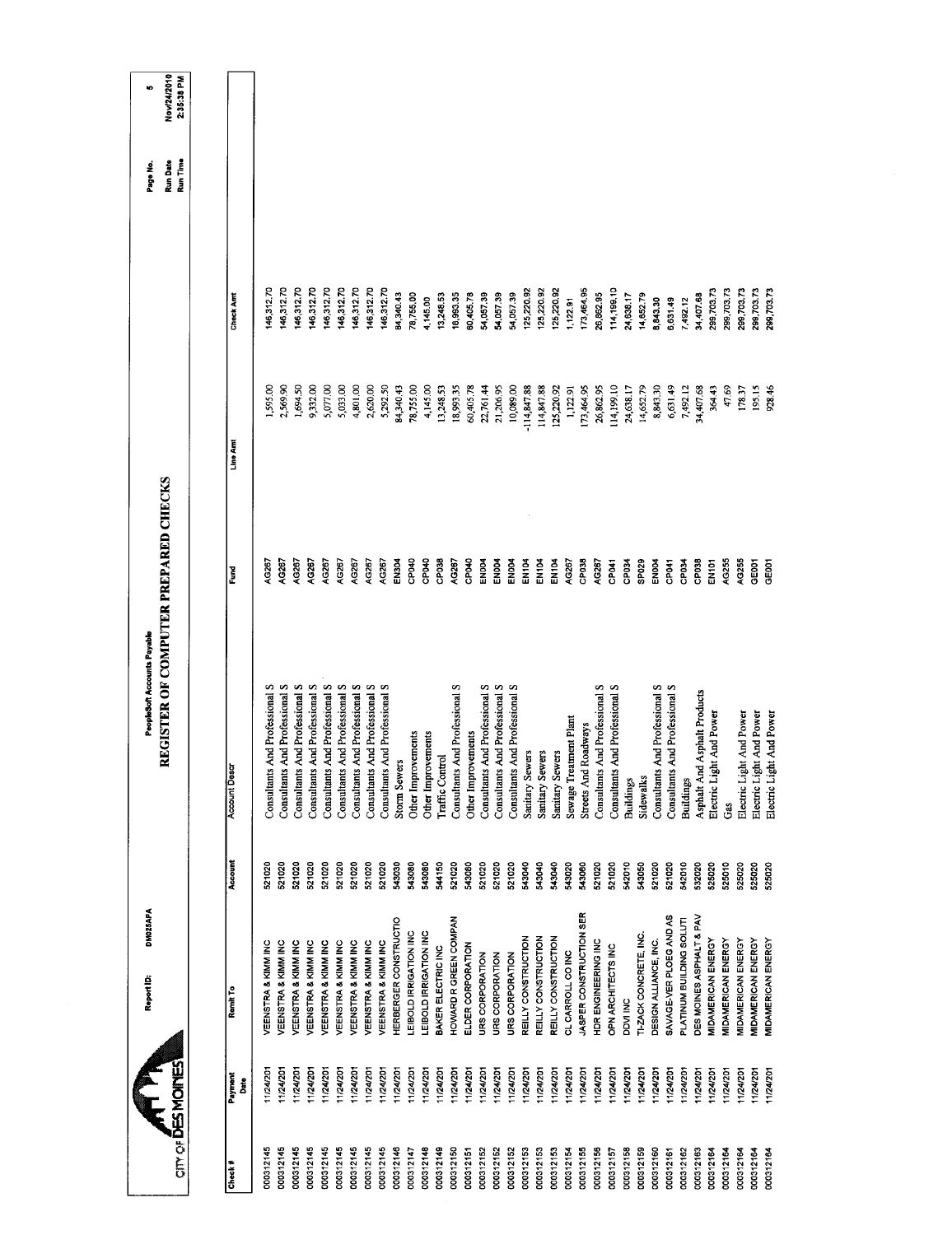|                      |                             | DM025APA<br>Report ID:           |         | PeopleSoft Accounts Payable                 |                   |          |                  | Page No.                    | œ                         |
|----------------------|-----------------------------|----------------------------------|---------|---------------------------------------------|-------------------|----------|------------------|-----------------------------|---------------------------|
| <b>ATIPIC PROPER</b> |                             |                                  |         | <b>UEGISTER OF COMPUTER PREPARED CHECKS</b> |                   |          |                  | <b>Run Date</b><br>Run Time | Nov/24/2010<br>2:35:38 PM |
|                      |                             |                                  |         |                                             |                   |          |                  |                             |                           |
| Check#               | Payment<br>Date <sub></sub> | Ramit To                         | Account | <b>Account Descr</b>                        | š                 | Line Am  | <b>Check Amt</b> |                             |                           |
| 000312164            | 11/24/201                   | <b>MIDAMERICAN ENERGY</b>        | 525020  | And Power<br>Electric Light                 | <b>GEOOT</b>      | 67.70    | 299,703.73       |                             |                           |
| 000312164            | 11/24/201                   | <b>MIDAMERICAN ENERGY</b>        | 525020  | And Power<br>Electric Light                 | GEDOT             | 416.65   | 299,703.73       |                             |                           |
| 000312164            | 11/24/201                   | <b>MIDAMERICAN ENERGY</b>        | 525020  | And Power<br>Electric Light                 | GE001             | 572.09   | 299,703.73       |                             |                           |
| 000312164            | 1/24/201                    | <b>VIDAMERICAN ENERGY</b>        | 525020  | And Power<br>Electric Light                 | GE <sub>001</sub> | 491,81   | 299,703.73       |                             |                           |
| 000312164            | 11/24/201                   | <b>MIDAMERICAN ENERGY</b>        | 525020  | And Power<br>Electric Light                 | GE <sub>001</sub> | 18.60    | 299,703.73       |                             |                           |
| 000312164            | 11/24/201                   | <b>MIDAMERICAN ENERGY</b>        | 525020  | And Power<br>Electric Light                 | GE001             | 18.98    | 299,703.73       |                             |                           |
| 000312164            | 11/24/201                   | MIDAMERICAN ENERGY               | 525020  | And Power<br>Electric Light                 | GE001             | 18.79    | 299,703.73       |                             |                           |
| 000312164            | 11/24/201                   | MIDAMERICAN ENERGY               | 525020  | And Power<br>Electric Light                 | GE001             | 19.91    | 299,703.73       |                             |                           |
| 000312164            | 11/24/201                   | <b><i>AIDAMERICAN ENERGY</i></b> | 525020  | And Power<br>Electric Light                 | GE001             | 119.78   | 299,703.73       |                             |                           |
| 000312164            | 11/24/201                   | <b>MIDAMERICAN ENERGY</b>        | 525020  | And Power<br>Electric Light                 | GE001             | 874.08   | 299,703.73       |                             |                           |
| 000312164            | 11/24/201                   | MIDAMERICAN ENERGY               | 525020  | Electric Light And Power                    | GE001             | 933.54   | 299,703.73       |                             |                           |
| 000312164            | 11/24/201                   | <b>MIDAMERICAN ENERGY</b>        | 525020  | And Power<br>Electric Light                 | GE001             | 5,687.81 | 299,703.73       |                             |                           |
| 000312164            | 11/24/201                   | <b>MIDAMERICAN ENERGY</b>        | 525020  | And Power<br>Electric Light                 | GE001             | 3,995.12 | 299,703.73       |                             |                           |
| 000312164            | 11/24/201                   | <b>MIDAMERICAN ENERGY</b>        | 525020  | And Power<br>Electric Light                 | GE001             | 191.50   | 299,703.73       |                             |                           |
| 000312164            | 11/24/201                   | <b>MIDAMERICAN ENERGY</b>        | 525020  | And Power<br>Electric Light                 | GE001             | 2,791.75 | 299,703.73       |                             |                           |
| 000312164            | 11/24/201                   | MIDAMERICAN ENERGY               | 525020  | And Power<br>Electric Light                 | GE001             | 47.22    | 299,703.73       |                             |                           |
| 000312164            | 11/24/201                   | <b>MIDAMERICAN ENERGY</b>        | 525020  | And Power<br>Electric Light                 | GE001             | 323.63   | 299,703.73       |                             |                           |
| 000312164            | 11/24/201                   | <b>MIDAMERICAN ENERGY</b>        | 525010  | Gas                                         | GE001             | 110.19   | 299,703.73       |                             |                           |
| 000312164            | 11/24/201                   | MIDAMERICAN ENERGY               | 525010  | Gas                                         | GE001             | 96.38    | 299,703.73       |                             |                           |
| 000312164            | 11/24/201                   | <b>MIDAMERICAN ENERGY</b>        | 525020  | And Power<br>Electric Light                 | GE001             | 19.04    | 299,703.73       |                             |                           |
| 000312164            | 11/24/201                   | MIDAMERICAN ENERGY               | 525020  | And Power<br>Electric Light                 | ISD40             | 623.70   | 299,703.73       |                             |                           |
| 000312164            | 11/24/201                   | MIDAMERICAN ENERGY               | 525020  | And Power<br>Electric Light                 | IS010             | 225.66   | 299,703.73       |                             |                           |
| 000312164            | 11/24/201                   | MIDAMERICAN ENERGY               | 525020  | And Power<br>Electric Light                 | IS010             | 2,224.51 | 299,703,73       |                             |                           |
| 000312164            | 11/24/201                   | <b>MIDAMERICAN ENERGY</b>        | 525020  | And Power<br>Electric Light                 | SP360             | 15.42    | 299,703.73       |                             |                           |
| 000312164            | 1/24/201                    | <b>VIDAMERICAN ENERGY</b>        | 525020  | And Power<br>Electric Light                 | SP360             | 74.43    | 299,703.73       |                             |                           |
| 000312164            | 11/24/201                   | <b><i>MIDAMERICAN ENERGY</i></b> | 525020  | And Power<br>Electric Light                 | SP360             | 848.33   | 299,703.73       |                             |                           |
| 000312164            | 11/24/201                   | <b>MIDAMERICAN ENERGY</b>        | 525020  | And Power<br>Electric Light                 | EN101             | 1,319.56 | 299,703.73       |                             |                           |
| 000312164            | 124/201                     | <b>MIDAMERICAN ENERGY</b>        | 525010  | Gás                                         | EN101             | 65.27    | 299,703.73       |                             |                           |
| 000312164            | 11/24/201                   | MIDAMERICAN ENERGY               | 525010  | Gas                                         | EN101             | 101.42   | 299,703.73       |                             |                           |
| 000312164            | 11/24/201                   | <b>MIDAMERICAN ENERGY</b>        | 525010  | Gas                                         | EN101             | 129.76   | 299,703.73       |                             |                           |
| 000312164            | 11/24/201                   | MIDAMERICAN ENERGY               | 525020  | And Power<br>Electric Light                 | EN101             | 84.83    | 299,703.73       |                             |                           |
| 000312164            | 11/24/201                   | <b>MIDAMERICAN ENERGY</b>        | 525020  | Electric Light And Power                    | EN301             | 34.94    | 299,703.73       |                             |                           |
| 000312164            | 11/24/201                   | <b>VIDAMERICAN ENERGY</b>        | 525020  | And Power<br>Electric Light                 | EN301             | 41.18    | 299,703.73       |                             |                           |
| 000312164            | 11/24/201                   | <b>MIDAMERICAN ENERGY</b>        | 525020  | And Power<br>Electric Light                 | EN301             | 10.00    | 299,703.73       |                             |                           |
| 000312164            | 11/24/201                   | <b>MIDAMERICAN ENERGY</b>        | 525020  | And Power<br>Electric Light                 | GE001             | 419.14   | 299,703.73       |                             |                           |
| 000312164            | 11/24/201                   | <b>MIDAMERICAN ENERGY</b>        | 525020  | And Power<br>Electric Light                 | <b>EN301</b>      | 409.10   | 299,703.73       |                             |                           |
|                      |                             |                                  |         |                                             |                   |          |                  |                             |                           |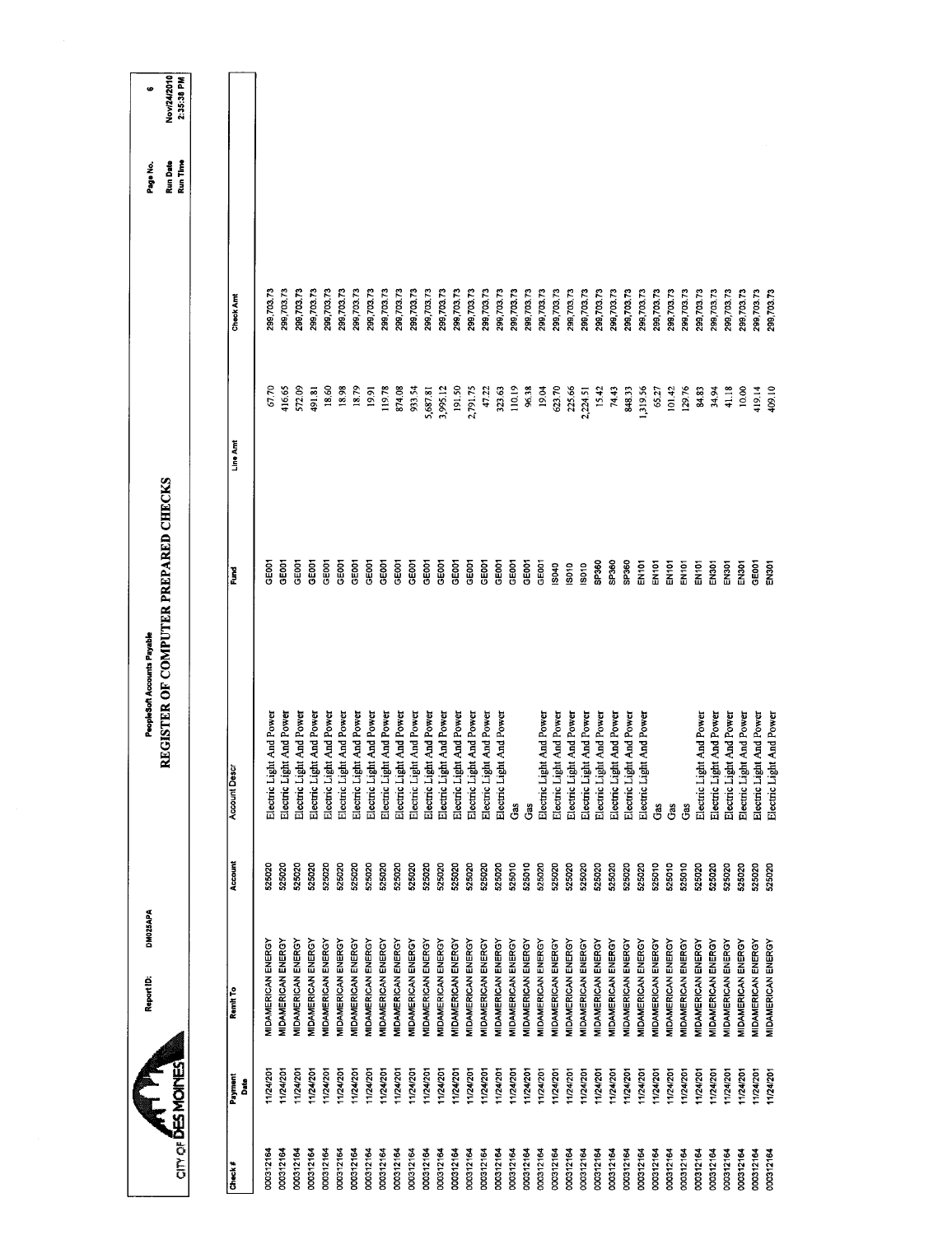| REGISTER OF COMPUTER PREPARED CHECKS<br><b>RSQL</b><br><b>DOSNE</b><br>Ĕ | <b>Account Descr</b>     |                                                      |                  |
|--------------------------------------------------------------------------|--------------------------|------------------------------------------------------|------------------|
|                                                                          |                          |                                                      |                  |
|                                                                          |                          |                                                      |                  |
|                                                                          |                          |                                                      | Account          |
|                                                                          | Electric Light And Power |                                                      | 525020           |
|                                                                          | Electric Light And Power |                                                      | 525020           |
| <b>DOCN</b>                                                              | Electric Light And Power |                                                      | 525020           |
| <b>DOSNE</b>                                                             |                          | Electric Light And Power                             | 525020           |
| EN301                                                                    |                          | Electric Light And Power                             | 525020           |
| EN301                                                                    |                          | Electric Light And Power                             | 525020           |
| nas<br>N                                                                 |                          | Electric Light And Power                             | 525020           |
| EN <sub>151</sub>                                                        |                          | Electric Light And Power                             | 525020           |
| <b>SEGOT</b>                                                             |                          | Electric Light And Power                             | 525020           |
| GE001                                                                    |                          | Electric Light And Power                             | 525020           |
| GEOCT                                                                    |                          | Electric Light And Power                             | 525020           |
| <b>GEOOT</b>                                                             |                          | Electric Light And Power                             | 525020           |
| GE001                                                                    |                          | Electric Light And Power                             | 525020           |
| GE001                                                                    |                          | Electric Light And Power                             | 525020           |
| GEOOT                                                                    |                          | Electric Light And Power                             | 525020           |
| GE001                                                                    |                          | Electric Light And Power                             | 525020           |
| GEOO1                                                                    |                          | Electric Light And Power                             | 525020           |
| GEOO1                                                                    |                          | Electric Light And Power                             | 525020           |
| <b>GEOOT</b>                                                             |                          | Electric Light And Power                             | 525020           |
| GEOCI                                                                    |                          | Electric Light And Power                             | 525020           |
| <b>GEOOT</b>                                                             |                          | Electric Light And Power                             | 525020           |
| <b>GEOOT</b><br><b>GEOCT</b>                                             |                          | Electric Light And Power                             | 525020<br>525020 |
| GEDOT                                                                    |                          | Electric Light And Power<br>Electric Light And Power | 525020           |
| GE001                                                                    |                          | Electric Light And Power                             | 525020           |
| <b>GEOOT</b>                                                             |                          | Electric Light And Power                             | 525020           |
| <b>GEOCI</b>                                                             |                          | Electric Light And Power                             | 525020           |
| GEOCI                                                                    |                          | Electric Light And Power                             | 525020           |
| GE001                                                                    |                          | Electric Light And Power                             | 525020           |
| GE001                                                                    |                          | Electric Light And Power                             | 525020           |
| <b>SEDS</b>                                                              |                          | Electric Light And Power                             | 525020           |
| <b>GEOOT</b>                                                             |                          | Gas                                                  | 525010           |
| GE001                                                                    |                          | Electric Light And Power                             | 525020           |
| GE001                                                                    |                          | Electric Light And Power                             | 525020           |
| GE001                                                                    |                          | Electric Light And Power                             | 525020           |
| GE001                                                                    |                          | Electric Light And Power                             | 525020           |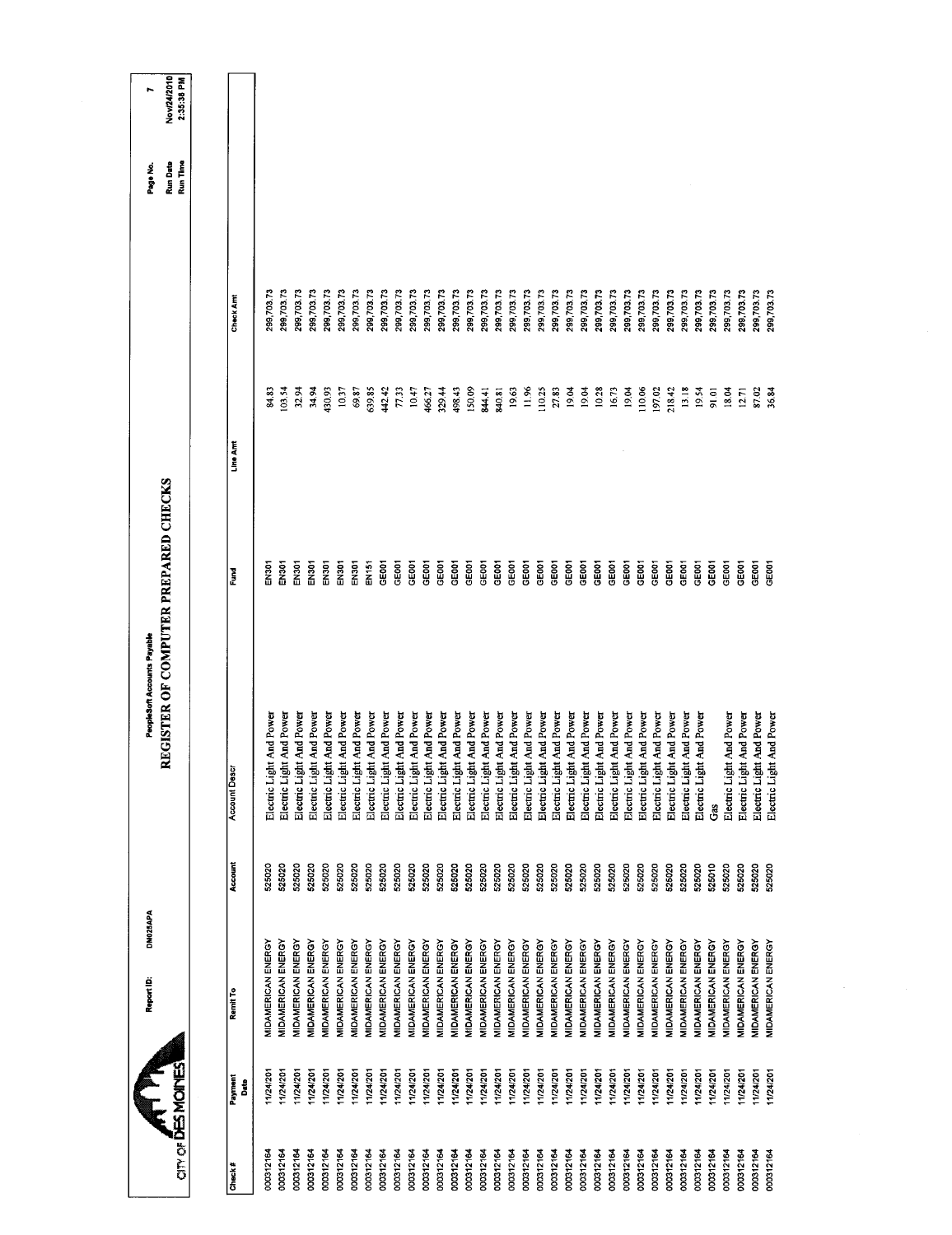| 299,703.73<br>299,703.73<br>299,703,73<br>299,703.73<br>299,703.73<br>299,703.73<br>299,703.73<br>299,703.73<br>299,703.73<br>299,703.73<br>299,703.73<br>299,703.73<br>299,703.73<br>299,703.73<br>299,703.73<br>299,703.73<br>299,703.73<br>299,703.73<br>299,703.73<br>299,703.73<br>299,703.73<br>299,703.73<br>299,703.73<br>299,703,73<br>299,703.73<br>299,703.73<br>299,703.73<br>299,703.73<br>299,703.73<br>299,703.73<br>299,703.73<br>299,703.73<br>299,703.73<br>299,703.73<br>299,703.73<br>299,703.73<br>Check Amt<br>11.18<br>12.12<br>11.12<br>11.18<br>11.68<br>11.18<br>52.14<br>19.04<br>10.47<br>200.76<br>108.59<br>10.87<br>11,06<br>11.62<br>11.43<br>11.00<br>11.37<br>11.43<br>10.87<br>11.25<br>12.68<br>298.95<br>195.40<br>176.56<br>16.89<br>30.40<br>122.12<br>29.35<br>10.62<br>10.75<br>10.62<br>48.46<br>159.54<br>31.51<br>14.97<br>311.31<br>Line Amt<br>GE001<br>AG257<br>AG257<br>SP360<br>SP360<br>GE001<br>GEDD1<br>GE001<br>GE001<br>GE001<br>AG257<br>AG257<br>AG257<br>AG257<br>AG257<br>AG257<br>AG257<br>AG257<br>AG257<br>AG257<br>AG257<br>AG257<br>AG257<br>AG257<br>AG257<br>AG257<br>AG257<br>SP360<br>SP <sub>360</sub><br>SP <sub>360</sub><br>GE001<br><b>GEDOT</b><br>GEOOT<br>SP360<br>SP360<br>SP360<br>Fund<br>Electric Street Light Overhead<br>Electric Street Light Overhead<br>Electric Street Light Overhead<br>Electric Street Light Overhead<br>Electric Street Light Overhead<br>Electric Street Light Overhead<br>Electric Street Light Overhead<br>Electric Street Light Overhead<br>Electric Light And Power<br>Electric Light And Power<br>Electric Light And Power<br>Electric Light And Power<br>Electric Light And Power<br>Electric Light And Power<br>Electric Light And Power<br>Electric Light And Power<br>Electric Light And Power<br>Electric Light And Power<br>Electric Light And Power<br>Electric Light And Power<br>Electric Light And Power<br>Electric Light And Power<br>Electric Light And Power<br>Electric Light And Power<br>Electric Light And Power<br>Electric Light And Power<br>Electric Light And Power<br>Electric Light And Power<br>Electric Light And Power<br>Electric Light And Power<br>Electric Light And Power<br>Electric Light And Power<br>Electric Light And Power<br>Electric Light And Power<br>Electric Light And Power<br>Electric Light And Power<br>Account Descr<br>Account<br>525020<br>525020<br>525020<br>525020<br>525020<br>525020<br>525020<br>525020<br>525060<br>525060<br>525060<br>525020<br>525020<br>525020<br>525020<br>525020<br>525020<br>525020<br>525020<br>525020<br>525020<br>525020<br>525020<br>525020<br>525020<br>525020<br>525020<br>525020<br>525020<br>525060<br>525080<br>525060<br>525020<br>525020<br>525060<br>525060<br>MIDAMERICAN ENERGY<br>MIDAMERICAN ENERGY<br>MIDAMERICAN ENERGY<br><b>MIDAMERICAN ENERGY</b><br><b>MIDAMERICAN ENERGY</b><br><b>MIDAMERICAN ENERGY</b><br>MIDAMERICAN ENERGY<br>MIDAMERICAN ENERGY<br><b>MIDAMERICAN ENERGY</b><br>MIDAMERICAN ENERGY<br>MIDAMERICAN ENERGY<br>MIDAMERICAN ENERGY<br><b>MIDAMERICAN ENERGY</b><br>MIDAMERICAN ENERGY<br>MIDAMERICAN ENERGY<br>MIDAMERICAN ENERGY<br><b>MIDAMERICAN ENERGY</b><br>MIDAMERICAN ENERGY<br><b>MIDAMERICAN ENERGY</b><br>MIDAMERICAN ENERGY<br>MIDAMERICAN ENERGY<br>MIDAMERICAN ENERGY<br>MIDAMERICAN ENERGY<br>MIDAMERICAN ENERGY<br>MIDAMERICAN ENERGY<br>MIDAMERICAN ENERGY<br><b>MIDAMERICAN ENERGY</b><br><b>MIDAMERICAN ENERGY</b><br>MIDAMERICAN ENERGY<br>MIDAMERICAN ENERGY<br>MIDAMERICAN ENERGY<br>MIDAMERICAN ENERGY<br>MIDAMERICAN ENERGY<br><b>MIDAMERICAN ENERGY</b><br>MIDAMERICAN ENERGY<br>MIDAMERICAN ENERGY<br>Remit To<br>11/24/201<br>11/24/201<br>11/24/201<br>11/24/201<br>11/24/201<br>11/24/201<br>11/24/201<br>11/24/201<br>11/24/201<br>11/24/201<br>11/24/201<br>11/24/201<br>11/24/201<br>11/24/201<br>11/24/201<br>11/24/201<br>11/24/201<br>11/24/201<br>11/24/201<br>11/24/201<br>11/24/201<br>11/24/201<br>1/24/201<br>11/24/201<br>11/24/201<br>11/24/201<br>11/24/201<br>11/24/201<br>11/24/201<br>11/24/201<br>11/24/201<br>11/24/201<br>11/24/201<br>1/24/201<br>11/24/201<br>11/24/20<br>Payment<br>å | an of <b>DES MOINES</b> |  |  |  |  |  |
|-------------------------------------------------------------------------------------------------------------------------------------------------------------------------------------------------------------------------------------------------------------------------------------------------------------------------------------------------------------------------------------------------------------------------------------------------------------------------------------------------------------------------------------------------------------------------------------------------------------------------------------------------------------------------------------------------------------------------------------------------------------------------------------------------------------------------------------------------------------------------------------------------------------------------------------------------------------------------------------------------------------------------------------------------------------------------------------------------------------------------------------------------------------------------------------------------------------------------------------------------------------------------------------------------------------------------------------------------------------------------------------------------------------------------------------------------------------------------------------------------------------------------------------------------------------------------------------------------------------------------------------------------------------------------------------------------------------------------------------------------------------------------------------------------------------------------------------------------------------------------------------------------------------------------------------------------------------------------------------------------------------------------------------------------------------------------------------------------------------------------------------------------------------------------------------------------------------------------------------------------------------------------------------------------------------------------------------------------------------------------------------------------------------------------------------------------------------------------------------------------------------------------------------------------------------------------------------------------------------------------------------------------------------------------------------------------------------------------------------------------------------------------------------------------------------------------------------------------------------------------------------------------------------------------------------------------------------------------------------------------------------------------------------------------------------------------------------------------------------------------------------------------------------------------------------------------------------------------------------------------------------------------------------------------------------------------------------------------------------------------------------------------------------------------------------------------------------------------------------------------------------------------------------------------------------------------------------------------------------------------------------------------------------------------------------------------------------------------------------------------------------------------------------------------------------------------------------------------------------------------------------------------------------------------------------------------------------------------------------------------------------------------------------------------------------------------------------------------------------------------------------------------------------------------------------|-------------------------|--|--|--|--|--|
|                                                                                                                                                                                                                                                                                                                                                                                                                                                                                                                                                                                                                                                                                                                                                                                                                                                                                                                                                                                                                                                                                                                                                                                                                                                                                                                                                                                                                                                                                                                                                                                                                                                                                                                                                                                                                                                                                                                                                                                                                                                                                                                                                                                                                                                                                                                                                                                                                                                                                                                                                                                                                                                                                                                                                                                                                                                                                                                                                                                                                                                                                                                                                                                                                                                                                                                                                                                                                                                                                                                                                                                                                                                                                                                                                                                                                                                                                                                                                                                                                                                                                                                                                                                     |                         |  |  |  |  |  |
|                                                                                                                                                                                                                                                                                                                                                                                                                                                                                                                                                                                                                                                                                                                                                                                                                                                                                                                                                                                                                                                                                                                                                                                                                                                                                                                                                                                                                                                                                                                                                                                                                                                                                                                                                                                                                                                                                                                                                                                                                                                                                                                                                                                                                                                                                                                                                                                                                                                                                                                                                                                                                                                                                                                                                                                                                                                                                                                                                                                                                                                                                                                                                                                                                                                                                                                                                                                                                                                                                                                                                                                                                                                                                                                                                                                                                                                                                                                                                                                                                                                                                                                                                                                     |                         |  |  |  |  |  |
|                                                                                                                                                                                                                                                                                                                                                                                                                                                                                                                                                                                                                                                                                                                                                                                                                                                                                                                                                                                                                                                                                                                                                                                                                                                                                                                                                                                                                                                                                                                                                                                                                                                                                                                                                                                                                                                                                                                                                                                                                                                                                                                                                                                                                                                                                                                                                                                                                                                                                                                                                                                                                                                                                                                                                                                                                                                                                                                                                                                                                                                                                                                                                                                                                                                                                                                                                                                                                                                                                                                                                                                                                                                                                                                                                                                                                                                                                                                                                                                                                                                                                                                                                                                     |                         |  |  |  |  |  |
|                                                                                                                                                                                                                                                                                                                                                                                                                                                                                                                                                                                                                                                                                                                                                                                                                                                                                                                                                                                                                                                                                                                                                                                                                                                                                                                                                                                                                                                                                                                                                                                                                                                                                                                                                                                                                                                                                                                                                                                                                                                                                                                                                                                                                                                                                                                                                                                                                                                                                                                                                                                                                                                                                                                                                                                                                                                                                                                                                                                                                                                                                                                                                                                                                                                                                                                                                                                                                                                                                                                                                                                                                                                                                                                                                                                                                                                                                                                                                                                                                                                                                                                                                                                     |                         |  |  |  |  |  |
|                                                                                                                                                                                                                                                                                                                                                                                                                                                                                                                                                                                                                                                                                                                                                                                                                                                                                                                                                                                                                                                                                                                                                                                                                                                                                                                                                                                                                                                                                                                                                                                                                                                                                                                                                                                                                                                                                                                                                                                                                                                                                                                                                                                                                                                                                                                                                                                                                                                                                                                                                                                                                                                                                                                                                                                                                                                                                                                                                                                                                                                                                                                                                                                                                                                                                                                                                                                                                                                                                                                                                                                                                                                                                                                                                                                                                                                                                                                                                                                                                                                                                                                                                                                     |                         |  |  |  |  |  |
|                                                                                                                                                                                                                                                                                                                                                                                                                                                                                                                                                                                                                                                                                                                                                                                                                                                                                                                                                                                                                                                                                                                                                                                                                                                                                                                                                                                                                                                                                                                                                                                                                                                                                                                                                                                                                                                                                                                                                                                                                                                                                                                                                                                                                                                                                                                                                                                                                                                                                                                                                                                                                                                                                                                                                                                                                                                                                                                                                                                                                                                                                                                                                                                                                                                                                                                                                                                                                                                                                                                                                                                                                                                                                                                                                                                                                                                                                                                                                                                                                                                                                                                                                                                     |                         |  |  |  |  |  |
|                                                                                                                                                                                                                                                                                                                                                                                                                                                                                                                                                                                                                                                                                                                                                                                                                                                                                                                                                                                                                                                                                                                                                                                                                                                                                                                                                                                                                                                                                                                                                                                                                                                                                                                                                                                                                                                                                                                                                                                                                                                                                                                                                                                                                                                                                                                                                                                                                                                                                                                                                                                                                                                                                                                                                                                                                                                                                                                                                                                                                                                                                                                                                                                                                                                                                                                                                                                                                                                                                                                                                                                                                                                                                                                                                                                                                                                                                                                                                                                                                                                                                                                                                                                     |                         |  |  |  |  |  |
|                                                                                                                                                                                                                                                                                                                                                                                                                                                                                                                                                                                                                                                                                                                                                                                                                                                                                                                                                                                                                                                                                                                                                                                                                                                                                                                                                                                                                                                                                                                                                                                                                                                                                                                                                                                                                                                                                                                                                                                                                                                                                                                                                                                                                                                                                                                                                                                                                                                                                                                                                                                                                                                                                                                                                                                                                                                                                                                                                                                                                                                                                                                                                                                                                                                                                                                                                                                                                                                                                                                                                                                                                                                                                                                                                                                                                                                                                                                                                                                                                                                                                                                                                                                     |                         |  |  |  |  |  |
|                                                                                                                                                                                                                                                                                                                                                                                                                                                                                                                                                                                                                                                                                                                                                                                                                                                                                                                                                                                                                                                                                                                                                                                                                                                                                                                                                                                                                                                                                                                                                                                                                                                                                                                                                                                                                                                                                                                                                                                                                                                                                                                                                                                                                                                                                                                                                                                                                                                                                                                                                                                                                                                                                                                                                                                                                                                                                                                                                                                                                                                                                                                                                                                                                                                                                                                                                                                                                                                                                                                                                                                                                                                                                                                                                                                                                                                                                                                                                                                                                                                                                                                                                                                     |                         |  |  |  |  |  |
|                                                                                                                                                                                                                                                                                                                                                                                                                                                                                                                                                                                                                                                                                                                                                                                                                                                                                                                                                                                                                                                                                                                                                                                                                                                                                                                                                                                                                                                                                                                                                                                                                                                                                                                                                                                                                                                                                                                                                                                                                                                                                                                                                                                                                                                                                                                                                                                                                                                                                                                                                                                                                                                                                                                                                                                                                                                                                                                                                                                                                                                                                                                                                                                                                                                                                                                                                                                                                                                                                                                                                                                                                                                                                                                                                                                                                                                                                                                                                                                                                                                                                                                                                                                     |                         |  |  |  |  |  |
|                                                                                                                                                                                                                                                                                                                                                                                                                                                                                                                                                                                                                                                                                                                                                                                                                                                                                                                                                                                                                                                                                                                                                                                                                                                                                                                                                                                                                                                                                                                                                                                                                                                                                                                                                                                                                                                                                                                                                                                                                                                                                                                                                                                                                                                                                                                                                                                                                                                                                                                                                                                                                                                                                                                                                                                                                                                                                                                                                                                                                                                                                                                                                                                                                                                                                                                                                                                                                                                                                                                                                                                                                                                                                                                                                                                                                                                                                                                                                                                                                                                                                                                                                                                     |                         |  |  |  |  |  |
|                                                                                                                                                                                                                                                                                                                                                                                                                                                                                                                                                                                                                                                                                                                                                                                                                                                                                                                                                                                                                                                                                                                                                                                                                                                                                                                                                                                                                                                                                                                                                                                                                                                                                                                                                                                                                                                                                                                                                                                                                                                                                                                                                                                                                                                                                                                                                                                                                                                                                                                                                                                                                                                                                                                                                                                                                                                                                                                                                                                                                                                                                                                                                                                                                                                                                                                                                                                                                                                                                                                                                                                                                                                                                                                                                                                                                                                                                                                                                                                                                                                                                                                                                                                     |                         |  |  |  |  |  |
|                                                                                                                                                                                                                                                                                                                                                                                                                                                                                                                                                                                                                                                                                                                                                                                                                                                                                                                                                                                                                                                                                                                                                                                                                                                                                                                                                                                                                                                                                                                                                                                                                                                                                                                                                                                                                                                                                                                                                                                                                                                                                                                                                                                                                                                                                                                                                                                                                                                                                                                                                                                                                                                                                                                                                                                                                                                                                                                                                                                                                                                                                                                                                                                                                                                                                                                                                                                                                                                                                                                                                                                                                                                                                                                                                                                                                                                                                                                                                                                                                                                                                                                                                                                     |                         |  |  |  |  |  |
|                                                                                                                                                                                                                                                                                                                                                                                                                                                                                                                                                                                                                                                                                                                                                                                                                                                                                                                                                                                                                                                                                                                                                                                                                                                                                                                                                                                                                                                                                                                                                                                                                                                                                                                                                                                                                                                                                                                                                                                                                                                                                                                                                                                                                                                                                                                                                                                                                                                                                                                                                                                                                                                                                                                                                                                                                                                                                                                                                                                                                                                                                                                                                                                                                                                                                                                                                                                                                                                                                                                                                                                                                                                                                                                                                                                                                                                                                                                                                                                                                                                                                                                                                                                     |                         |  |  |  |  |  |
|                                                                                                                                                                                                                                                                                                                                                                                                                                                                                                                                                                                                                                                                                                                                                                                                                                                                                                                                                                                                                                                                                                                                                                                                                                                                                                                                                                                                                                                                                                                                                                                                                                                                                                                                                                                                                                                                                                                                                                                                                                                                                                                                                                                                                                                                                                                                                                                                                                                                                                                                                                                                                                                                                                                                                                                                                                                                                                                                                                                                                                                                                                                                                                                                                                                                                                                                                                                                                                                                                                                                                                                                                                                                                                                                                                                                                                                                                                                                                                                                                                                                                                                                                                                     |                         |  |  |  |  |  |
|                                                                                                                                                                                                                                                                                                                                                                                                                                                                                                                                                                                                                                                                                                                                                                                                                                                                                                                                                                                                                                                                                                                                                                                                                                                                                                                                                                                                                                                                                                                                                                                                                                                                                                                                                                                                                                                                                                                                                                                                                                                                                                                                                                                                                                                                                                                                                                                                                                                                                                                                                                                                                                                                                                                                                                                                                                                                                                                                                                                                                                                                                                                                                                                                                                                                                                                                                                                                                                                                                                                                                                                                                                                                                                                                                                                                                                                                                                                                                                                                                                                                                                                                                                                     |                         |  |  |  |  |  |
|                                                                                                                                                                                                                                                                                                                                                                                                                                                                                                                                                                                                                                                                                                                                                                                                                                                                                                                                                                                                                                                                                                                                                                                                                                                                                                                                                                                                                                                                                                                                                                                                                                                                                                                                                                                                                                                                                                                                                                                                                                                                                                                                                                                                                                                                                                                                                                                                                                                                                                                                                                                                                                                                                                                                                                                                                                                                                                                                                                                                                                                                                                                                                                                                                                                                                                                                                                                                                                                                                                                                                                                                                                                                                                                                                                                                                                                                                                                                                                                                                                                                                                                                                                                     |                         |  |  |  |  |  |
|                                                                                                                                                                                                                                                                                                                                                                                                                                                                                                                                                                                                                                                                                                                                                                                                                                                                                                                                                                                                                                                                                                                                                                                                                                                                                                                                                                                                                                                                                                                                                                                                                                                                                                                                                                                                                                                                                                                                                                                                                                                                                                                                                                                                                                                                                                                                                                                                                                                                                                                                                                                                                                                                                                                                                                                                                                                                                                                                                                                                                                                                                                                                                                                                                                                                                                                                                                                                                                                                                                                                                                                                                                                                                                                                                                                                                                                                                                                                                                                                                                                                                                                                                                                     |                         |  |  |  |  |  |
|                                                                                                                                                                                                                                                                                                                                                                                                                                                                                                                                                                                                                                                                                                                                                                                                                                                                                                                                                                                                                                                                                                                                                                                                                                                                                                                                                                                                                                                                                                                                                                                                                                                                                                                                                                                                                                                                                                                                                                                                                                                                                                                                                                                                                                                                                                                                                                                                                                                                                                                                                                                                                                                                                                                                                                                                                                                                                                                                                                                                                                                                                                                                                                                                                                                                                                                                                                                                                                                                                                                                                                                                                                                                                                                                                                                                                                                                                                                                                                                                                                                                                                                                                                                     |                         |  |  |  |  |  |
|                                                                                                                                                                                                                                                                                                                                                                                                                                                                                                                                                                                                                                                                                                                                                                                                                                                                                                                                                                                                                                                                                                                                                                                                                                                                                                                                                                                                                                                                                                                                                                                                                                                                                                                                                                                                                                                                                                                                                                                                                                                                                                                                                                                                                                                                                                                                                                                                                                                                                                                                                                                                                                                                                                                                                                                                                                                                                                                                                                                                                                                                                                                                                                                                                                                                                                                                                                                                                                                                                                                                                                                                                                                                                                                                                                                                                                                                                                                                                                                                                                                                                                                                                                                     |                         |  |  |  |  |  |
|                                                                                                                                                                                                                                                                                                                                                                                                                                                                                                                                                                                                                                                                                                                                                                                                                                                                                                                                                                                                                                                                                                                                                                                                                                                                                                                                                                                                                                                                                                                                                                                                                                                                                                                                                                                                                                                                                                                                                                                                                                                                                                                                                                                                                                                                                                                                                                                                                                                                                                                                                                                                                                                                                                                                                                                                                                                                                                                                                                                                                                                                                                                                                                                                                                                                                                                                                                                                                                                                                                                                                                                                                                                                                                                                                                                                                                                                                                                                                                                                                                                                                                                                                                                     |                         |  |  |  |  |  |
|                                                                                                                                                                                                                                                                                                                                                                                                                                                                                                                                                                                                                                                                                                                                                                                                                                                                                                                                                                                                                                                                                                                                                                                                                                                                                                                                                                                                                                                                                                                                                                                                                                                                                                                                                                                                                                                                                                                                                                                                                                                                                                                                                                                                                                                                                                                                                                                                                                                                                                                                                                                                                                                                                                                                                                                                                                                                                                                                                                                                                                                                                                                                                                                                                                                                                                                                                                                                                                                                                                                                                                                                                                                                                                                                                                                                                                                                                                                                                                                                                                                                                                                                                                                     |                         |  |  |  |  |  |
|                                                                                                                                                                                                                                                                                                                                                                                                                                                                                                                                                                                                                                                                                                                                                                                                                                                                                                                                                                                                                                                                                                                                                                                                                                                                                                                                                                                                                                                                                                                                                                                                                                                                                                                                                                                                                                                                                                                                                                                                                                                                                                                                                                                                                                                                                                                                                                                                                                                                                                                                                                                                                                                                                                                                                                                                                                                                                                                                                                                                                                                                                                                                                                                                                                                                                                                                                                                                                                                                                                                                                                                                                                                                                                                                                                                                                                                                                                                                                                                                                                                                                                                                                                                     |                         |  |  |  |  |  |
|                                                                                                                                                                                                                                                                                                                                                                                                                                                                                                                                                                                                                                                                                                                                                                                                                                                                                                                                                                                                                                                                                                                                                                                                                                                                                                                                                                                                                                                                                                                                                                                                                                                                                                                                                                                                                                                                                                                                                                                                                                                                                                                                                                                                                                                                                                                                                                                                                                                                                                                                                                                                                                                                                                                                                                                                                                                                                                                                                                                                                                                                                                                                                                                                                                                                                                                                                                                                                                                                                                                                                                                                                                                                                                                                                                                                                                                                                                                                                                                                                                                                                                                                                                                     |                         |  |  |  |  |  |
|                                                                                                                                                                                                                                                                                                                                                                                                                                                                                                                                                                                                                                                                                                                                                                                                                                                                                                                                                                                                                                                                                                                                                                                                                                                                                                                                                                                                                                                                                                                                                                                                                                                                                                                                                                                                                                                                                                                                                                                                                                                                                                                                                                                                                                                                                                                                                                                                                                                                                                                                                                                                                                                                                                                                                                                                                                                                                                                                                                                                                                                                                                                                                                                                                                                                                                                                                                                                                                                                                                                                                                                                                                                                                                                                                                                                                                                                                                                                                                                                                                                                                                                                                                                     |                         |  |  |  |  |  |
|                                                                                                                                                                                                                                                                                                                                                                                                                                                                                                                                                                                                                                                                                                                                                                                                                                                                                                                                                                                                                                                                                                                                                                                                                                                                                                                                                                                                                                                                                                                                                                                                                                                                                                                                                                                                                                                                                                                                                                                                                                                                                                                                                                                                                                                                                                                                                                                                                                                                                                                                                                                                                                                                                                                                                                                                                                                                                                                                                                                                                                                                                                                                                                                                                                                                                                                                                                                                                                                                                                                                                                                                                                                                                                                                                                                                                                                                                                                                                                                                                                                                                                                                                                                     |                         |  |  |  |  |  |
|                                                                                                                                                                                                                                                                                                                                                                                                                                                                                                                                                                                                                                                                                                                                                                                                                                                                                                                                                                                                                                                                                                                                                                                                                                                                                                                                                                                                                                                                                                                                                                                                                                                                                                                                                                                                                                                                                                                                                                                                                                                                                                                                                                                                                                                                                                                                                                                                                                                                                                                                                                                                                                                                                                                                                                                                                                                                                                                                                                                                                                                                                                                                                                                                                                                                                                                                                                                                                                                                                                                                                                                                                                                                                                                                                                                                                                                                                                                                                                                                                                                                                                                                                                                     |                         |  |  |  |  |  |
|                                                                                                                                                                                                                                                                                                                                                                                                                                                                                                                                                                                                                                                                                                                                                                                                                                                                                                                                                                                                                                                                                                                                                                                                                                                                                                                                                                                                                                                                                                                                                                                                                                                                                                                                                                                                                                                                                                                                                                                                                                                                                                                                                                                                                                                                                                                                                                                                                                                                                                                                                                                                                                                                                                                                                                                                                                                                                                                                                                                                                                                                                                                                                                                                                                                                                                                                                                                                                                                                                                                                                                                                                                                                                                                                                                                                                                                                                                                                                                                                                                                                                                                                                                                     |                         |  |  |  |  |  |
|                                                                                                                                                                                                                                                                                                                                                                                                                                                                                                                                                                                                                                                                                                                                                                                                                                                                                                                                                                                                                                                                                                                                                                                                                                                                                                                                                                                                                                                                                                                                                                                                                                                                                                                                                                                                                                                                                                                                                                                                                                                                                                                                                                                                                                                                                                                                                                                                                                                                                                                                                                                                                                                                                                                                                                                                                                                                                                                                                                                                                                                                                                                                                                                                                                                                                                                                                                                                                                                                                                                                                                                                                                                                                                                                                                                                                                                                                                                                                                                                                                                                                                                                                                                     |                         |  |  |  |  |  |
|                                                                                                                                                                                                                                                                                                                                                                                                                                                                                                                                                                                                                                                                                                                                                                                                                                                                                                                                                                                                                                                                                                                                                                                                                                                                                                                                                                                                                                                                                                                                                                                                                                                                                                                                                                                                                                                                                                                                                                                                                                                                                                                                                                                                                                                                                                                                                                                                                                                                                                                                                                                                                                                                                                                                                                                                                                                                                                                                                                                                                                                                                                                                                                                                                                                                                                                                                                                                                                                                                                                                                                                                                                                                                                                                                                                                                                                                                                                                                                                                                                                                                                                                                                                     |                         |  |  |  |  |  |
|                                                                                                                                                                                                                                                                                                                                                                                                                                                                                                                                                                                                                                                                                                                                                                                                                                                                                                                                                                                                                                                                                                                                                                                                                                                                                                                                                                                                                                                                                                                                                                                                                                                                                                                                                                                                                                                                                                                                                                                                                                                                                                                                                                                                                                                                                                                                                                                                                                                                                                                                                                                                                                                                                                                                                                                                                                                                                                                                                                                                                                                                                                                                                                                                                                                                                                                                                                                                                                                                                                                                                                                                                                                                                                                                                                                                                                                                                                                                                                                                                                                                                                                                                                                     |                         |  |  |  |  |  |
|                                                                                                                                                                                                                                                                                                                                                                                                                                                                                                                                                                                                                                                                                                                                                                                                                                                                                                                                                                                                                                                                                                                                                                                                                                                                                                                                                                                                                                                                                                                                                                                                                                                                                                                                                                                                                                                                                                                                                                                                                                                                                                                                                                                                                                                                                                                                                                                                                                                                                                                                                                                                                                                                                                                                                                                                                                                                                                                                                                                                                                                                                                                                                                                                                                                                                                                                                                                                                                                                                                                                                                                                                                                                                                                                                                                                                                                                                                                                                                                                                                                                                                                                                                                     |                         |  |  |  |  |  |
|                                                                                                                                                                                                                                                                                                                                                                                                                                                                                                                                                                                                                                                                                                                                                                                                                                                                                                                                                                                                                                                                                                                                                                                                                                                                                                                                                                                                                                                                                                                                                                                                                                                                                                                                                                                                                                                                                                                                                                                                                                                                                                                                                                                                                                                                                                                                                                                                                                                                                                                                                                                                                                                                                                                                                                                                                                                                                                                                                                                                                                                                                                                                                                                                                                                                                                                                                                                                                                                                                                                                                                                                                                                                                                                                                                                                                                                                                                                                                                                                                                                                                                                                                                                     |                         |  |  |  |  |  |
|                                                                                                                                                                                                                                                                                                                                                                                                                                                                                                                                                                                                                                                                                                                                                                                                                                                                                                                                                                                                                                                                                                                                                                                                                                                                                                                                                                                                                                                                                                                                                                                                                                                                                                                                                                                                                                                                                                                                                                                                                                                                                                                                                                                                                                                                                                                                                                                                                                                                                                                                                                                                                                                                                                                                                                                                                                                                                                                                                                                                                                                                                                                                                                                                                                                                                                                                                                                                                                                                                                                                                                                                                                                                                                                                                                                                                                                                                                                                                                                                                                                                                                                                                                                     |                         |  |  |  |  |  |
|                                                                                                                                                                                                                                                                                                                                                                                                                                                                                                                                                                                                                                                                                                                                                                                                                                                                                                                                                                                                                                                                                                                                                                                                                                                                                                                                                                                                                                                                                                                                                                                                                                                                                                                                                                                                                                                                                                                                                                                                                                                                                                                                                                                                                                                                                                                                                                                                                                                                                                                                                                                                                                                                                                                                                                                                                                                                                                                                                                                                                                                                                                                                                                                                                                                                                                                                                                                                                                                                                                                                                                                                                                                                                                                                                                                                                                                                                                                                                                                                                                                                                                                                                                                     |                         |  |  |  |  |  |
|                                                                                                                                                                                                                                                                                                                                                                                                                                                                                                                                                                                                                                                                                                                                                                                                                                                                                                                                                                                                                                                                                                                                                                                                                                                                                                                                                                                                                                                                                                                                                                                                                                                                                                                                                                                                                                                                                                                                                                                                                                                                                                                                                                                                                                                                                                                                                                                                                                                                                                                                                                                                                                                                                                                                                                                                                                                                                                                                                                                                                                                                                                                                                                                                                                                                                                                                                                                                                                                                                                                                                                                                                                                                                                                                                                                                                                                                                                                                                                                                                                                                                                                                                                                     |                         |  |  |  |  |  |
|                                                                                                                                                                                                                                                                                                                                                                                                                                                                                                                                                                                                                                                                                                                                                                                                                                                                                                                                                                                                                                                                                                                                                                                                                                                                                                                                                                                                                                                                                                                                                                                                                                                                                                                                                                                                                                                                                                                                                                                                                                                                                                                                                                                                                                                                                                                                                                                                                                                                                                                                                                                                                                                                                                                                                                                                                                                                                                                                                                                                                                                                                                                                                                                                                                                                                                                                                                                                                                                                                                                                                                                                                                                                                                                                                                                                                                                                                                                                                                                                                                                                                                                                                                                     |                         |  |  |  |  |  |
|                                                                                                                                                                                                                                                                                                                                                                                                                                                                                                                                                                                                                                                                                                                                                                                                                                                                                                                                                                                                                                                                                                                                                                                                                                                                                                                                                                                                                                                                                                                                                                                                                                                                                                                                                                                                                                                                                                                                                                                                                                                                                                                                                                                                                                                                                                                                                                                                                                                                                                                                                                                                                                                                                                                                                                                                                                                                                                                                                                                                                                                                                                                                                                                                                                                                                                                                                                                                                                                                                                                                                                                                                                                                                                                                                                                                                                                                                                                                                                                                                                                                                                                                                                                     |                         |  |  |  |  |  |
|                                                                                                                                                                                                                                                                                                                                                                                                                                                                                                                                                                                                                                                                                                                                                                                                                                                                                                                                                                                                                                                                                                                                                                                                                                                                                                                                                                                                                                                                                                                                                                                                                                                                                                                                                                                                                                                                                                                                                                                                                                                                                                                                                                                                                                                                                                                                                                                                                                                                                                                                                                                                                                                                                                                                                                                                                                                                                                                                                                                                                                                                                                                                                                                                                                                                                                                                                                                                                                                                                                                                                                                                                                                                                                                                                                                                                                                                                                                                                                                                                                                                                                                                                                                     |                         |  |  |  |  |  |
|                                                                                                                                                                                                                                                                                                                                                                                                                                                                                                                                                                                                                                                                                                                                                                                                                                                                                                                                                                                                                                                                                                                                                                                                                                                                                                                                                                                                                                                                                                                                                                                                                                                                                                                                                                                                                                                                                                                                                                                                                                                                                                                                                                                                                                                                                                                                                                                                                                                                                                                                                                                                                                                                                                                                                                                                                                                                                                                                                                                                                                                                                                                                                                                                                                                                                                                                                                                                                                                                                                                                                                                                                                                                                                                                                                                                                                                                                                                                                                                                                                                                                                                                                                                     |                         |  |  |  |  |  |
|                                                                                                                                                                                                                                                                                                                                                                                                                                                                                                                                                                                                                                                                                                                                                                                                                                                                                                                                                                                                                                                                                                                                                                                                                                                                                                                                                                                                                                                                                                                                                                                                                                                                                                                                                                                                                                                                                                                                                                                                                                                                                                                                                                                                                                                                                                                                                                                                                                                                                                                                                                                                                                                                                                                                                                                                                                                                                                                                                                                                                                                                                                                                                                                                                                                                                                                                                                                                                                                                                                                                                                                                                                                                                                                                                                                                                                                                                                                                                                                                                                                                                                                                                                                     |                         |  |  |  |  |  |
|                                                                                                                                                                                                                                                                                                                                                                                                                                                                                                                                                                                                                                                                                                                                                                                                                                                                                                                                                                                                                                                                                                                                                                                                                                                                                                                                                                                                                                                                                                                                                                                                                                                                                                                                                                                                                                                                                                                                                                                                                                                                                                                                                                                                                                                                                                                                                                                                                                                                                                                                                                                                                                                                                                                                                                                                                                                                                                                                                                                                                                                                                                                                                                                                                                                                                                                                                                                                                                                                                                                                                                                                                                                                                                                                                                                                                                                                                                                                                                                                                                                                                                                                                                                     |                         |  |  |  |  |  |
|                                                                                                                                                                                                                                                                                                                                                                                                                                                                                                                                                                                                                                                                                                                                                                                                                                                                                                                                                                                                                                                                                                                                                                                                                                                                                                                                                                                                                                                                                                                                                                                                                                                                                                                                                                                                                                                                                                                                                                                                                                                                                                                                                                                                                                                                                                                                                                                                                                                                                                                                                                                                                                                                                                                                                                                                                                                                                                                                                                                                                                                                                                                                                                                                                                                                                                                                                                                                                                                                                                                                                                                                                                                                                                                                                                                                                                                                                                                                                                                                                                                                                                                                                                                     |                         |  |  |  |  |  |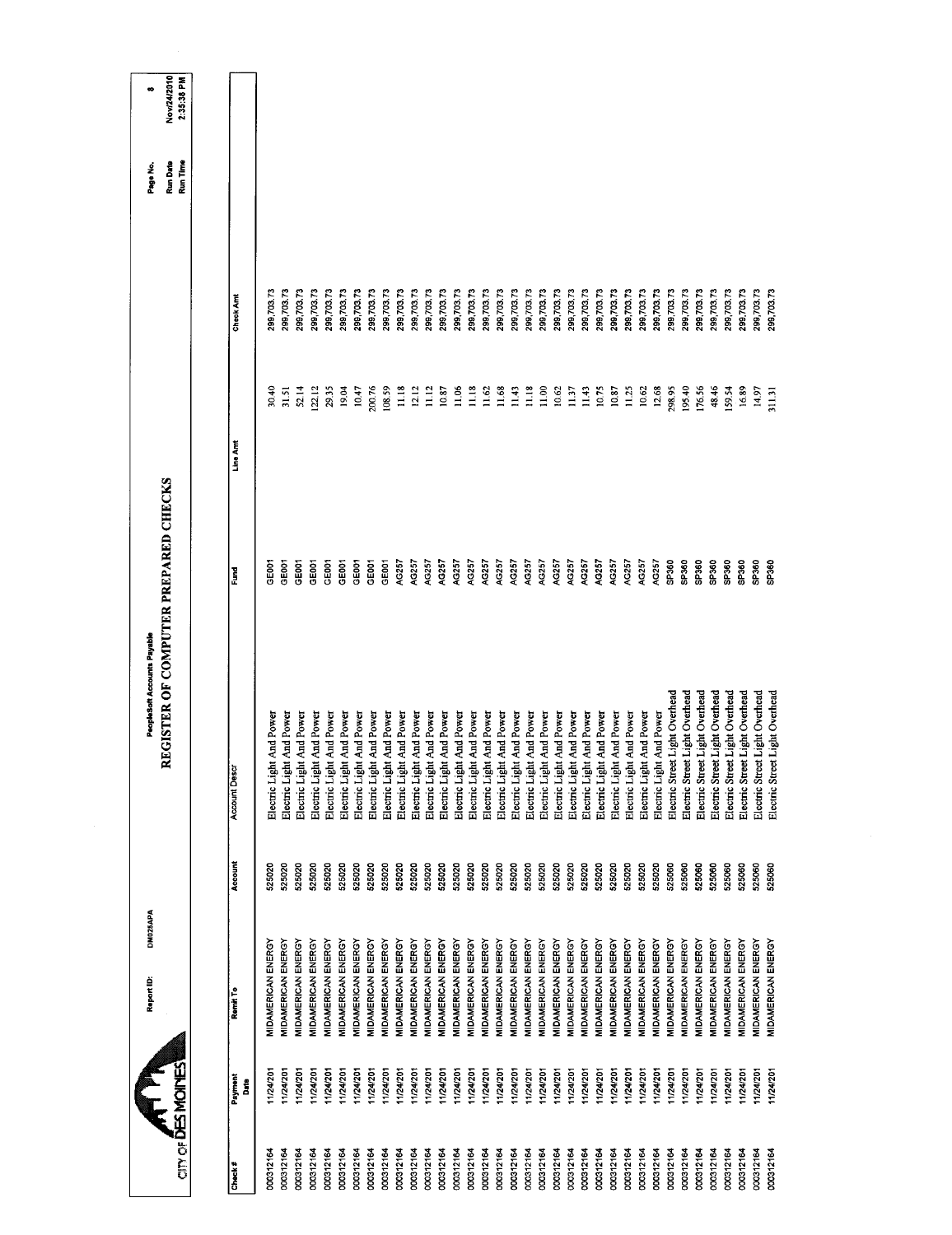| o                           | Nov/24/2010<br>2:35:38 PM            |                      |                           |                                |                                |                                |                                |                                |                                |                                |                                |                                |                                |                                |                                |                                |                                |                                |                                |                                |                                  |                                |                                |                                |                                |                                |                                |                                |                                |                                |                                |                                |                                |                                |                                |                                |                          |                                  |
|-----------------------------|--------------------------------------|----------------------|---------------------------|--------------------------------|--------------------------------|--------------------------------|--------------------------------|--------------------------------|--------------------------------|--------------------------------|--------------------------------|--------------------------------|--------------------------------|--------------------------------|--------------------------------|--------------------------------|--------------------------------|--------------------------------|--------------------------------|--------------------------------|----------------------------------|--------------------------------|--------------------------------|--------------------------------|--------------------------------|--------------------------------|--------------------------------|--------------------------------|--------------------------------|--------------------------------|--------------------------------|--------------------------------|--------------------------------|--------------------------------|--------------------------------|--------------------------------|--------------------------|----------------------------------|
| Page No.                    | Run Time<br>Run Date                 |                      |                           |                                |                                |                                |                                |                                |                                |                                |                                |                                |                                |                                |                                |                                |                                |                                |                                |                                |                                  |                                |                                |                                |                                |                                |                                |                                |                                |                                |                                |                                |                                |                                |                                |                                |                          |                                  |
|                             |                                      |                      |                           |                                |                                |                                |                                |                                |                                |                                |                                |                                |                                |                                |                                |                                |                                |                                |                                |                                |                                  |                                |                                |                                |                                |                                |                                |                                |                                |                                |                                |                                |                                |                                |                                |                                |                          |                                  |
|                             |                                      | Check Am             | 299,703.73                | 299,703.73                     | 299,703.73                     | 299,703.73                     | 299,703.73                     | 299,703.73                     | 299,703.73                     | 299,703.73                     | 299,703.73                     | 299,703.73                     | 299,703.73                     | 299,703.73                     | 299,703.73                     | 299,703.73                     | 299,703.73                     | 299,703.73                     | 299,703.73                     | 299,703.73                     | 299,703.73                       | 299,703.73                     | 299,703.73                     | 299,703,73                     | 299,703,73                     | 299,703.73                     | 299,703.73                     | 299,703.73                     | 299,703.73                     | 299,703.73                     | 299,703.73                     | 299,703.73                     | 299,703.73                     | 299,703.73                     | 299,703.73                     | 299,703.73                     | 299,703.73               | 299,703.73                       |
|                             |                                      |                      | 169.96                    | 583.49                         | 165.68                         | 390.07                         | 106.60                         | 341.33                         | 372.33                         | 203.69                         | 26335                          | 235.57                         | 21.60                          | 429.55                         | 262.88                         | 219.13                         | 73.06                          | 213.16                         | 16.86                          | 15.24                          | 324.19                           | 174.11                         | 567.88                         | 444.80                         | 395.08                         | 104.63                         | 31335                          | 415.26                         | 209.18                         | 267.81                         | 187.39                         | 23.34                          | 266.97                         | 26.33                          | 40,307.67                      | 217,699.70                     | 90.50                    | 90.50                            |
|                             |                                      | Line Am              |                           |                                |                                |                                |                                |                                |                                |                                |                                |                                |                                |                                |                                |                                |                                |                                |                                |                                |                                  |                                |                                |                                |                                |                                |                                |                                |                                |                                |                                |                                |                                |                                |                                |                                |                          |                                  |
|                             |                                      |                      |                           |                                |                                |                                |                                |                                |                                |                                |                                |                                |                                |                                |                                |                                |                                |                                |                                |                                |                                  |                                |                                |                                |                                |                                |                                |                                |                                |                                |                                |                                |                                |                                |                                |                                |                          |                                  |
|                             |                                      | š                    | SP360                     | SP360                          | SP360                          | SP360                          | SP360                          | SP360                          | SP <sub>360</sub>              | SP360                          | <b>GBC4S</b>                   | SP <sub>360</sub>              | SP <sub>360</sub>              | SP360                          | SP <sub>360</sub>              | SP360                          | SP360                          | SP <sub>360</sub>              | SP <sub>360</sub>              | SP360                          | SP360                            | SP360                          | SP360                          | SP360                          | SP <sub>360</sub>              | SP360                          | SP <sub>360</sub>              | SP360                          | SP360                          | SP360                          | SP360                          | <b>GP360</b>                   | SP863                          | EN051                          | SP <sub>360</sub>              | SP360                          | SP360                    | SP360                            |
| PeopleSoft Accounts Payable | REGISTER OF COMPUTER PREPARED CHECKS |                      |                           |                                |                                |                                |                                |                                |                                |                                |                                |                                |                                |                                |                                |                                |                                |                                |                                |                                |                                  |                                |                                |                                |                                |                                |                                |                                |                                |                                |                                |                                |                                |                                |                                |                                |                          |                                  |
|                             |                                      |                      | eet Light Overhead        | Electric Street Light Overhead | Electric Street Light Overhead | Electric Street Light Overhead | Electric Street Light Overhead | Electric Street Light Overhead | Electric Street Light Overhead | Electric Street Light Overhead | Electric Street Light Overhead | Electric Street Light Overhead | Electric Street Light Overhead | Electric Street Light Overhead | Electric Street Light Overhead | Electric Street Light Overhead | Electric Street Light Overhead | Electric Street Light Overhead | Electric Street Light Overhead | Electric Street Light Overhead | Electric Street Light Overhead   | Electric Street Light Overhead | Electric Street Light Overhead | Electric Street Light Overhead | Electric Street Light Overhead | Electric Street Light Overhead | Electric Street Light Overhead | Electric Street Light Overhead | Electric Street Light Overhead | Electric Street Light Overhead | Electric Street Light Overhead | Electric Street Light Overhead | Electric Street Light Overhead | Electric Street Light Overhead | Electric Street Light Undergro | Electric Street Light Overhead |                          |                                  |
|                             |                                      | <b>Account Descr</b> | Electric Str              |                                |                                |                                |                                |                                |                                |                                |                                |                                |                                |                                |                                |                                |                                |                                |                                |                                |                                  |                                |                                |                                |                                |                                |                                |                                |                                |                                |                                |                                |                                |                                |                                |                                | Electric Traffic Signals | Electric Traffic Signals         |
|                             |                                      | Account              | 525060                    | 525060                         | 525060                         | 525060                         | 525060                         | 525060                         | 525060                         | 525060                         | 525060                         | 525060                         | 525060                         | 525060                         | 525060                         | 525060                         | 525060                         | 525060                         | 525060                         | 525060                         | 525060                           | 525060                         | 525060                         | 525060                         | 525060                         | 525060                         | 525060                         | 525060                         | 525060                         | 525060                         | 525060                         | 525060                         | 525060                         | 525060                         | 525070                         | 525060                         | 525080                   | 525080                           |
| DM025APA                    |                                      |                      |                           |                                |                                |                                |                                |                                |                                |                                |                                |                                |                                |                                |                                |                                |                                |                                |                                |                                |                                  |                                |                                |                                |                                |                                |                                |                                |                                |                                |                                |                                |                                |                                |                                |                                |                          |                                  |
| Report ID:                  |                                      | Remit To             | <b>MIDAMERICAN ENERGY</b> | <b>MIDAMERICAN ENERGY</b>      | <b>MIDAMERICAN ENERGY</b>      | MIDAMERICAN ENERGY             | MIDAMERICAN ENERGY             | <b>MIDAMERICAN ENERGY</b>      | MIDAMERICAN ENERGY             | MIDAMERICAN ENERGY             | MIDAMERICAN ENERGY             | <b>MIDAMERICAN ENERGY</b>      | <b>MIDAMERICAN ENERGY</b>      | MIDAMERICAN ENERGY             | MIDAMERICAN ENERGY             | MIDAMERICAN ENERGY             | MIDAMERICAN ENERGY             | MIDAMERICAN ENERGY             | MIDAMERICAN ENERGY             | MIDAMERICAN ENERGY             | <b><i>AIDAMERICAN ENERGY</i></b> | MIDAMERICAN ENERGY             | MIDAMERICAN ENERGY             | <b>MIDAMERICAN ENERGY</b>      | MIDAMERICAN ENERGY             | MIDAMERICAN ENERGY             | MIDAMERICAN ENERGY             | MIDAMERICAN ENERGY             | <b>MIDAMERICAN ENERGY</b>      | <b>MIDAMERICAN ENERGY</b>      | MIDAMERICAN ENERGY             | <b>VIDAMERICAN ENERGY</b>      | MIDAMERICAN ENERGY             | MIDAMERICAN ENERGY             | MIDAMERICAN ENERGY             | MIDAMERICAN ENERGY             | MIDAMERICAN ENERGY       | <b><i>AIDAMERICAN ENERGY</i></b> |
|                             |                                      | Payment<br>Date      | 11/24/20                  | 11/24/201                      | 11/24/201                      | 11/24/201                      | 11/24/201                      | 1/24/201                       | 11/24/201                      | 11/24/201                      | 11/24/201                      | 11/24/201                      | 11/24/201                      | 11/24/201                      | 11/24/201                      | 11/24/201                      | 11/24/201                      | 11/24/201                      | 11/24/201                      | 11/24/201                      | 11/24/201                        | 11/24/201                      | 11/24/201                      | 1/24/201                       | 11/24/201                      | 11/24/201                      | 1/24/201                       | 11/24/201                      | 11/24/201                      | 11/24/201                      | 11/24/201                      | 124/201                        | 11/24/201                      | 11/24/201                      | 1/24/201                       | 11/24/201                      | 1124/201                 | 11/24/201                        |
|                             | any of <b>DES MOINES</b>             |                      |                           |                                |                                |                                |                                |                                |                                |                                |                                |                                |                                |                                |                                |                                |                                |                                |                                |                                |                                  |                                |                                |                                |                                |                                |                                |                                |                                |                                |                                |                                |                                |                                |                                |                                |                          |                                  |
|                             |                                      | Check#               | 000312164                 | 000312164                      | 000312164                      | 000312164                      | 000312164                      | 000312164                      | 000312164                      | 000312164                      | 000312164                      | 000312164                      | 000312164                      | 000312164                      | 000312164                      | 000312164                      | 000312164                      | 000312164                      | 000312164                      | 000312164                      | 000312164                        | 000312164                      | 000312164                      | 000312164                      | 000312164                      | 000312164                      | 000312164                      | 000312164                      | 000312164                      | 000312164                      | 000312164                      | 000312164                      | 000312164                      | 000312164                      | 000312164                      | 000312164                      | 000312164                | 000312164                        |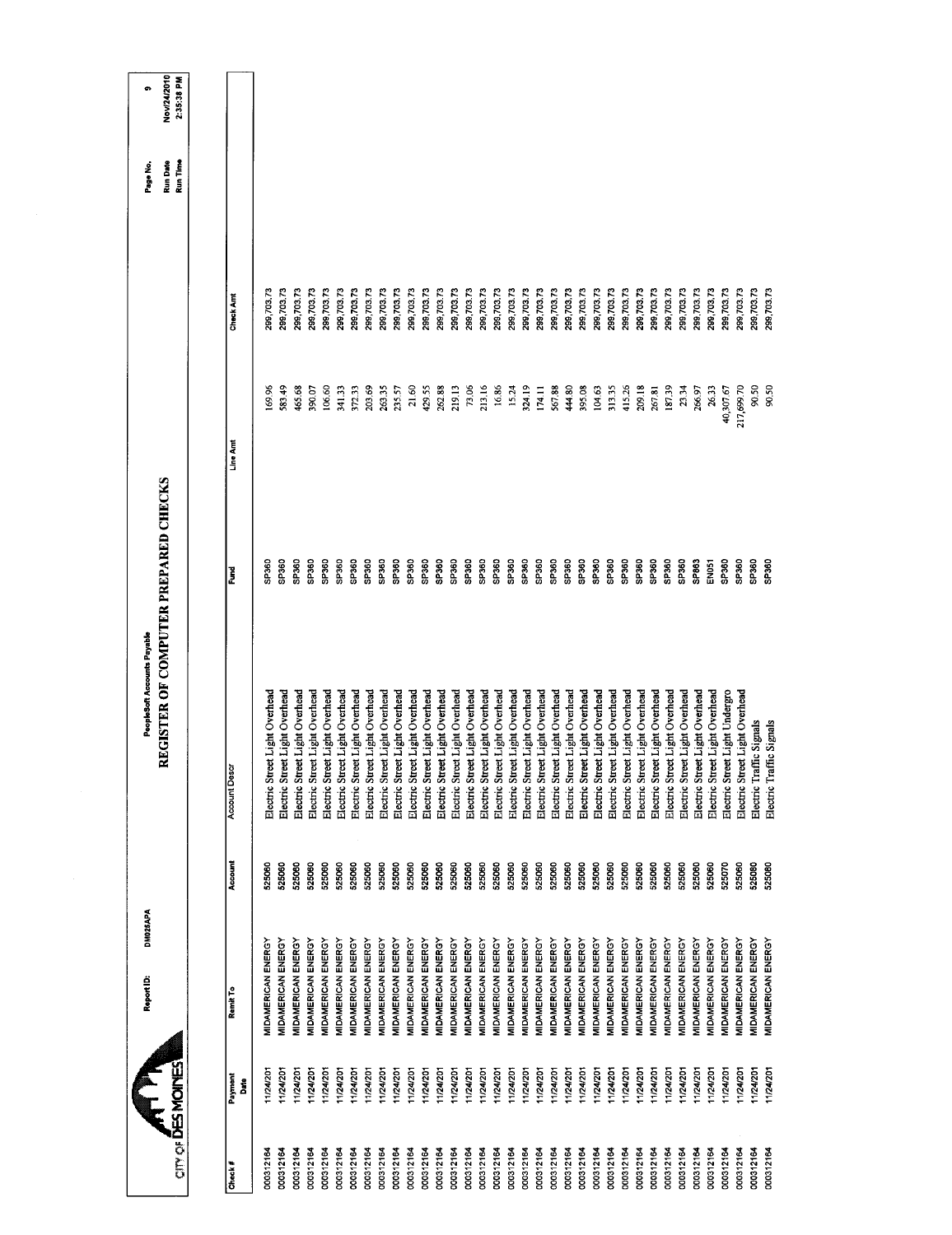| $\sum_{\text{error}}$ |              | DM025APA<br>Report ID:    |         | REGISTER OF COMPUTER PREPARED CHECKS<br>PeopleSoft Accounts Payable |                   |                |            | Run Date<br>Page No. | Nov/24/2010<br>÷ |
|-----------------------|--------------|---------------------------|---------|---------------------------------------------------------------------|-------------------|----------------|------------|----------------------|------------------|
|                       |              |                           |         |                                                                     |                   |                |            | Run Time             | 2:35:38 PM       |
|                       |              |                           |         |                                                                     |                   |                |            |                      |                  |
| Check#                | Payment<br>å | Remit To                  | Account | <b>Account Desc</b>                                                 | Ě                 | Line Amt       | Check Am   |                      |                  |
| 000312164             | 11/24/201    | <b>MIDAMERICAN ENERGY</b> | 525080  | Electric Traffic Signals                                            | <b>SP260</b>      | 90.50          | 299,703.73 |                      |                  |
| 000312165             | 11/24/201    | ELECTRONIC ENGINEERING C  | 532170  | Minor Equipment And Hand Tools                                      | <b>EN000</b>      | 19.99          | 50.99      |                      |                  |
| 000312165             | 11/24/201    | ELECTRONIC ENGINEERING C  | 525150  | Telephone Service (Cell)                                            | EN000             | 31.00          | 50.99      |                      |                  |
| 000312166             | 11/24/201    | CAPITAL SANITARY SUPPLY C | 532040  | Cleaning, Janitorial And Sanit                                      | <b>SEDDT</b>      | 370,50         | 370.50     |                      |                  |
| 000312167             | 11/24/201    | SHERWIN-WILLIAMS          | 532200  | Wood Finish Products                                                | CP034             | 28.79          | 220.84     |                      |                  |
| 000312167             | 11/24/201    | SHERWIN-WILLIAMS          | 532200  | Wood Finish Products                                                | CP034             | 41.28          | 220.84     |                      |                  |
| 000312167             | 11/24/201    | SHERWIN-WILLIAMS          | 532200  | Wood Finish Products                                                | CP034             | 33.30          | 220.84     |                      |                  |
| 000312167             | 11/24/201    | SHERWIN-WILLIAMS          | 526050  | R&M-Operating & Construction E                                      | ENOOD             | 31.70          | 220.84     |                      |                  |
| 000312167             | 11/24/201    | SHERWIN-WILLIAMS          | 526050  | R&M-Operating & Construction E                                      | EN000             | 85.77          | 220.84     |                      |                  |
| 000312168             | 11/24/201    | ABC PEST CONTROL          | 526010  | R&M-Buildings                                                       | AG251             | 2.49           | 219.56     |                      |                  |
| 000312168             | 11/24/201    | ABC PEST CONTROL          | 526010  | R&M-Buildings                                                       | AG251             | 20,00          | 219.56     |                      |                  |
| 000312168             | 1/24/201     | ABC PEST CONTROL          | 526010  | R&M-Buildings                                                       | AG251             | 10.49          | 219.56     |                      |                  |
| 000312168             | 11/24/201    | ABC PEST CONTROL          | 526010  | R&M-Buildings                                                       | A <sub>Q</sub>    | 5.29           | 219.56     |                      |                  |
| 000312168             | 11/24/201    | ABC PEST CONTROL          | 526010  | R&M-Buildings                                                       | AG251             | 6.49           | 219.56     |                      |                  |
| 000312168             | 1/24/201     | ABC PEST CONTROL          | 526010  | R&M-Buildings                                                       | AG251             | 2.49           | 219.56     |                      |                  |
| 000312168             | 1/24/201     | ABC PEST CONTROL          | 526010  | R&M-Buildings                                                       | AG251             | 4.29           | 219.56     |                      |                  |
| 000312168             | 11/24/201    | ABC PEST CONTROL          | 526010  | R&M-Buildings                                                       | AG251             | 7.00           | 219.50     |                      |                  |
| 000312168             | 11/24/201    | ABC PEST CONTROL          | 526010  | R&M-Buildings                                                       | AG251             | 5.29           | 219.56     |                      |                  |
| 000312168             | 11/24/201    | ABC PEST CONTROL          | 526010  | R&M-Buildings                                                       | AG251             | 5.29           | 219.56     |                      |                  |
| 000312168             | 1/24/201     | ABC PEST CONTROL          | 526010  | R&M-Buildings                                                       | EN101             | 11.49          | 219.56     |                      |                  |
| 000312168             | 11/24/201    | ABC PEST CONTROL          | 521190  | Services<br>Pest Control                                            | GEDOT             | 18.50          | 219.56     |                      |                  |
| 000312168             | 11/24/201    | ABC PEST CONTROL          | 521190  | Services<br>Pest Control                                            | GEOOT             | 18.50          | 219.56     |                      |                  |
| 000312168             | 1/24/201     | ABC PEST CONTROL          | 521190  | Services<br>Pest Control                                            | GE <sub>DO1</sub> | 18.00          | 219.56     |                      |                  |
| 000312168             | 11/24/201    | ABC PEST CONTROL          | 521190  | Services<br>Pest Control                                            | GEOOT             | 30.00          | 219.56     |                      |                  |
| 000312168             | 11/24/201    | ABC PEST CONTROL          | 521190  | Services<br>Pest Control                                            | GE001             | 12.50          | 219.56     |                      |                  |
| 000312168             | 11/24/201    | ABC PEST CONTROL          | 521190  | Services<br>Pest Control                                            | <b>GEOOT</b>      | 22.95          | 21956      |                      |                  |
| 000312168             | 11/24/201    | ABC PEST CONTROL          | 521190  | Services<br>Pest Control                                            | GEOOT             | 18.50          | 219.56     |                      |                  |
| 000312169             | 11/24/201    | LANGUAGE LINE SERVICES    | 521290  | Interpreter Service                                                 | 6033              | 86.99          | 86,99      |                      |                  |
| 000312170             | 11/24/201    | BAKER & TAYLOR ENTERTAIN  | 531026  | Audio Recordings                                                    | CP042             | 261.00         | 1,038.77   |                      |                  |
| 000312170             | 11/24/201    | BAKER & TAYLOR ENTERTAIN  | 531026  | Audio Recordings                                                    | CP <sub>042</sub> | 70.23          | 1,038.77   |                      |                  |
| 000312170             | 124/201      | BAKER & TAYLOR ENTERTAIN  | 531026  | Audio Recordings                                                    | CP <sub>042</sub> | 125.68         | 1,038.77   |                      |                  |
| 000312170             | 11/24/201    | BAKER & TAYLOR ENTERTAIN  | 531026  | Audio Recordings                                                    | CP042             | 289.07         | 1,038.77   |                      |                  |
| 000312170             | 1/24/201     | BAKER & TAYLOR ENTERTAIN  | 531026  | Audio Recordings                                                    | CP <sub>042</sub> | $\frac{8}{11}$ | 1,038.77   |                      |                  |
| 000312170             | 11/24/201    | BAKER & TAYLOR ENTERTAIN  | 531026  | Audio Recordings                                                    | CP042             | 9.61           | 1,038.77   |                      |                  |
| 000312170             | 11/24/201    | BAKER & TAYLOR ENTERTAIN  | 531026  | Audio Recordings                                                    | <b>SPORT</b>      | 45.84          | 0.38.77    |                      |                  |
| 000312170             | 11/24/20     | BAKER & TAYLOR ENTERTAIN  | 531026  | Audio Recordings                                                    | <b>SPORT</b>      | 123.47         | 1,038.77   |                      |                  |
|                       |              |                           |         |                                                                     |                   |                |            |                      |                  |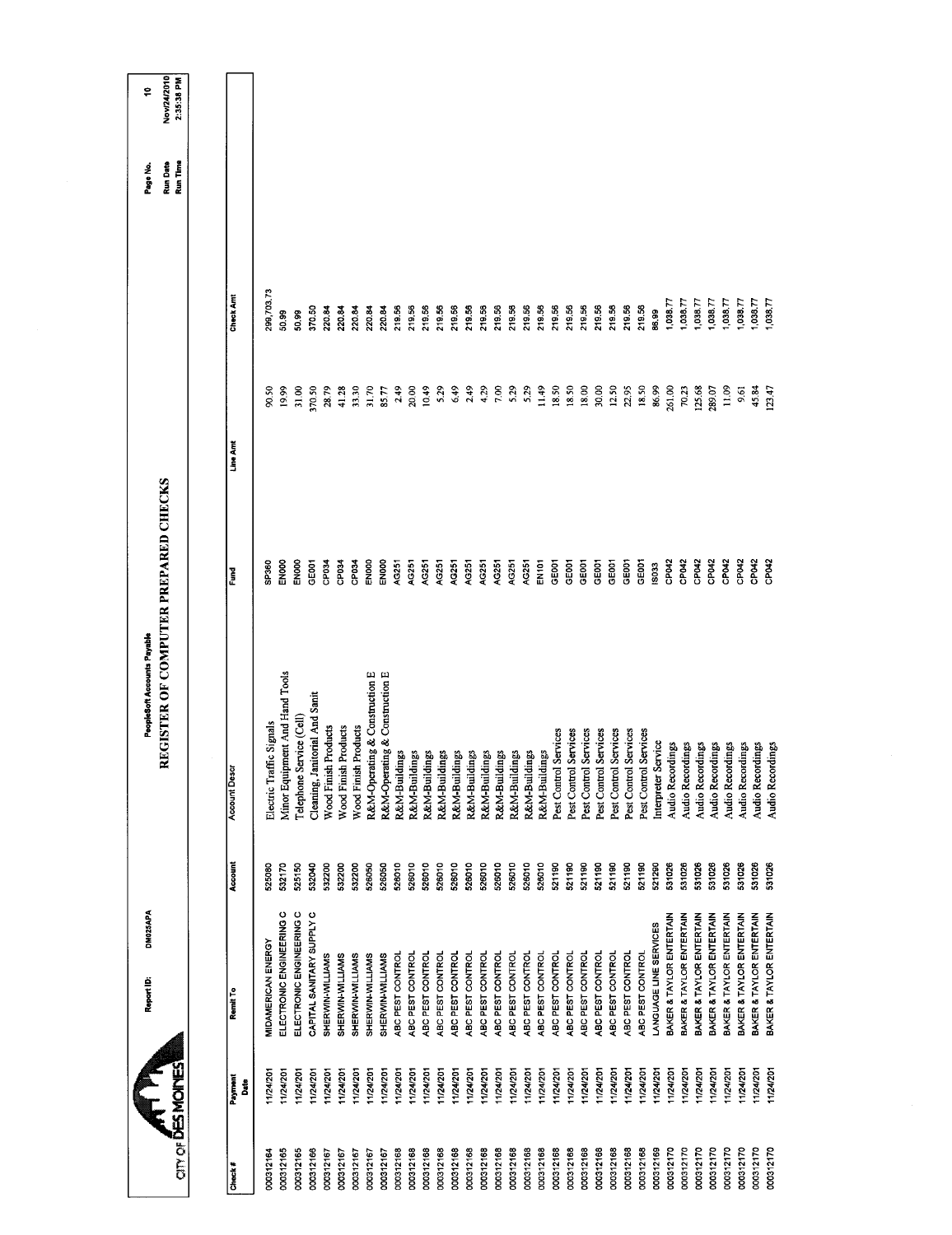|                         |                 | DM025APA<br>Report ID:        |         | REGISTER OF COMPUTER PREPARED CHECKS<br>PeopleSoft Accounts Payable |                   |           |               | Page No.             | ÷,                        |
|-------------------------|-----------------|-------------------------------|---------|---------------------------------------------------------------------|-------------------|-----------|---------------|----------------------|---------------------------|
| an or <b>DES MONTES</b> |                 |                               |         |                                                                     |                   |           |               | Run Time<br>Run Date | Nov/24/2010<br>2:35:38 PM |
|                         |                 |                               |         |                                                                     |                   |           |               |                      |                           |
| Check#                  | Payment<br>Date | Remit To                      | Account | <b>Account Descr</b>                                                | š                 | Line Arrt | Check Amt     |                      |                           |
| 000312170               | 11/24/201       | BAKER & TAYLOR ENTERTAIN      | 531026  | Audio Recordings                                                    | <b>SPO42</b>      | 18.48     | 038.77        |                      |                           |
| 000312170               | 1/24/201        | BAKER & TAYLOR ENTERTAIN      | 531026  | Audio Recordings                                                    | CP042             | 84.30     | ,038.77       |                      |                           |
| 000312171               | 11/24/201       | BAKER AND TAYLOR INC          | 531025  | Materials<br><b>Books/Print</b>                                     | CPO42             | 578.57    | 578.57        |                      |                           |
| 000312172               | 1/24/201        | BAKER AND TAYLOR COMPAN       | 531025  | Materials<br><b>Books/Print</b>                                     | CP042             | 1,160.52  | 1,160.52      |                      |                           |
| 000312173               | 11/24/201       | INTERSTATE ALL BATTERY C      | 532170  | Minor Equipment And Hand Tools                                      | EN151             | 47.69     | 237.18        |                      |                           |
| 000312173               | 11/24/20        | INTERSTATE ALL BATTERY C      | 532060  | Electrical Supplies And Parts                                       | AG251             | 79.31     | 237.18        |                      |                           |
| 000312173               | 1/24/201        | INTERSTATE ALL BATTERY C      | 526030  | R&M-Fixed Plant Equipment                                           | GEOOT             | 110,18    | 237.18        |                      |                           |
| 000312174               | 11/24/201       | AHLERS & COONEY, PC           | 529890  | Bond Issuance Costs                                                 | EN <sub>051</sub> | 880,00    | 880.00        |                      |                           |
| 000312175               | 11/24/201       | AIR FILTER SALES & SERVIC     | 532150  | Parts-Machinery & Equip (Non-M                                      | GE001             | 84.04     | 84.04         |                      |                           |
| 000312176               | 1/24/201        | AMERICAN AWARDS INC           | 531040  | Computer (Data Processing)                                          | EN <sub>002</sub> | 124.50    | 124.50        |                      |                           |
| 000312177               | 11/24/201       | BOBS TOOLS                    | 532170  | Minor Equipment And Hand Tools                                      | EN004             | 21.98     | 21.98         |                      |                           |
| 000312178               | 1/24/201        | ARAMARK UNIFORM SERVIC        | 527090  | Uniforms/Uniform Rental                                             | AG251             | 15.10     | 330.20        |                      |                           |
| 000312178               | 11/24/201       | ARAMARK UNIFORM SERVIC        | 527090  | Uniforms/Uniform Rental                                             | AG251             | 41.40     | 330.20        |                      |                           |
| 000312178               | 124/201         | ARAMARK UNIFORM SERVIC        | 527090  | Uniforms/Uniform Rental                                             | AG251             | 32.45     | 330.20        |                      |                           |
| 000312178               | 1/24/201        | ARAMARK UNIFORM SERVIC        | 527090  | <b>Jniforms/Uniform Rental</b>                                      | AG251             | 13.00     | 330.20        |                      |                           |
| 000312178               | 11/24/201       | ARAMARK UNIFORM SERVIC        | 527090  | Uniforms/Uniform Rental                                             | AG251             | 34.40     | 330.20        |                      |                           |
| 000312178               | 11/24/201       | ARAMARK UNIFORM SERVIC        | 527090  | Uniforms/Uniform Rental                                             | AG251             | 15.00     | 330.20        |                      |                           |
| 000312178               | 1/24/201        | ARAMARK UNIFORM SERVIC        | 527090  | Jniforms/Uniform Rental                                             | AG251             | 7.40      | 330.20        |                      |                           |
| 000312178               | 1/24/201        | ARAMARK UNIFORM SERVIC        | 527090  | Uniforms/Uniform Rental                                             | AG251             | 68.00     | 330.20        |                      |                           |
| 000312178               | 11/24/201       | ARAMARK UNIFORM SERVIC        | 527090  | Uniforms/Uniform Rental                                             | AG257             | 6.20      | 330.20        |                      |                           |
| 000312178               | 11/24/201       | ARAMARK UNIFORM SERVIC        | 527090  | Uniforms/Uniform Rental                                             | AG251             | 35.50     | 33020         |                      |                           |
| 000312178               | 11/24/201       | ARAMARK UNIFORM SERVIC        | 527090  | Uniforms/Uniform Rental                                             | AG251             | 5.65      | 330.20        |                      |                           |
| 000312178               | 11/24/201       | ARAMARK UNFORM SERVIC         | 527090  | Uniforms/Uniform Rental                                             | AG251             | 24.20     | 330.20        |                      |                           |
| 000312178               | 11/24/201       | <b>ARAMARK UNIFORM SERVIC</b> | 527090  | Uniforms/Uniform Rental                                             | <b>EN002</b>      | 15.95     | 330.20        |                      |                           |
| 000312178               | 11/24/201       | ARAMARK UNIFORM SERVIC        | 527090  | Uniforms/Uniform Rental                                             | <b>EN002</b>      | 15.95     | 330.20        |                      |                           |
| 000312179               | 1/24/201        | CAMPBELL SUPPLY               | 532100  | Hardware Items                                                      | GE001             | 30.00     | 30.00         |                      |                           |
| 000312180               | 1/24/201        | CARPENTER UNIFORM & PRO       | 532260  | Safety & Protective Equip & Cl                                      | GE001             | 89.50     | 343.74        |                      |                           |
| 000312180               | 11/24/201       | CARPENTER UNIFORM & PRO       | 532260  | Safety & Protective Equip & Cl                                      | GEOOT             | 122.85    | 343.74        |                      |                           |
| 000312180               | 1/24/201        | CARPENTER UNIFORM & PRO       | 532250  | Wearing Apparel                                                     | <b>EN002</b>      | 39.99     | 343.74        |                      |                           |
| 000312180               | 11/24/201       | CARPENTER UNIFORM & PRO       | 532250  | Wearing Appare                                                      | GE001             | 45.70     | 343.74        |                      |                           |
| 000312180               | 1/24/20         | CARPENTER UNIFORM & PRO       | 532250  | Wearing Apparel                                                     | GE001             | 45.70     | 343.74        |                      |                           |
| 000312181               | 11/24/201       | CONSTRUCTION & AGGREGA        | 532100  | Hardware Items                                                      | AG251             | 611.65    | 958.65        |                      |                           |
| 000312181               | 11/24/201       | CONSTRUCTION & AGGREGA        | 532100  | Hardware Items                                                      | <b>AG251</b>      | 347.00    | 958,65        |                      |                           |
| 000312182               | 1/24/201        | BEELINE AND BLUE              | 531010  | General Office                                                      | EN304             | 3.00      | $\frac{8}{3}$ |                      |                           |
| 000312183               | 11/24/20        | DES MOINES BOLT SUPPLY C      | 532100  | Hardware Items                                                      | AG251             | 128.75    | 128.75        |                      |                           |
| 000312184               | 11/24/201       | DES MOINES AREA REGIONA       | 522060  | Transit System                                                      | ENO <sub>78</sub> | /16.63    | 27,597.47     |                      |                           |
|                         |                 |                               |         |                                                                     |                   |           |               |                      |                           |

 $\sim$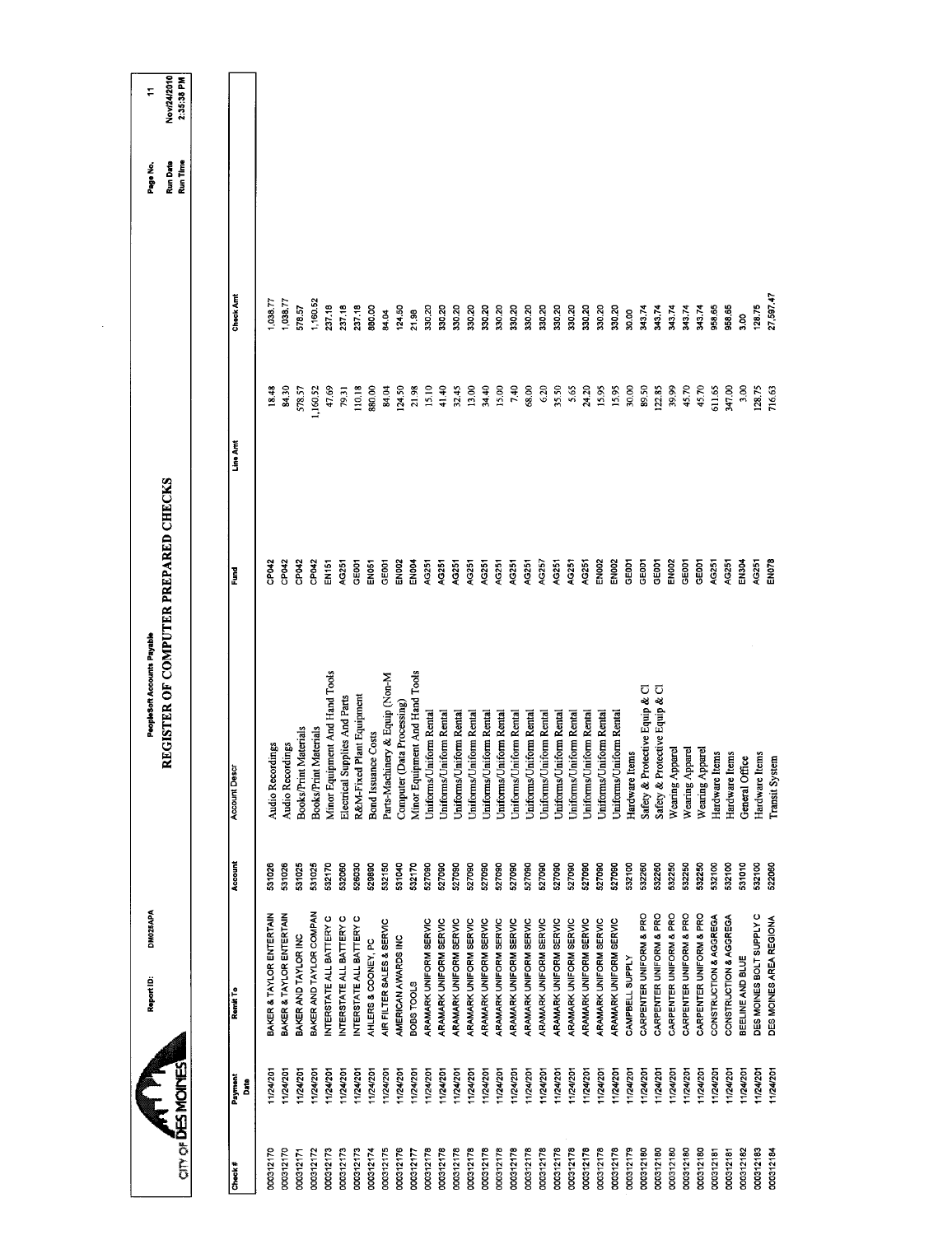| <b>OTHOLOGY</b>        |                          |         |                                 |                   | REGISTER OF COMPUTER PREPARED CHECKS |                  | <b>Run Date</b> | Nov/24/2010 |
|------------------------|--------------------------|---------|---------------------------------|-------------------|--------------------------------------|------------------|-----------------|-------------|
|                        |                          |         |                                 |                   |                                      |                  | Run Time        | 2:35:38 PM  |
| Payment<br>å           | Remit To                 | Account | <b>Account Descr</b>            | Fund              | Line Amt                             | Check Amt        |                 |             |
| 11/24/20<br>000312184  | DES MOINES AREA REGIONA  | 522060  | Transit System                  | EN078             | 26,880.84                            | 27,597.47        |                 |             |
| 11/24/201<br>000312185 | DES MOINES WATER WORKS   | 525050  | Water Use                       | AG255             | 60.00                                | 76.00            |                 |             |
| 11/24/201<br>000312185 | DES MOINES WATER WORKS   | 525050  | Water Use                       | EN101             | 5.00                                 | 76.00            |                 |             |
| 1124/201<br>000312185  | DES MOINES WATER WORKS   | 525050  | Water Use                       | EN <sub>101</sub> | 5,00                                 | 76.00            |                 |             |
| 11/24/201<br>000312185 | DES MOINES WATER WORKS   | 525050  | Water Use                       | EN <sub>101</sub> | 6.00                                 | 76.00            |                 |             |
| 1/24/201<br>000312186  | CRYSTAL CLEAR WATER CO   | 532080  | Food                            | GE001             | 81.60                                | 102.20           |                 |             |
| 11/24/201<br>000312186 | CRYSTAL CLEAR WATER CO   | 532080  | Food                            | GEOOT             | 20.60                                | 102.20           |                 |             |
| 11/24/201<br>000312187 | ELECTRIC MOTORS CORP     | 532150  | Parts-Machinery & Equip (Non-M  | GEOOT             | 200.55                               | 200.55           |                 |             |
| 11/24/201<br>000312188 | FEDEX                    | 522010  | Contract Carriers               | GE001             | 47.36                                | 85.16            |                 |             |
| 11/24/201<br>000312188 | FEDEX                    | 522010  | Contract Carriers               | GE001             | 37.80                                | 85.16            |                 |             |
| 1/24/201<br>000312189  | GALE                     | 531025  | Materials<br><b>Books/Print</b> | CP042             | 153.72                               | 380.18           |                 |             |
| 11/24/201<br>000312189 | GALE                     | 531025  | <b>Books/Print Materials</b>    | CP <sub>042</sub> | 226.46                               | 380.18           |                 |             |
| 1/24/201<br>000312190  | GENERAL FIRE & SAFETY EQ | 532260  | Safety & Protective Equip & Cl  | GE001             | 173.00                               | 173.00           |                 |             |
| 11/24/201<br>000312191 | GOLDEN VALLEY SUPPLY CO  | 532110  | And Institutional<br>Household  | EN002             | 375.15                               | 375.15           |                 |             |
| 11/24/201<br>000312192 | GRAINGER INC             | 532100  | Hardware Items                  | GE001             | 21.50                                | 21.50            |                 |             |
| 11/24/201<br>000312193 | GRAYBAR ELECTRIC CO INC  | 532060  | Electrical Supplies And Parts   | SP360             | $-28.84$                             | 810.76           |                 |             |
| 11/24/201<br>000312193 | GRAYBAR ELECTRIC CO INC  | 532060  | Electrical Supplies And Parts   | GE001             | 72.14                                | 810.76           |                 |             |
| 11/24/201<br>000312193 | GRAYBAR ELECTRIC CO INC  | 532060  | Electrical Supplies And Parts   | GE001             | 54.56                                | 810.76           |                 |             |
| 11/24/201<br>000312193 | GRAYBAR ELECTRIC CO INC  | 532060  | Electrical Supplies And Parts   | GE001             | 70.00                                | 810.76           |                 |             |
| 11/24/201<br>000312193 | GRAYBAR ELECTRIC CO INC  | 532060  | Electrical Supplies And Parts   | GEOCI             | 15.32                                | 810.76           |                 |             |
| 1/24/201<br>000312193  | GRAYBAR ELECTRIC CO INC  | 532060  | Electrical Supplies And Parts   | CP034             | 36.08                                | 810.76           |                 |             |
| 1124/201<br>000312193  | GRAYBAR ELECTRIC CO INC  | 532060  | Electrical Supplies And Parts   | <b>GE001</b>      | 23.02                                | 810.76           |                 |             |
| 1/24/201<br>000312193  | GRAYBAR ELECTRIC CO INC  | 532060  | Electrical Supplies And Parts   | GE001             | 28.09                                | 810.76           |                 |             |
| 11/24/201<br>000312193 | GRAYBAR ELECTRIC CO INC  | 532060  | Electrical Supplies And Parts   | GEOOT             | 150.35                               | 810.76           |                 |             |
| 11/24/201<br>000312193 | GRAYBAR ELECTRIC CO INC  | 532060  | Electrical Supplies And Parts   | GEOOT             | 9.80                                 | 810.76           |                 |             |
| 11/24/201<br>000312193 | GRAYBAR ELECTRIC CO INC  | 532060  | Electrical Supplies And Parts   | GEOOT             | 16.34                                | 810.76           |                 |             |
| 11/24/201<br>000312193 | GRAYBAR ELECTRIC CO INC  | 532060  | Electrical Supplies And Parts   | CP051             | 302.50                               | 810.76           |                 |             |
| 11/24/201<br>000312193 | GRAYBAR ELECTRIC CO INC  | 525140  | Tele-Equip. Purchase (Non-Revo  | <b>ISO33</b>      | 61.40                                | 810.76           |                 |             |
| 11/24/201<br>000312194 | <b>HEWLETT PACKARD</b>   | 531010  | General Office                  | GE001             | 115.37                               | 115.37           |                 |             |
| 11/24/201<br>000312195 | OWA COMMUNICATIONS NE    | 525190  | ICN-VideoVoice Conferencing     | EN002             | 1,575.39                             | 1,575.39         |                 |             |
| 11/24/201<br>000312196 | OWA ONE CALL             | 521020  | Consultants And Professional S  | AG253             | 1,092.60                             | 1,092.60         |                 |             |
| 11/24/201<br>000312197 | OWA TITLE COMPANY        | 521035  | & Misc. Costs<br>ROW Legal      | CPO4D             | 150.00                               | 400.00           |                 |             |
| 1/24/20<br>000312197   | OWA TITLE COMPANY        | 527530  | Credit Information              | SP020             | 125.00                               | 100.00           |                 |             |
| 11/24/201<br>000312197 | <b>OWA TITLE COMPANY</b> | 527530  | Credit Information              | SP020             | 125.00                               | 400.00           |                 |             |
| 1124/201<br>000312198  | MAGING TECHNOLOGIES      | 527140  | Copy Equipment Rental And Expe  | GE001             | 147.71                               | 686.71<br>686.71 |                 |             |
| 1/24/201<br>000312198  | MAGING TECHNOLOGIES      | 527140  | Copy Equipment Rental And Expe  | GE001             | 539.00                               |                  |                 |             |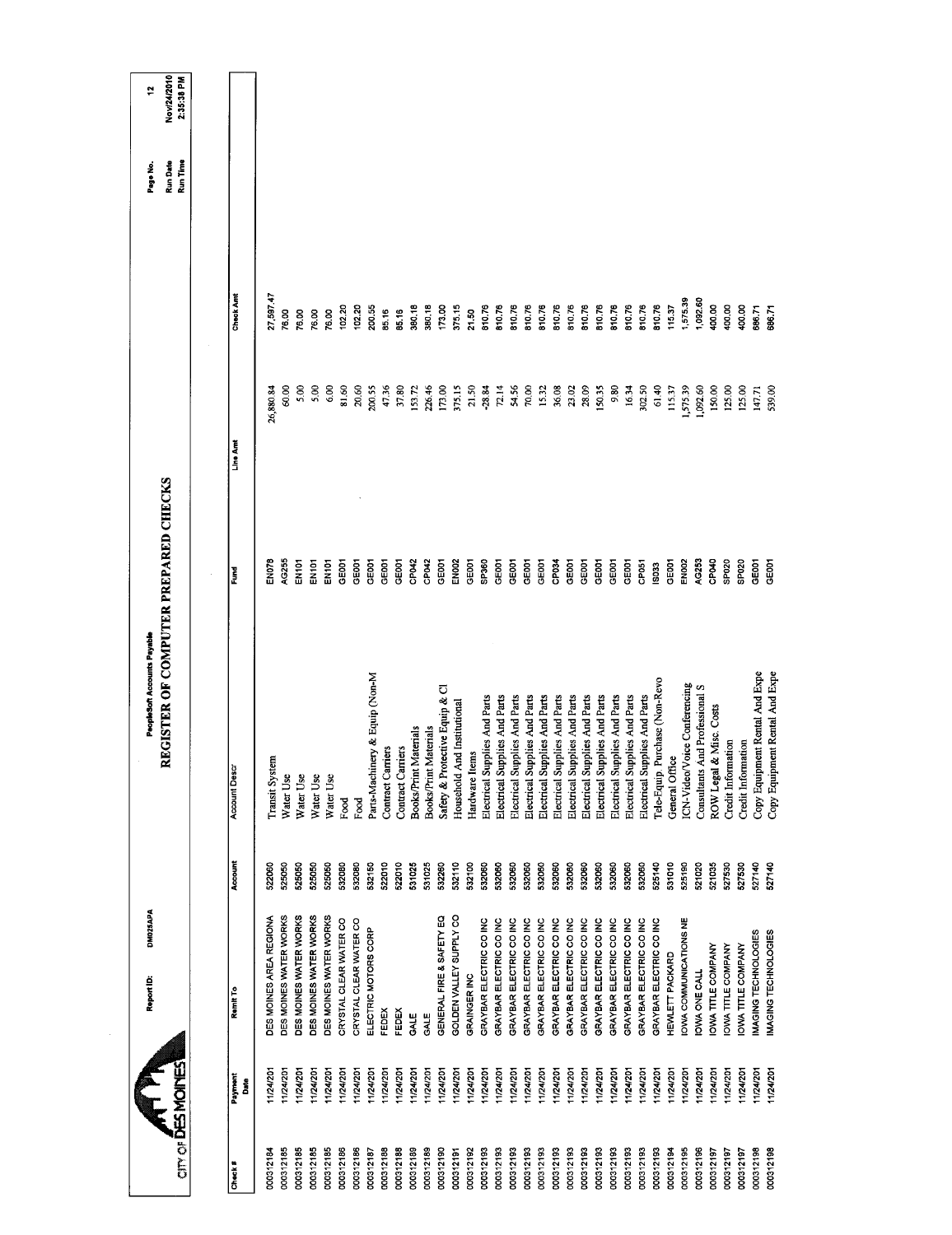|                         |              | DM025APA<br>Report ID:        |         | REGISTER OF COMPUTER PREPARED CHECKS<br>PeopleSoft Accounts Payable |                   |           | Page No.             | ÷                         |  |
|-------------------------|--------------|-------------------------------|---------|---------------------------------------------------------------------|-------------------|-----------|----------------------|---------------------------|--|
| om of <b>DES MOINES</b> |              |                               |         |                                                                     |                   |           | Run Time<br>Run Date | Nov/24/2010<br>2:35:38 PM |  |
|                         |              |                               |         |                                                                     |                   |           |                      |                           |  |
| Check#                  | Payment<br>å | Remit To                      | Account | <b>Account Descr</b>                                                | š                 | Line Amt  | Check Arnt           |                           |  |
| 000312199               | 11/24/201    | INLAND TRUCK PARTS COMPA      | 532150  | Parts-Machinery & Equip (Non-M                                      | <b>GEOOT</b>      | 306.47    | 542.60               |                           |  |
| 000312199               | 1/24/201     | NLAND TRUCK PARTS COMPA       | 532150  | Parts-Machinery & Equip (Non-M                                      | CHEOOT            | 236.13    | 542.60               |                           |  |
| 000312200               | 11/24/201    | INTERSTATE POWER SYSTE        | 526170  | Maintenance Contracts                                               | EN002             | 1,085.07  | 1,599.86             |                           |  |
| 000312200               | 11/24/201    | INTERSTATE POWER SYSTE        | 526030  | R&M-Fixed Plant Equipment                                           | GE001             | 514.79    | 1,599.86             |                           |  |
| 000312201               | 1/24/201     | KOCH BROTHERS                 | 527140  | Copy Equipment Rental And Expe                                      | GEOOT             | 2,746.15  | 5,641.72             |                           |  |
| 000312201               | 11/24/201    | KOCH BROTHERS                 | 523020  | And Reproduction Exp<br>Photocopy                                   | AG251             | 234.51    | 5,641.72             |                           |  |
| 000312201               | 11/24/201    | KOCH BROTHERS                 | 523020  | And Reproduction Exp<br>Photocopy                                   | AG251             | 234.51    | 5,641.72             |                           |  |
| 000312201               | 11/24/201    | KOCH BROTHERS                 | 523020  | And Reproduction Exp<br>Photocopy                                   | AC251             | 234.51    | 5,641.72             |                           |  |
| 000312201               | 11/24/201    | KOCH BROTHERS                 | 523020  | And Reproduction Exp<br>Photocopy                                   | AG251             | 112.66    | 5,641.72             |                           |  |
| 000312201               | 1/24/201     | KOCH BROTHERS                 | 523020  | And Reproduction Exp<br>Photocopy                                   | AC257             | 878.51    | 5,641.72             |                           |  |
| 000312201               | 11/24/201    | KOCH BROTHERS                 | 523010  | Advertising                                                         | GE001             | 795.00    | 5,641.72             |                           |  |
| 000312201               | 11/24/201    | KOCH BROTHERS                 | 523090  | Cost Per Copy Fee                                                   | GE001             | 278.57    | 5,641.72             |                           |  |
| 000312201               | 11/24/201    | KOCH BROTHERS                 | 523090  | Cost Per Copy Fee                                                   | GE001             | 127.30    | 5,641.72             |                           |  |
| 000312202               | 11/24/201    | HB LEISEROWITZ COMPANY        | 532170  | Minor Equipment And Hand Tools                                      | <b>EN002</b>      | 12396     | 248.96               |                           |  |
| 000312202               | 1/24/201     | <b>HB LEISEROWITZ COMPANY</b> | 531010  | General Office                                                      | <b>EN002</b>      | 145,00    | 248.96               |                           |  |
| 000312202               | 11/24/201    | HB LEISEROWITZ COMPANY        | 531010  | General Office                                                      | EN <sub>DO2</sub> | $-20,00$  | 248.96               |                           |  |
| 000312203               | 11/24/201    | LEWIS SYSTEM OF IOWA INC      | 521060  | Protection/Security                                                 | GEDOT             | 320,00    | 320.00               |                           |  |
| 000312204               | 11/24/201    | OGAN CONTRACTORS SUP          | 527040  | Rent-Machinery & Mechanical Eq                                      | EN004             | 300.00    | 7,136.26             |                           |  |
| 000312204               | 11/24/201    | LOGAN CONTRACTORS SUP         | 532050  | Concrete And Clay Products                                          | EN <sub>DO</sub>  | 912.90    | 7,136.26             |                           |  |
| 000312204               | 11/24/201    | OGAN CONTRACTORS SUP          | 532230  | Steel, Iron And Related Metals                                      | EN <sub>004</sub> | 299.04    | 7,136.26             |                           |  |
| 000312204               | 11/24/201    | OGAN CONTRACTORS SUP          | 532230  | Steel, Iron And Related Metals                                      | EN004             | 148.20    | 7,136.26             |                           |  |
| 000312204               | 11/24/201    | LOGAN CONTRACTORS SUP         | 532150  | Parts-Machinery & Equip (Non-M                                      | CP038             | 1,271.84  | 7,136.26             |                           |  |
| 000312204               | 1/24/201     | OGAN CONTRACTORS SUP          | 532170  | Minor Equipment And Hand Tools                                      | CP038             | 4,204.28  | 7,136.26             |                           |  |
| 000312204               | 11/24/201    | LOGAN CONTRACTORS SUP         | 532170  | Minor Equipment And Hand Tools                                      | CP038             | 5,759.00  | 7,136.26             |                           |  |
| 000312204               | 11/24/201    | LOGAN CONTRACTORS SUP         | 532170  | Minor Equipment And Hand Tools                                      | CP038             | 5,759.00  | 7,136.26             |                           |  |
| 000312205               | 11/24/201    | MARSDEN BUILDING MAINT        | 527510  | Cleaning And Painting                                               | AG251             | 3,515.00  | 3,515.00             |                           |  |
| 000312206               | 11/24/201    | MENARDS INC (14TH)            | 532140  | Lumber, Wood Products And Insu                                      | EN004             | 70.56     | 603.14               |                           |  |
| 000312206               | 11/24/201    | MENARDS INC (14TH)            | 532140  | Lumber, Wood Products And Insu                                      | ENDOA             | 259.50    | 603.14               |                           |  |
| 000312206               | 11/24/201    | MENARDS INC (14TH)            | 532140  | Lumber, Wood Products And Insu                                      | EN004             | 94.08     | 603.14               |                           |  |
| 000312206               | 11/24/201    | MENARDS INC (14TH)            | 532250  | Wearing Apparel                                                     | GE001             | 179.00    | 603.14               |                           |  |
| 000312207               | 1/24/201     | <b>METRO WASTE AUTHORITY</b>  | 527680  | <b>Landfill Dump Fees</b>                                           | AG251             | 2,499.75  | 85,644.52            |                           |  |
| 000312207               | 11/24/201    | <b>METRO WASTE AUTHORITY</b>  | 527680  | Landfill Dump Fees                                                  | GE001             | 1,326.40  | 85,644.52            |                           |  |
| 000312207               | 11/24/201    | <b>METRO WASTE AUTHORITY</b>  | 527680  | Landfill Dump Fees                                                  | EN151             | 48,125.68 | 35,644.52            |                           |  |
| 000312207               | 11/24/201    | <b>METRO WASTE AUTHORITY</b>  | 527680  | <b>Landfill Dump Fees</b>                                           | EN151             | \$39.60   | 35,644.52            |                           |  |
| 000312207               | 11/24/201    | METRO WASTE AUTHORITY         | 521020  | Consultants And Professional S                                      | CP065             | 33,153.09 | 35,644.52            |                           |  |
| 000312208               | 11/24/201    | MIDWEST OFFICE TECHNOLO       | 523030  | Printing Services Contracts                                         | EN <sub>101</sub> | 55.00     | 550.25               |                           |  |
|                         |              |                               |         |                                                                     |                   |           |                      |                           |  |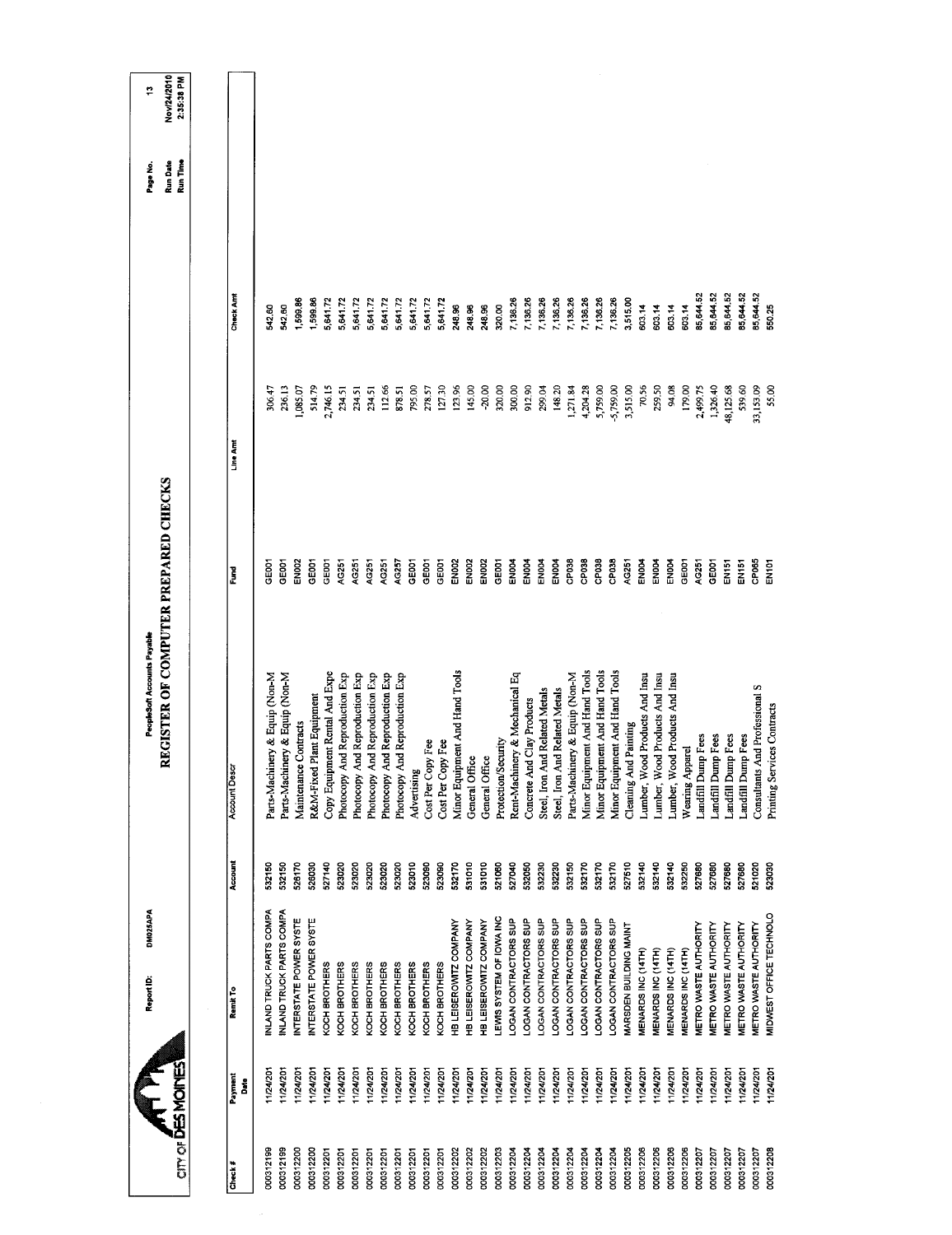| $CITCIF$ DES MOINES |                                 |         | REGISTER OF COMPUTER PREPARED CHECKS |                   |         |               | Run Time<br>Run Date | Nov/24/2010<br>2:35:38 PM |
|---------------------|---------------------------------|---------|--------------------------------------|-------------------|---------|---------------|----------------------|---------------------------|
|                     |                                 |         |                                      |                   |         |               |                      |                           |
|                     |                                 |         |                                      |                   |         |               |                      |                           |
| Payment<br>å        | Remit To                        | Account | <b>Account Descr</b>                 | Į                 | Line Am | Check Am      |                      |                           |
| 124/201             | MIDWEST OFFICE TECHNOLO         | 523020  | And Reproduction Exp<br>Photocopy    | AG251             | 195.25  | 550,25        |                      |                           |
| 1/24/201            | MIDWEST WHEEL COMPANIE          | 532190  | Motor Vehicles (Parts And Supp       | beas              | 2.86    | 192,00        |                      |                           |
| 1/24/201            | <b>MIDWEST WHEEL COMPANIE</b>   | 532190  | Motor Vehicles (Parts And Supp       | <b>GOOT</b>       | 57.24   | 192.00        |                      |                           |
| 1/24/201            | MIDWEST WHEEL COMPANIE          | 532190  | Motor Vehicles (Parts And Supp       | GE001             | 131.90  | 192.00        |                      |                           |
| 11/24/201           | MIDWEST WHEEL COMPANIE          | 532190  | Motor Vehicles (Parts And Supp       | EN <sub>002</sub> | 4.80    | $\frac{8}{4}$ |                      |                           |
| 1/24/201            | <b>3M DA07243</b>               | 532190  | Motor Vehicles (Parts And Supp       | EN <sub>002</sub> | 487.00  | 487.00        |                      |                           |
|                     | MSC INDUSTRIAL SUPPLY CO        | 532170  | Minor Equipment And Hand Tools       | AG251             | 252.48  | 252.48        |                      |                           |
| 11/24/201           | NAPA DISTRIBUTION CENTER        | 532190  | Motor Vehicles (Parts And Supp       | GEOOT             | 14.11   | 214.50        |                      |                           |
| 1/24/201            | <b>VAPA DISTRIBUTION CENTER</b> | 532190  | Motor Vehicles (Parts And Supp       | GE001             | 14.11   | 214.50        |                      |                           |
| 124/201             | <b>NAPA DISTRIBUTION CENTER</b> | 532190  | Motor Vehicles (Parts And Supp       | GE001             | 632     | 214.50        |                      |                           |
| 11/24/201           | <b>NAPA DISTRIBUTION CENTER</b> | 532190  | Motor Vehicles (Parts And Supp       | GEOOT             | 16.00   | 214.50        |                      |                           |
| 11/24/201           | <b>NAPA DISTRIBUTION CENTER</b> | 532190  | Motor Vehicles (Parts And Supp       | GE001             | 6.20    | 214.50        |                      |                           |
| 11/24/201           | NAPA DISTRIBUTION CENTER        | 532150  | Parts-Machinery & Equip (Non-M       | AG251             | 47.94   | 214.50        |                      |                           |
| 1/24/201            | <b>VAPA DISTRIBUTION CENTER</b> | 532150  | Parts-Machinery & Equip (Non-M       | EN301             | 45.22   | 214.50        |                      |                           |
|                     | <b>NAPA DISTRIBUTION CENTER</b> | 532150  | Parts-Machinery & Equip (Non-M       | GE001             | 64.60   | 214.50        |                      |                           |
|                     | NICHOLS CONTROLS & SUPP         | 532150  | Parts-Machinery & Equip (Non-M       | GEOOT             | 65.79   | 254.81        |                      |                           |
| 1/24/201            | NICHOLS CONTROLS & SUPP         | 532150  | Parts-Machinery & Equip (Non-M       | GE001             | 36.72   | 254.81        |                      |                           |
| 11/24/201           | NICHOLS CONTROLS & SUPP         | 532150  | Parts-Machinery & Equip (Non-M       | GE001             | 124.50  | 254.81        |                      |                           |
| 11/24/201           | NICHOLS CONTROLS & SUPP         | 532150  | Parts-Machinery & Equip (Non-M       | GE001             | 25.05   | 254.81        |                      |                           |
| 11/24/201           | NICHOLS CONTROLS & SUPP         | 532150  | Parts-Machinery & Equip (Non-M       | <b>GEOOT</b>      | 2.75    | 254.81        |                      |                           |
| 11/24/201           | <b>AMSAN</b>                    | 532040  | anitorial And Sanit<br>Cleaning, J   | GEOOT             | 74.98   | 1,545.68      |                      |                           |
| 11/24/201           | <b>AMSAN</b>                    | 532040  | anitorial And Sanit<br>Cleaning, J   | GE001             | 224.58  | 1,545.68      |                      |                           |
| 11/24/201           | AMSAN                           | 532040  | anitorial And Sanit<br>Cleaning, J   | <b>GEOOT</b>      | 262.37  | 545.68        |                      |                           |
| 11/24/201           | AMSAN                           | 532040  | anitorial And Sanit<br>Cleaning, J   | GE001             | 983.75  | 545.68        |                      |                           |
| 1/24/201            | NORWALK READY MIX               | 532050  | Concrete And Clay Products           | CP038             | 418.80  | 118.80        |                      |                           |
| 11/24/201           | P & P SMALL ENGINES             | 532170  | Minor Equipment And Hand Tools       | IS021             | 13.80   | 150.70        |                      |                           |
| 11/24/201           | P & P SMALL ENGINES             | 532170  | Minor Equipment And Hand Tools       | <b>S021</b>       | 113.90  | 150.70        |                      |                           |
|                     | P & P SMALL ENGINES             | 532170  | Minor Equipment And Hand Tools       | SP360             | 23.00   | 150.70        |                      |                           |
| 11/24/201           | PER MAR SECURITY & RESEA        | 521060  | Protection/Security                  | GE001             | 75.34   | 801.03        |                      |                           |
| 11/24/201           | PER MAR SECURITY & RESEA        | 521060  | Protection/Security                  | GEOOT             | 725.69  | 801.03        |                      |                           |
| 11/24/201           | PLUMB SUPPLY COMPANY            | 532210  | Plumbing, Sewage And Drainage        | GEOCI             | 492.60  | 492.60        |                      |                           |
| 11/24/201           | POLK COUNTY RECORDER            | 521035  | ROW Legal & Misc. Costs              | <b>GEOOT</b>      | 39.00   | 39.00         |                      |                           |
| 11/24/201           | POLK COUNTY RECORDER            | 521030  | Legal                                | <b>GEOOT</b>      | 34.00   | 34.00         |                      |                           |
| 11/24/201           | POLK COUNTY RECORDER            | 521035  | ROW Legal & Misc. Costs              | SP854             | 34.00   | 34.00         |                      |                           |
| 11/24/201           | <b>SOUND TREE MEDICAL LLC</b>   | 532160  | Medical And Laboratory               | GEOOT             | 304.75  | 804.75        |                      |                           |
| 1124/201            |                                 |         |                                      |                   |         |               |                      |                           |